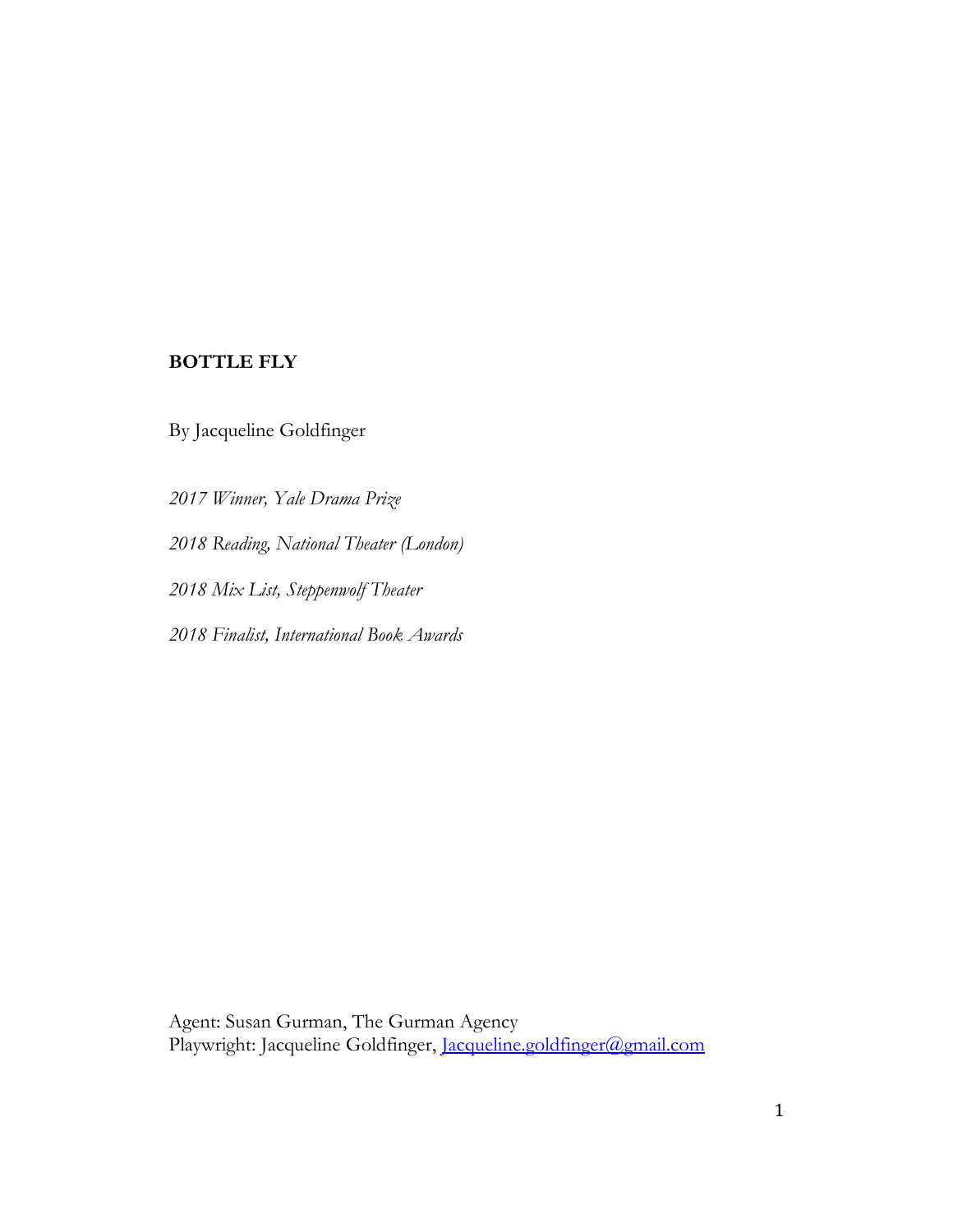## **Time/Place:**

Present day. An old barn reconstituted into a bar near the Everglades in rural Florida.

## **People: 4F, 1M**

-K: 20s, Woman, Open Ethnicity, Otherworldly in a hard packed red clay way, Cannot speak, Sings instead, "A little slow" (as we say in the South meaning that she doesn't have a major mental health issue but is just a bit slow on the uptake and needs some guidance)

-Rosie: 40s, White Woman, Owns and runs the bar, Cal's wife

-Cal: 40s, Man of Color, Rosie's husband, Oil Rig worker

-Ruth: 50, Woman, Open Ethnicity, Looking for answers later in life, Penny's lover

-Penny: 20s, Woman, Open Ethnicity but first preference is Seminole or Hispanic, Tough, Bee Keeper-Tradition Keeper

Florida is an incredibly ethnically diverse state and the Everglades region is reflective of that diversity. Seminoles and other Native Tribes, whites, blacks, Cubans and Hispanics have lived there for centuries. Please cast to reflect the ethnic reality of the region if at all possible.

## **Accent**

Florida is a bizarre state with many variations on the Southern accent. Do not worry about the accent. Just go with the rhythm and flow of the words. These folks talk as they live; hard, fast, with heat.

## **Music**

This is a play with music. You can license short-term, acappella live performance rights. Licensing information is available at the back of the script. If you do not want to license the music, a list of replacement public domain songs, that are less recognizable but work well within the play, is available from the playwright.

## **Elements of Style**

-A slash (/word/) indicates overlap.

-Brackets [word] indicate an unspoken word. A sound and/or movement should indicate the meaning of the words.

-Dots after a character's name … means that something unspoken yet meaningful is going on between the characters.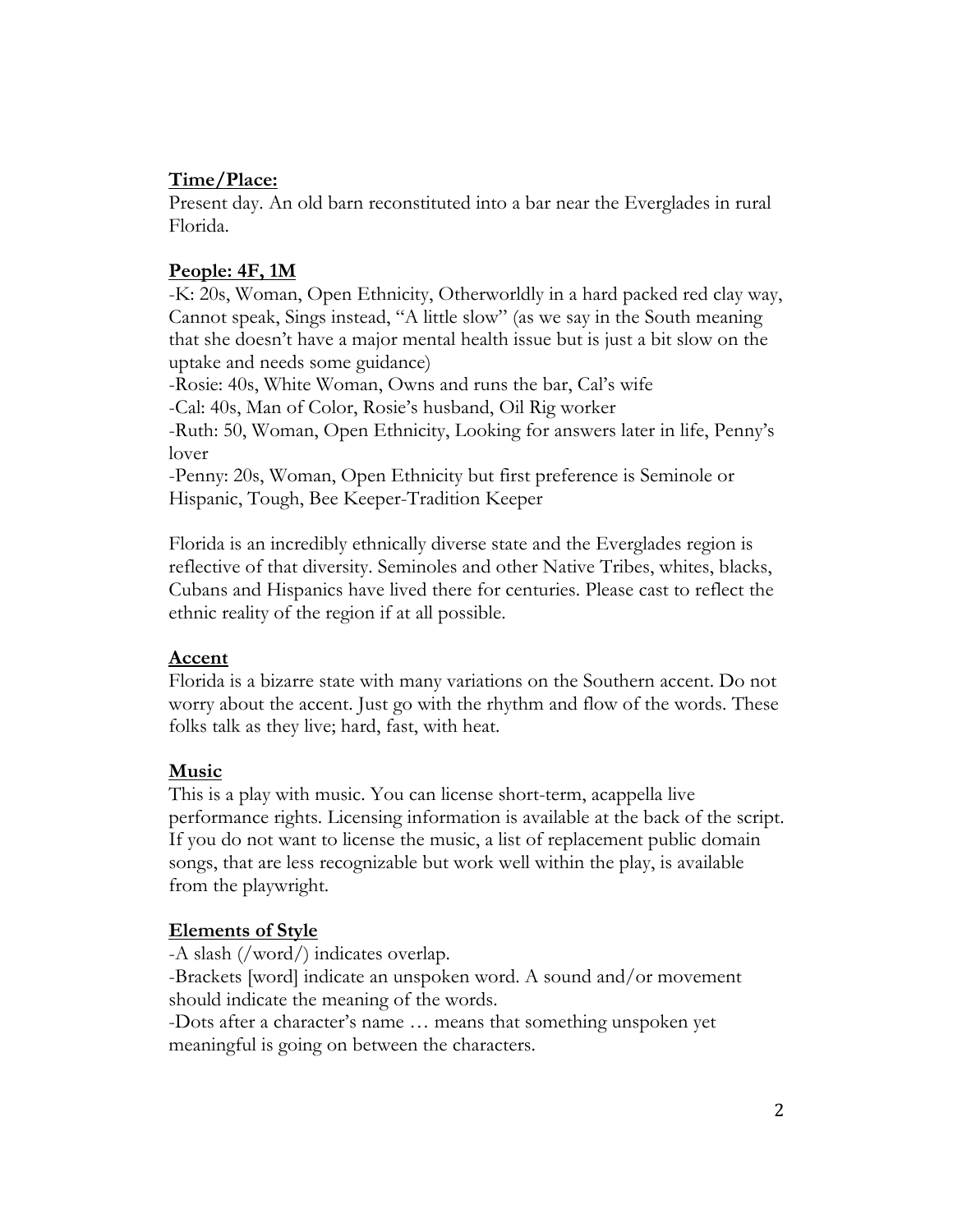"What is your aim in Philosophy? To show the fly the way out of the flybottle."

–Wittgenstein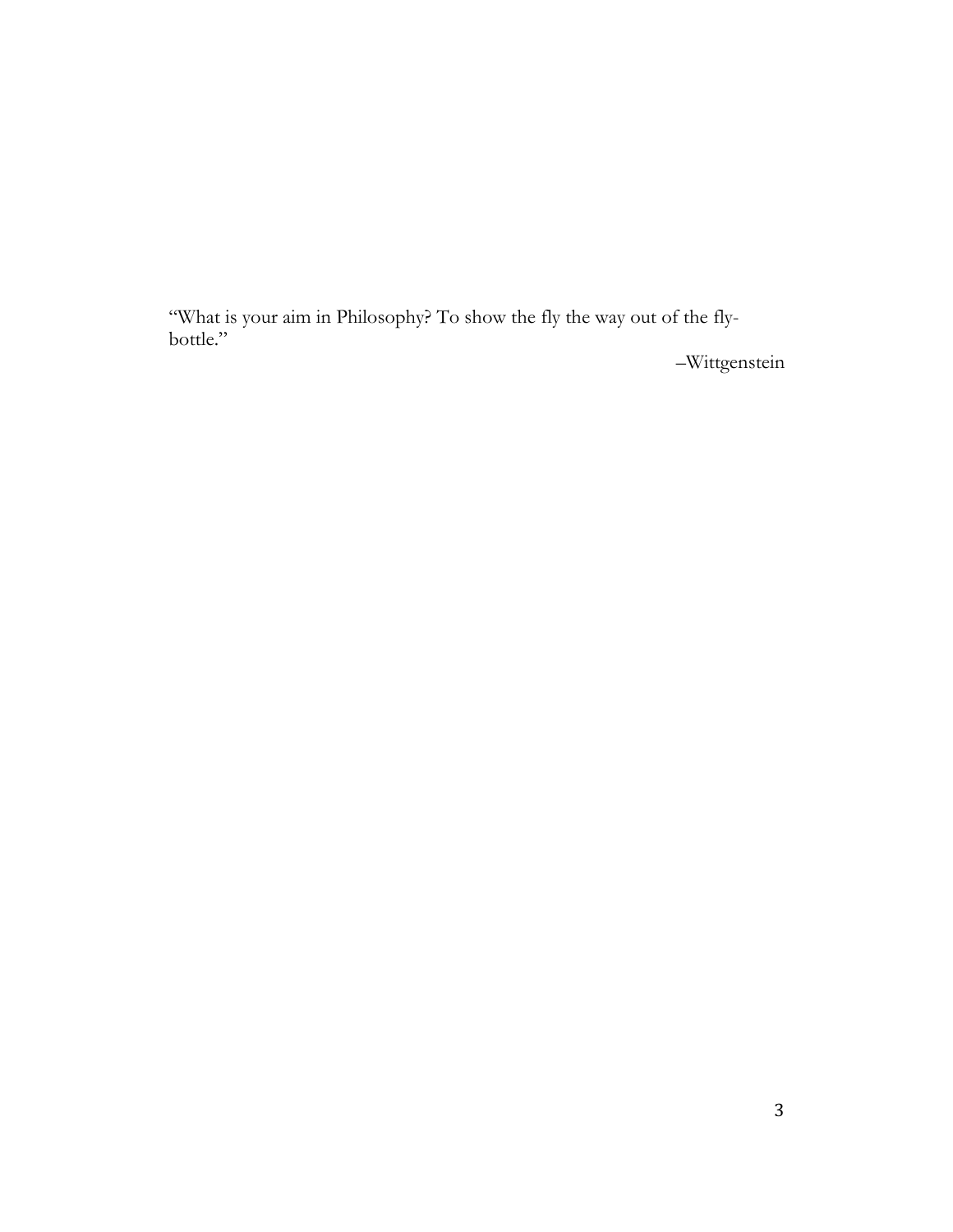#### **ACT ONE**

#### **1. Early That Morning**

As lights rise, we see an old ramshackle barn. The barn is two stories high and wide enough to store 12-foot stalks of sugar cane. The walls can be wood planks or aluminum sheets. Regardless, there are holes in the walls after decades of use. Paper and newsprint have been pasted over the holes.

The first floor of the barn has been repurposed. It is now a small rural bar with a few mismatched tables and chairs. There's an old army cot in the corner. There are three exits: one to an off-stage first floor bedroom, one to the porch leading outside, and a ladder leading up to a small loft.

The second floor is the small loft. We cannot see into the loft but can see the ladder used for entrance and exit.

K (female, 20s, earthy, a little slow) sits on the army cot on the first floor.

K sings beautifully; flawed and raw but with an underlying grace.

#### K

(sings *Dream A Little Dream of Me*)

*Stars shining bright above you, Night breezes whisper I love you, Bees buzzing in the sycamore tree, Dream a little dream of me.*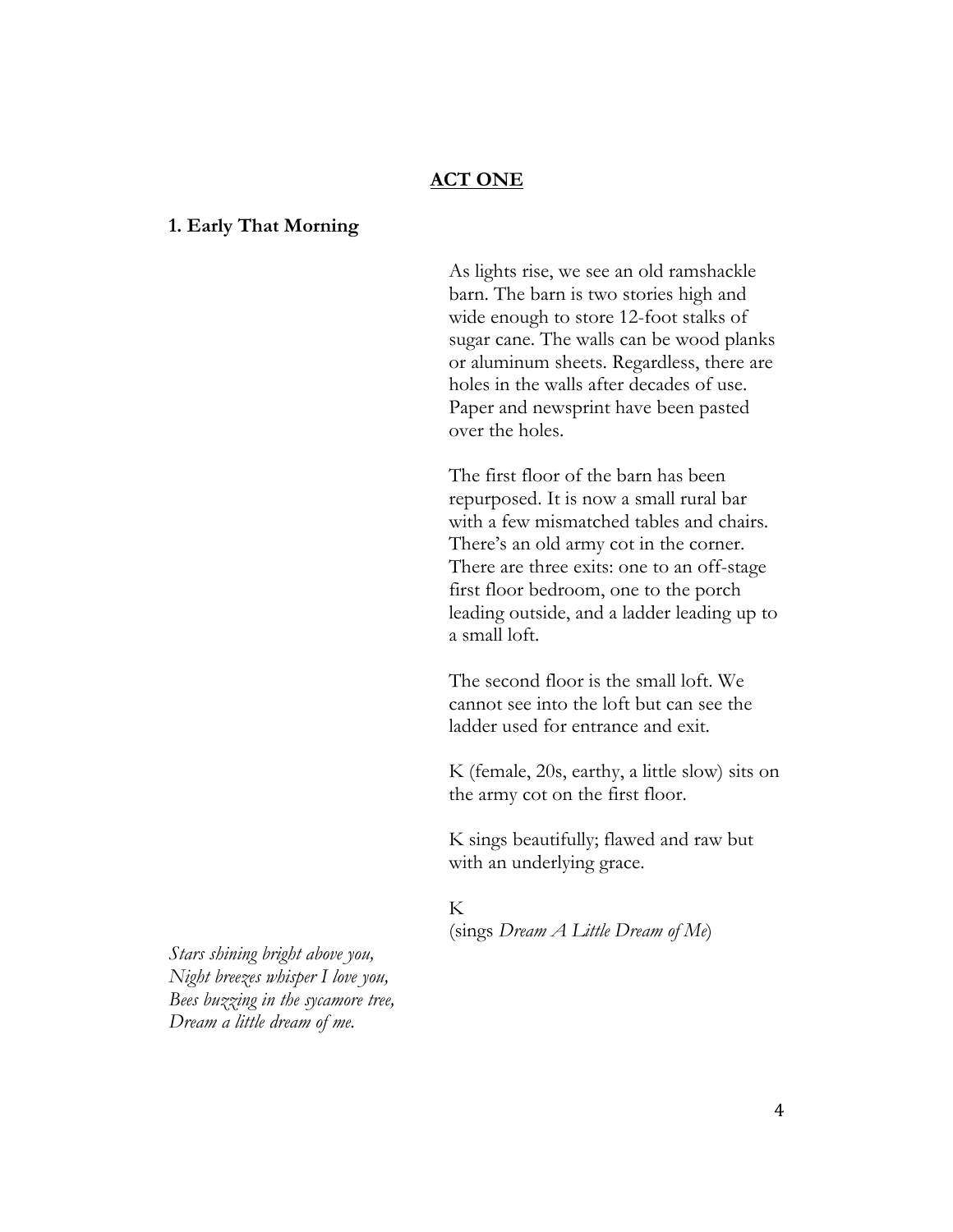From the second floor loft, we begin to hear the low buzzing of bees.

## K

*Say "night-ie-night" and kiss me. Just hold me tight and…*

> (tries to push across the chasm between her mouth and her brain)

*And… And…you can, Dream a little dream of me.*

*…*

The buzzing from the loft gets louder.

K sings louder to push them away.

K

*SWEET DREAMS TILL SUN-BEAMS FIND YOU, Sweet dreams that leave all worries behind you, But in your dreams whatever they be, Whatever they be. Whatever they beee.*

> The buzzing is monstrously loud. The bees are flying down from the loft and descending upon K.

K tries to get away.

#### K

*Beee. Beeeee. Beeeeeeeeeee. DREAM A LITTLE DREAM OF-*

K screams, slaps at the bees.

#### K

BeeeeeeBeeeeeeeeeeeeeeeeeeeeeeeeeeeeDreeeeaaaaammmmmmmm...gggg .aghhhh…Dreeeeeeeem…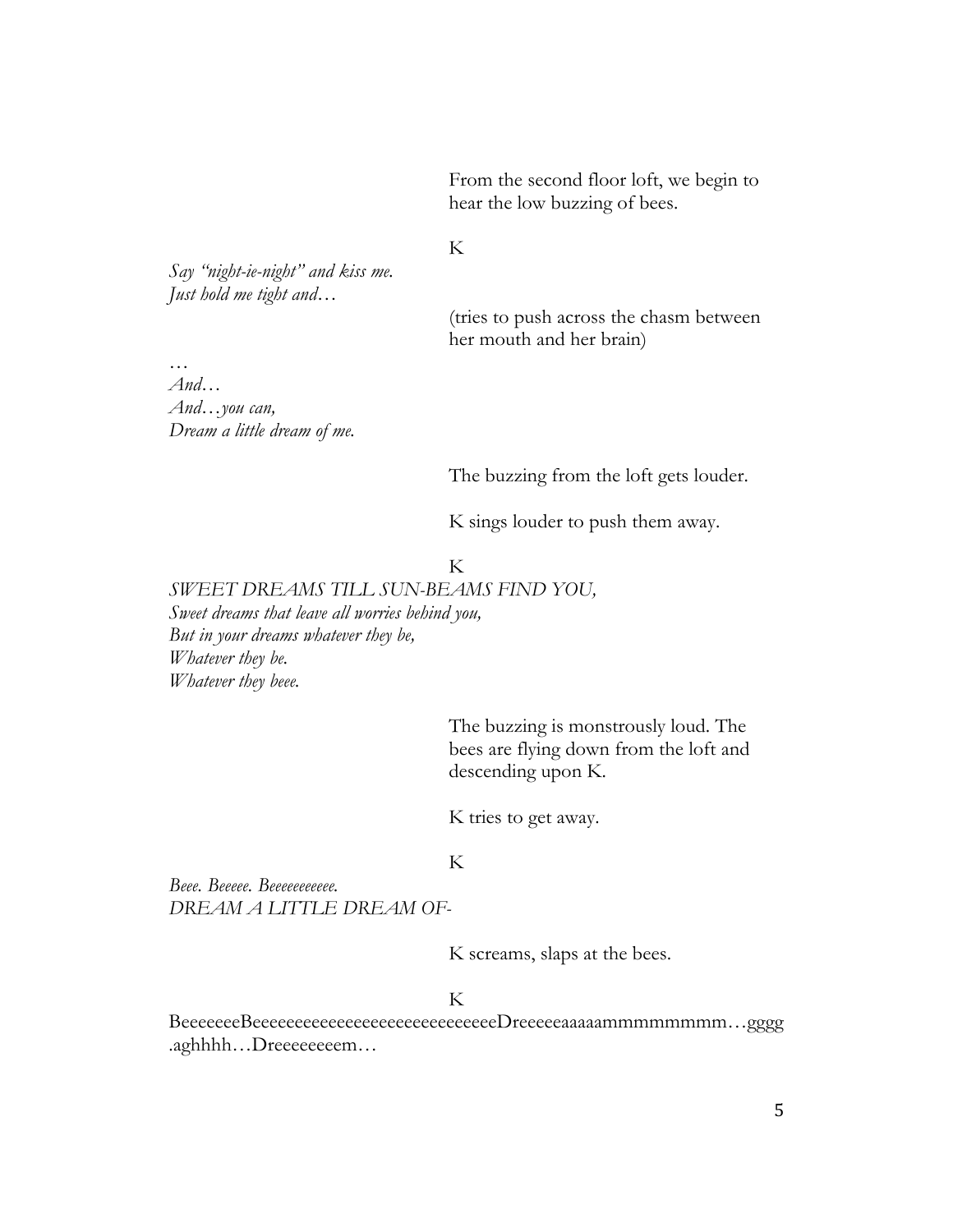Rosie (female, 40s, white, tough) enters, wears a bathrobe and holds a fly swatter. She swats the bees away from K like a momma bear.

## ROSIE

/Goddamned motherfuckers/

K /aaaaaalittttttttllllllllleeee…ggggg.achhhhh…ghhhhh…/

## ROSIE (calls to the loft) /Jesus H!/

K

/eammmmmmmmm….offffffffmeeeeeeeeee…/

## ROSIE

/Beelze/

/ahhhhguuhhhhguhhhhh/

ROSIE

K

K

/Bulb!/

/Meeeeeeeeeeee.

The buzzing retreats. The bees fly back up to the loft.

Rosie comforts K.

#### ROSIE

It's okay. Hey, girl, K, girl,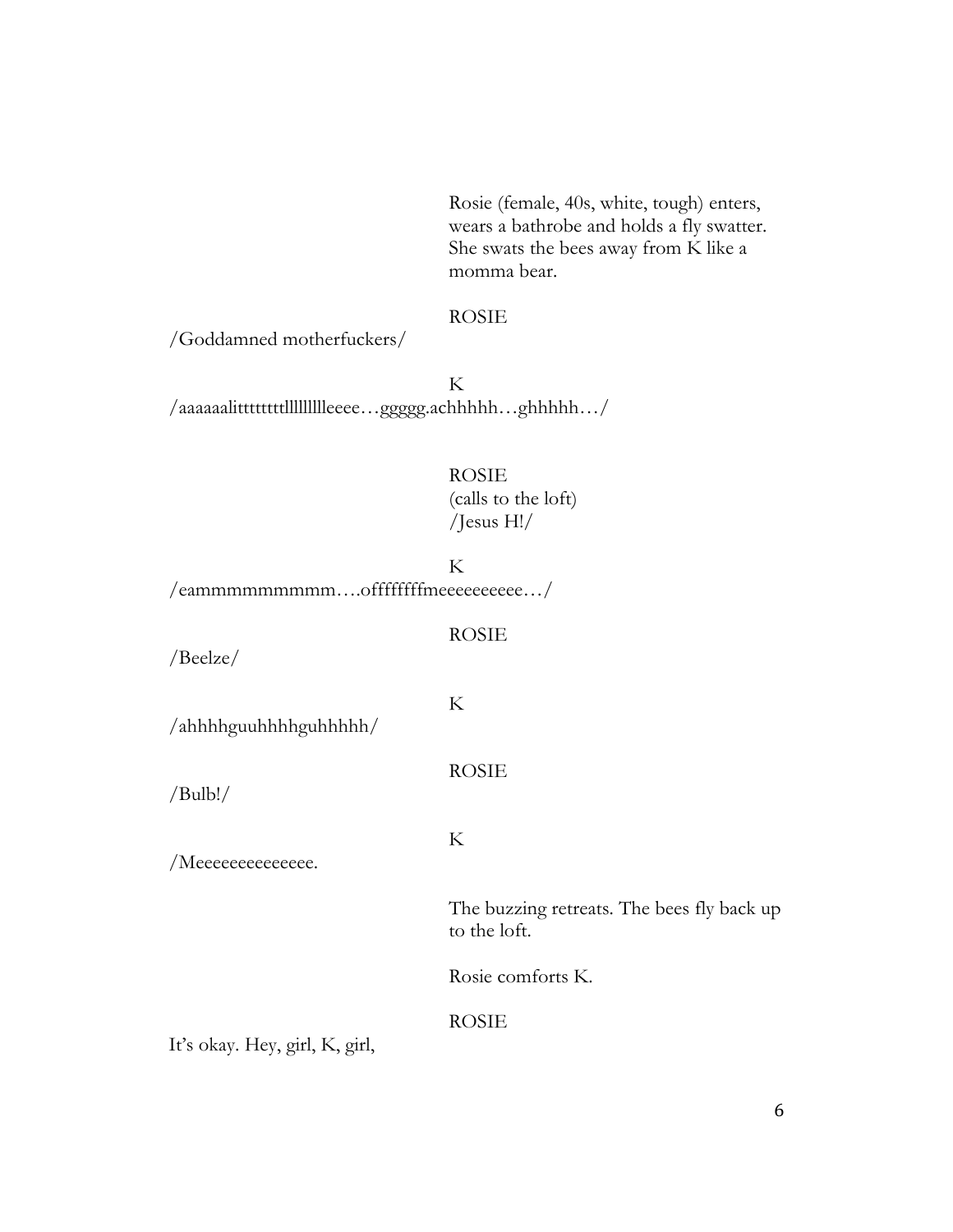Ackhggggghhh

K

#### ROSIE

Shhhh, just, shhhhh now, Where is it? Where is it?

Rosie feels around in K's pockets.

## K

(in pain)

*Dreamalittledreamofmedreamalittledreamofmedreamalittledreamofmedreamalittledreamofme*.

## ROSIE

It's gonna be, Okay. It's gonna be, I'm gonna evict those snatch eating bitches. You'll see, you'll see, okay, okay, here girl.

> Rosie pulls an antique crystal doorknob out of K's pocket. Gives it to her.

#### ROSIE

Here.

K accepts it like communion. She rubs it. She calms down.

#### K

*DDDDDDD… Dream a little dream of me.*

#### ROSIE

I know, honey, I know. It's o-It's gonna be, okay.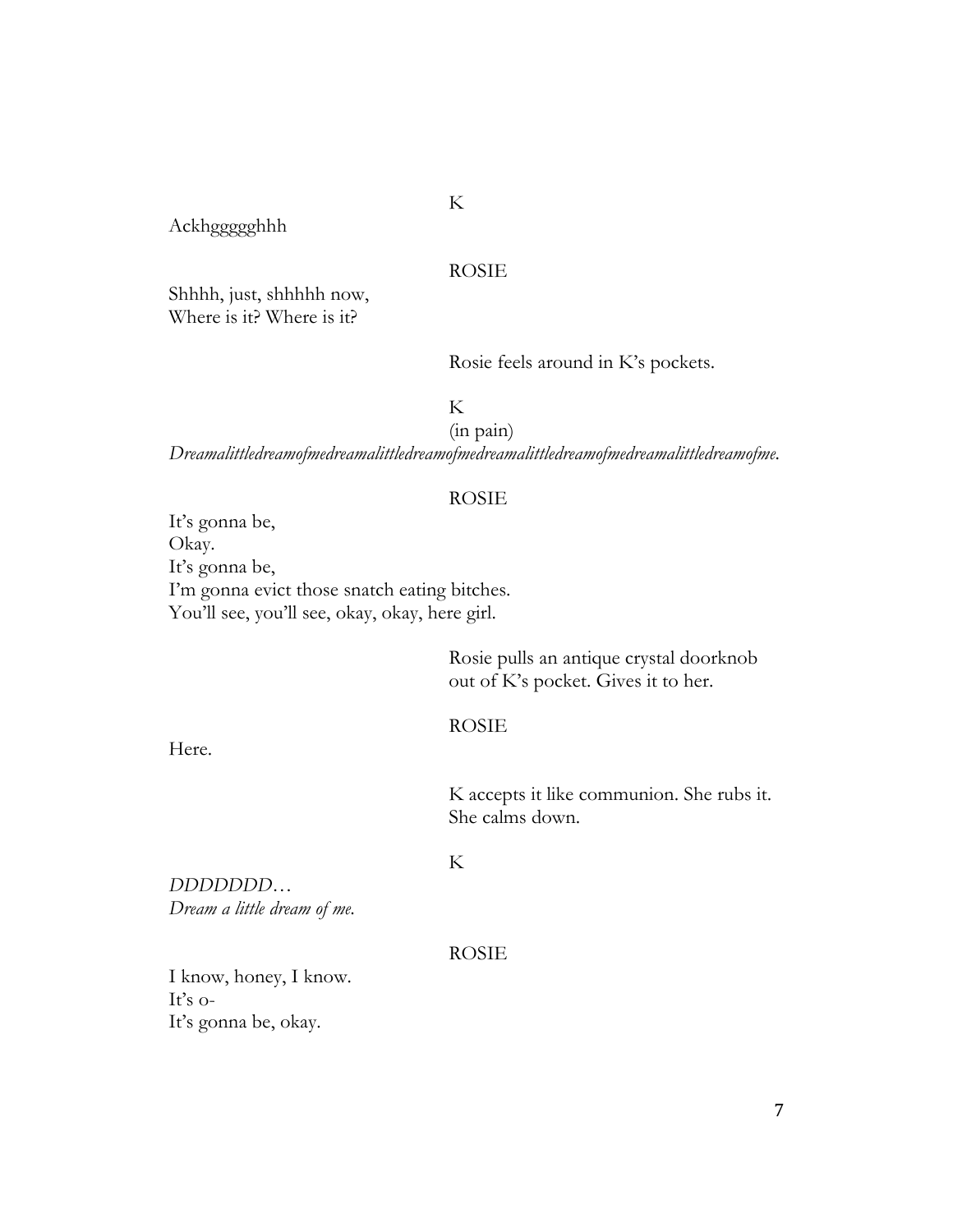I got you. I got you.

K

…

#### ROSIE

It's gonna be okay. Miss Rosie got you. You're my dream girl, My perfect dream.

## K

[Yes, I am. I am.] … [And I am safe.] …

> Ruth's voice is heard from the off-stage loft.

RUTH'S VOICE (from loft, off-stage)

I am so so sorry about that.

Rosie screams up to Ruth.

#### ROSIE

Pack your bags! And your damn bees! And get out!

> RUTH'S VOICE (from loft, off-stage)

It will not happen again. I swear-

## ROSIE

K got, she got,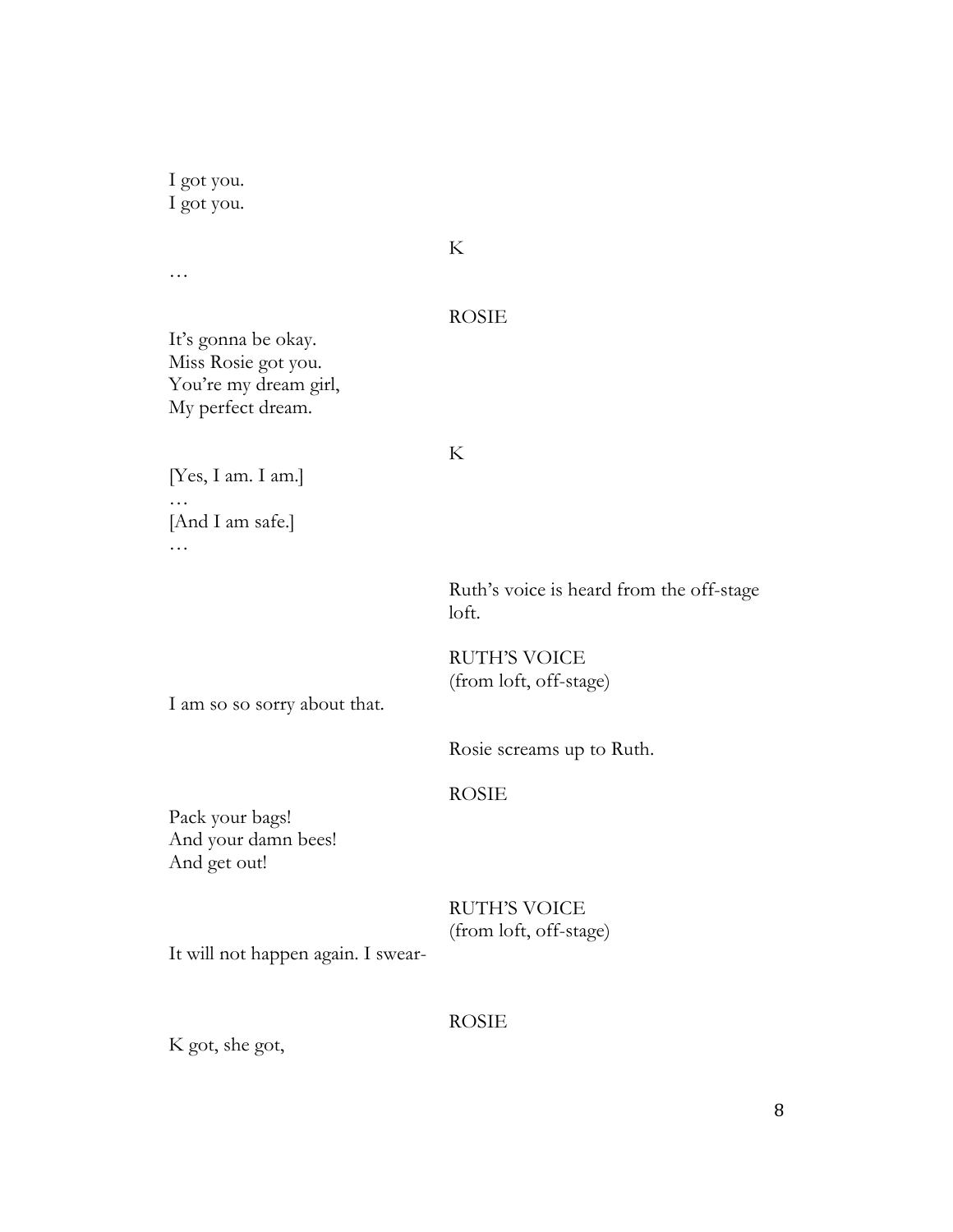Stings. She's got damn, what look like she walk through nettles, Spanish bayonets, palm stickers, and shit. All up on her arms. All over her, Good thing she dressed. Otherwise, she'd be all eaten up, even in her private places. You got to take them and go.

Ruth (50, female, uncomfortable in her own skin) appears at the top of the loft ladder. RUTH I was just checking/ ROSIE /Like I fucking care/ RUTH /As it got colder. Just checking/ ROSIE /Do you not hear me, girl?/ RUTH /Making sure the bees feed./ ROSIE /You deaf, dumb, and-/ RUTH /Please let me-/ Ruth descends the ladder awkwardly. She is not used to this.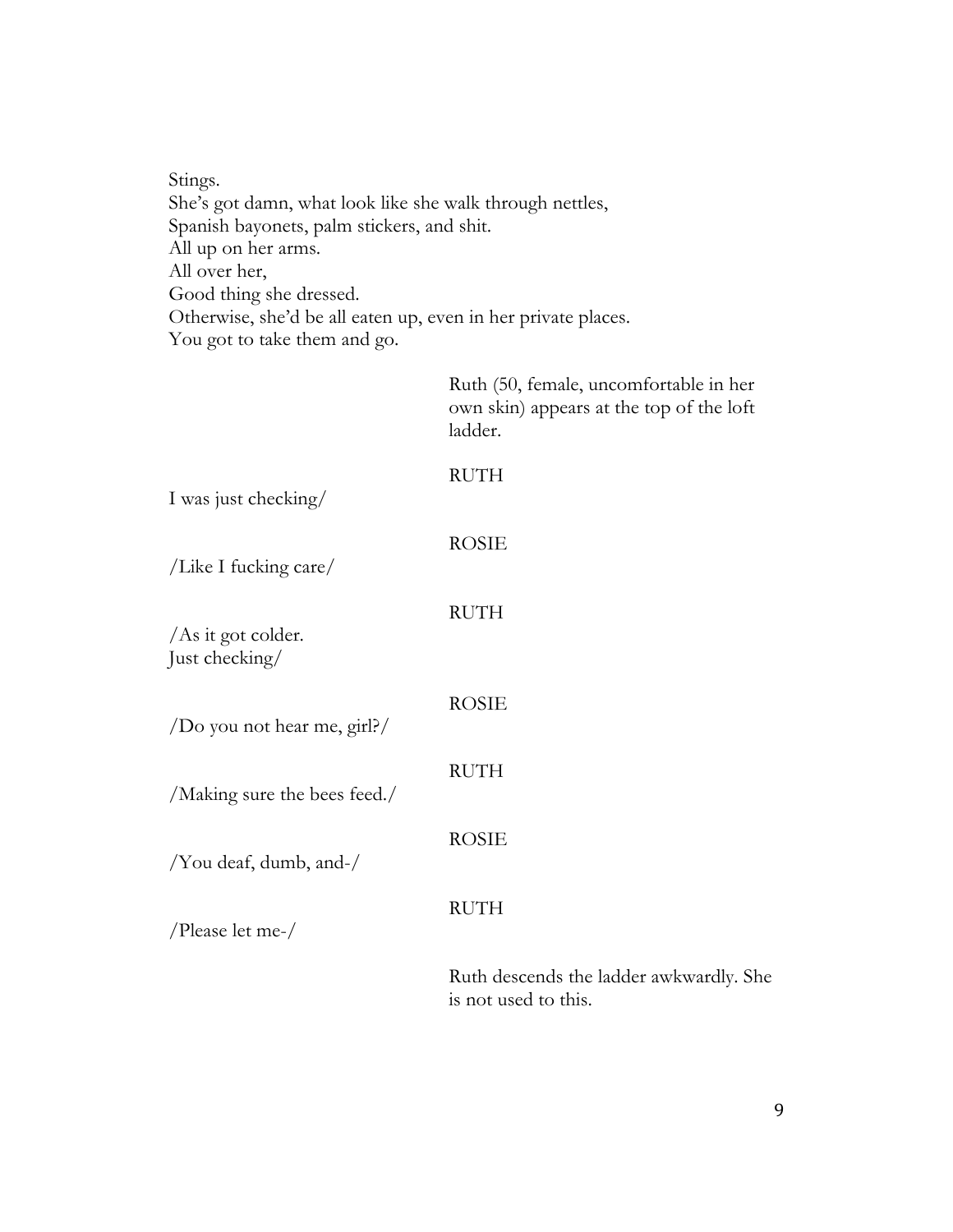As Ruth descends, Penny (20s, female, muscled, farm-hand healthy) enters from outside, wears work gloves, pants, boots and lugs an empty beehive.

Rosie does not see Penny enter.

#### ROSIE

(to Ruth)

/You deaf, dumb and a pussy licker? That's three strikes, An' you out, bitch.

## PENNY

Hey!

Rosie sees Penny.

RUTH (to Penny)

It's okay hon.

Penny ignores Ruth and addresses Rosie.

PENNY (to Rosie)

We paid through the month. And we fixed the roof-

> ROSIE (lies)

Not much fixin to be done.

## PENNY

The big hole. In the south corner. Ripped off in that last blow. You gonna tell me?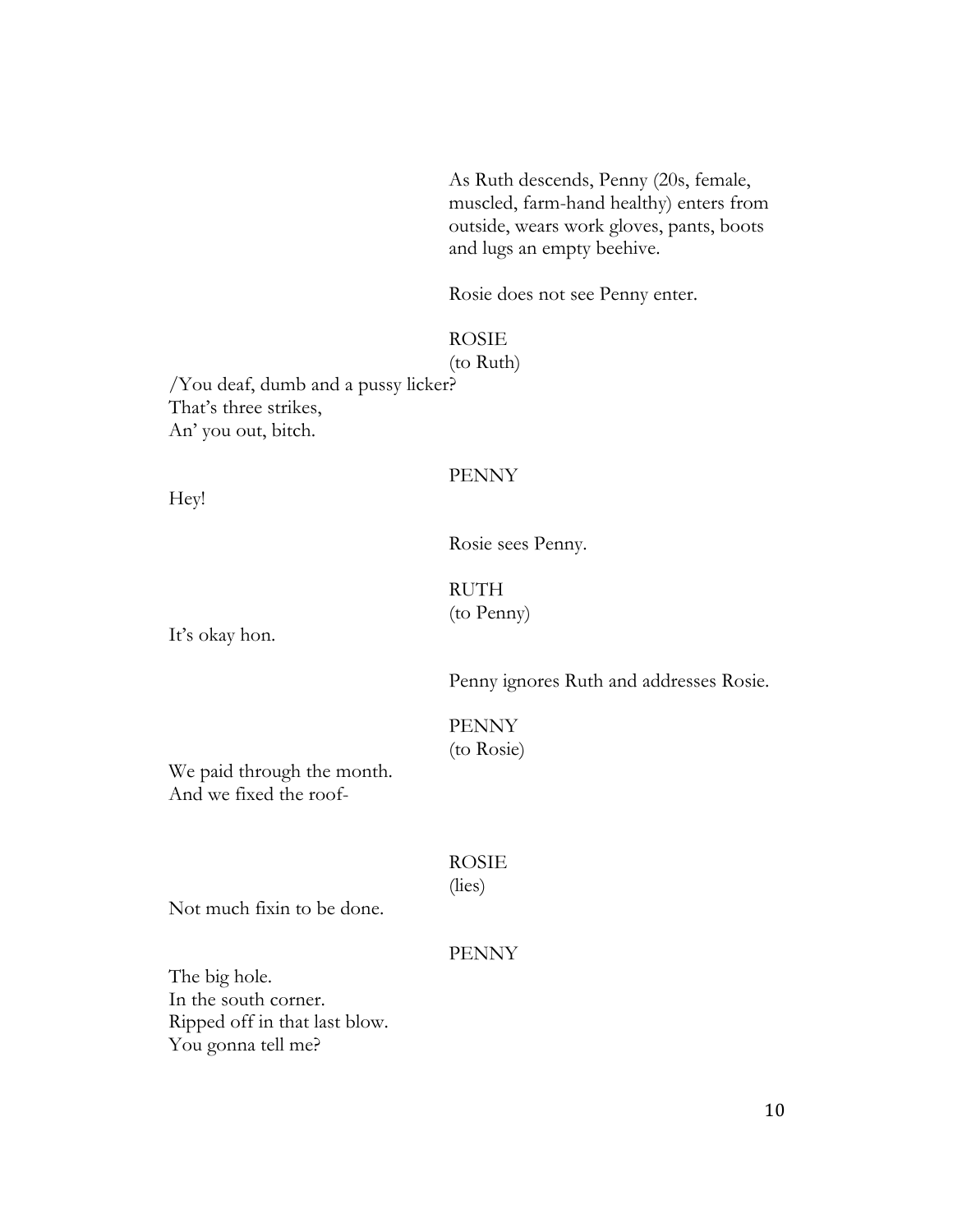#### ROSIE

Listen, I didn't ask for-

#### PENNY

You didn't not ask for-

ROSIE Nobody asked for K to get all bit up by your damn bees neather.

That shuts Penny up.

## PENNY

RUTH

ROSIE

RUTH

ROSIE

RUTH

That's truth.

Penny goes up the ladder, tosses the hive into the loft. Hangs on the ladder. Takes off her work gloves and boots, tosses them up after the hive.

I am really so sorry about that. I would never-

Well you did.

-Intentionally-

Road to hell-

It was an accident. It won't happen again.

#### ROSIE

-Paved smooth with 'em.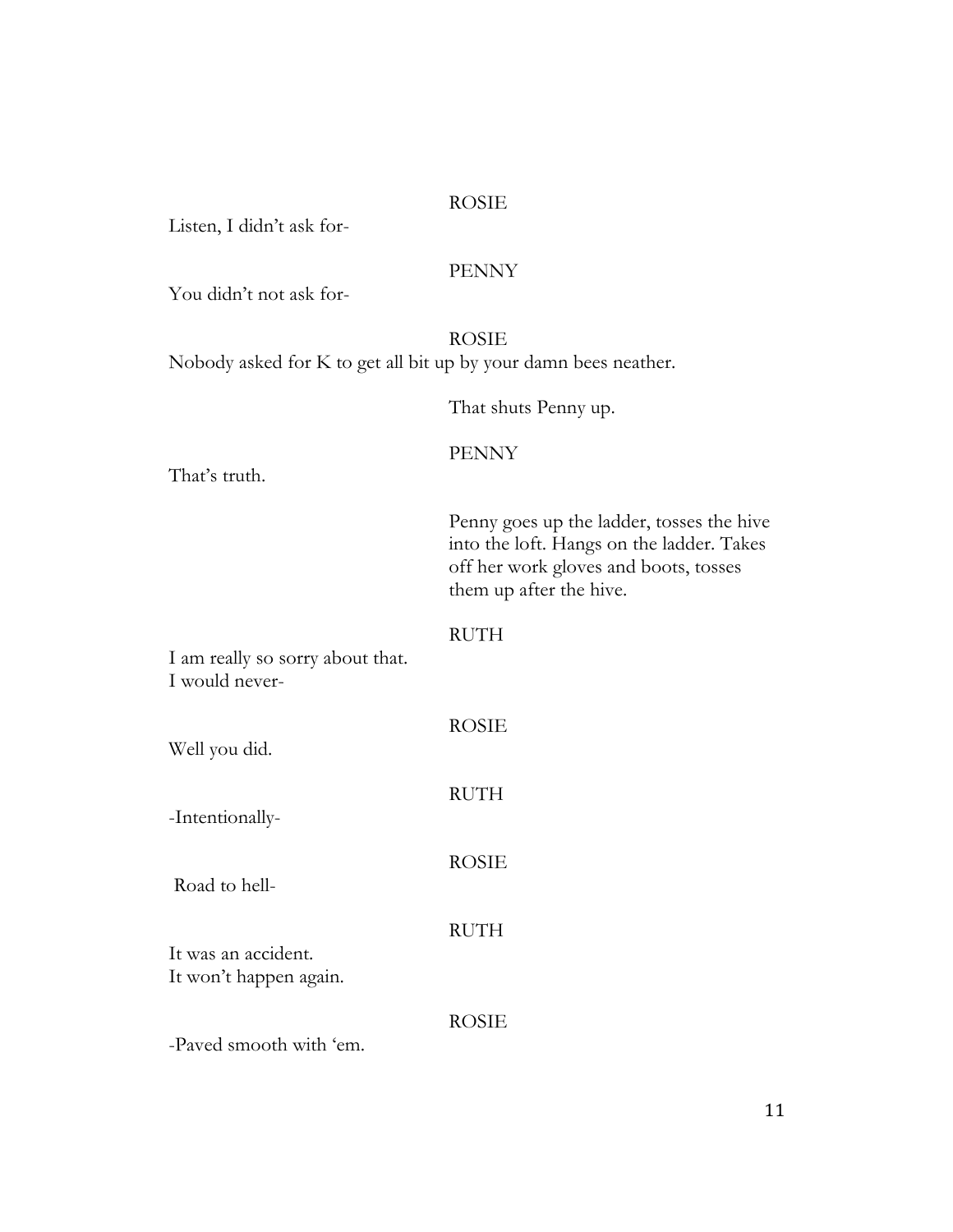#### RUTH

Just an accide-

#### ROSIE

K got a place here. No questions asked. K got one. K can do what she wants. But you just money guests. You know what money guests is?

#### PENNY

We kno-

## ROSIE

Not you, She.

(to Ruth)

You know what money guests is, Ruth?

#### RUTH

I, I, I, I don't but I get the sense, the feeling that your, Connotation is that-

Penny descends the ladder.

#### ROSIE

Money guests means I got to house you. Got to feed you. Because I need your money. But you not a real guest. You don't got no real place here. K, She's, got a Real place here.

#### PENNY

Yeah, but we pay all the same, So we some kind of guests.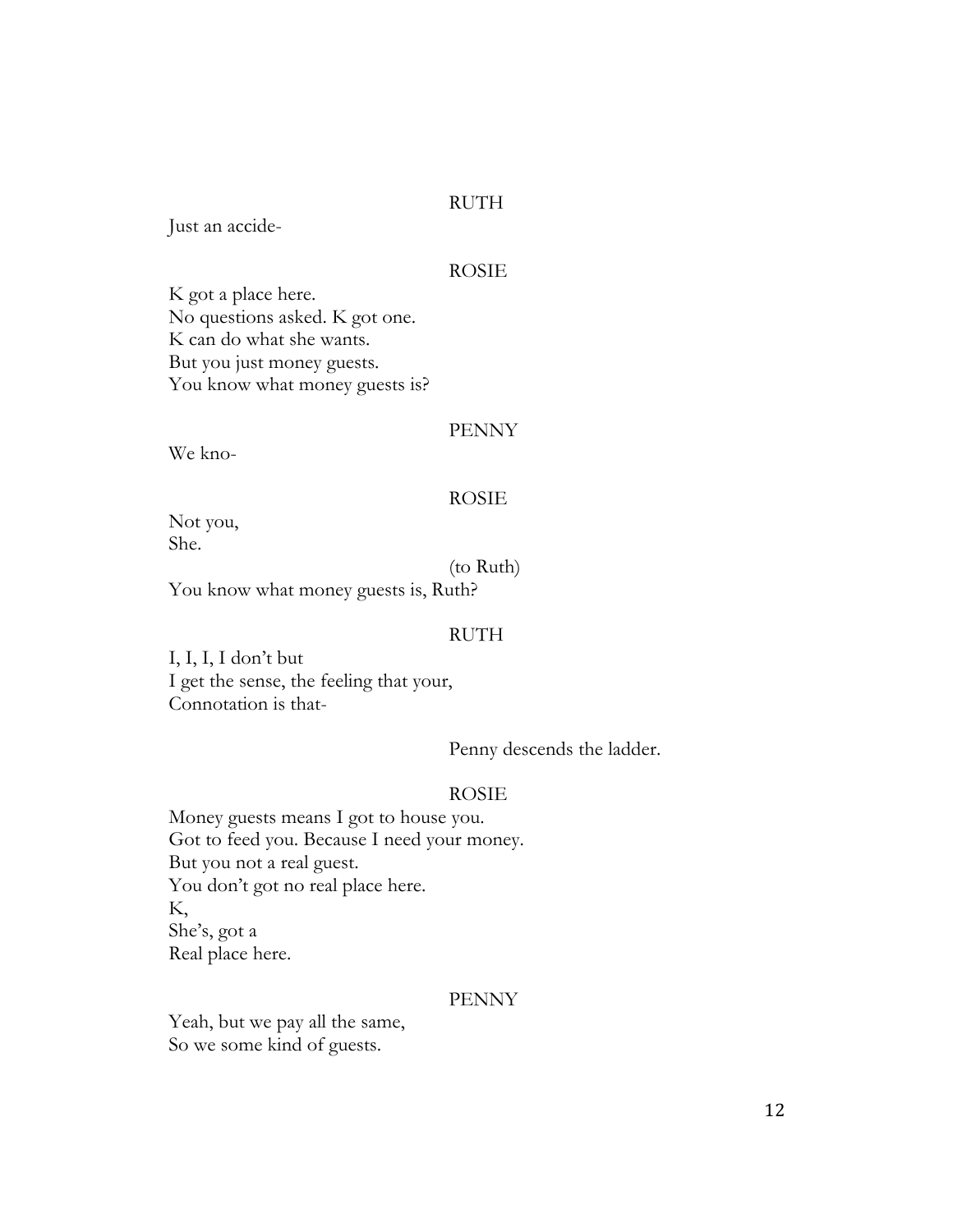The kinda' ones you need.

(re: Ruth)

So back offa' her.

And we gonna be big money guests soon.

So you best be nice, or we'll take our big money guest selves off somewhere else.

### Ruth goes to K.

#### RUTH

I'm so sorry, K.

K (confusion)

…

### RUTH

Okay? It won't happen ever again. The bees, I won't drop their hive, ever again.

> K (forgiveness)

… …

## (release)

K makes a show of putting the crystal doorknob back into her pocket.

## RUTH

Okay. See, we're all fine.

## ROSIE

PENNY

…

…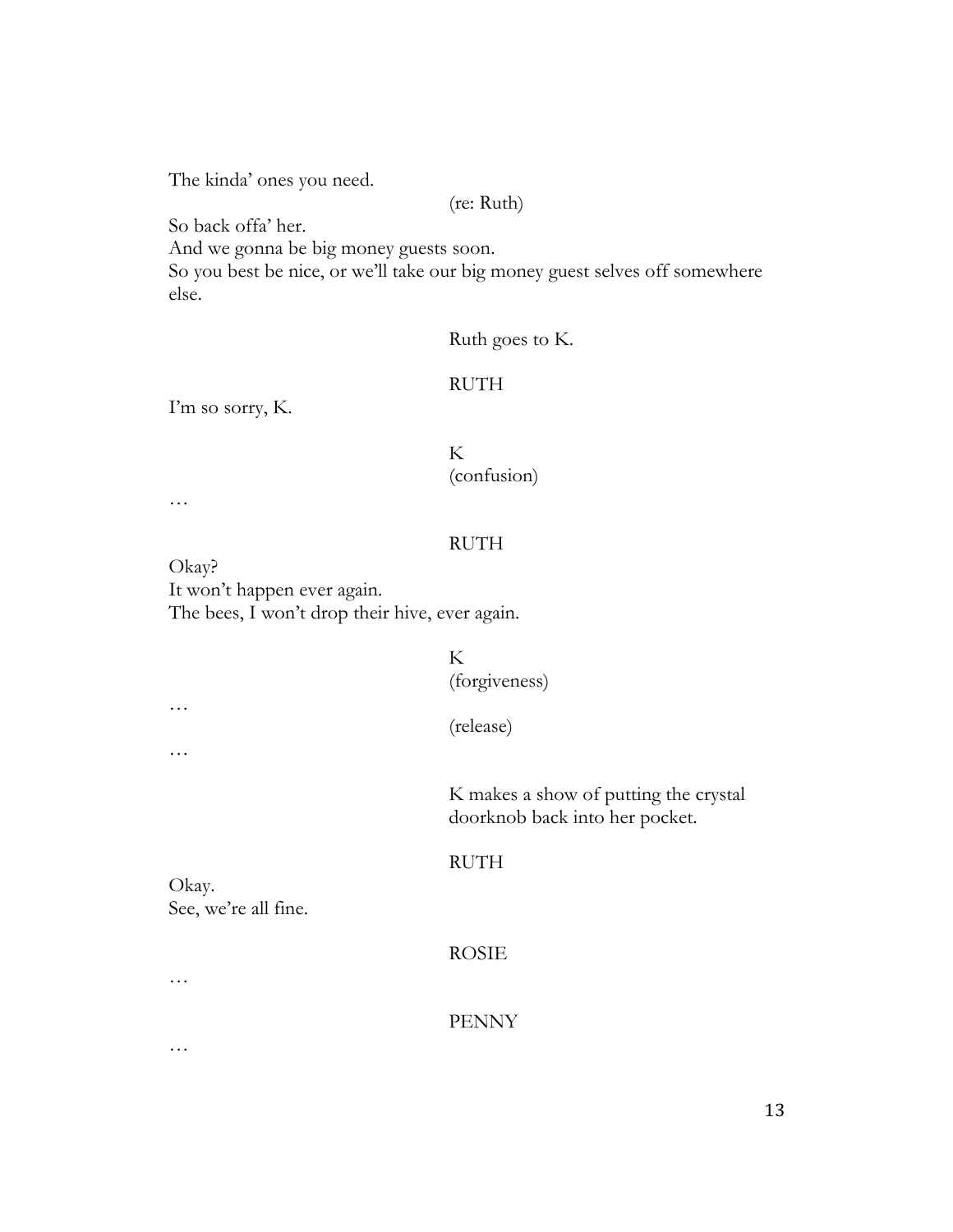RUTH

ROSIE

## PENNY

## RUTH

## ROSIE

… Shit. Fine.

…

….

…

…

….

But you only paid through the rest of the month. Then I want this shit out of here. You and your beasts.

## RUTH

She can't harvest until the summer.

## PENNY

(quietly to Ruth)

Let it lie.

## RUTH

But Rosie needs to understand-

## PENNY

Let me do it! Just, sorry, just Let me do it. My way. Please.

## ROSIE

(to Penny)

You think you a man now, girl, you think, you a husband or somethin'?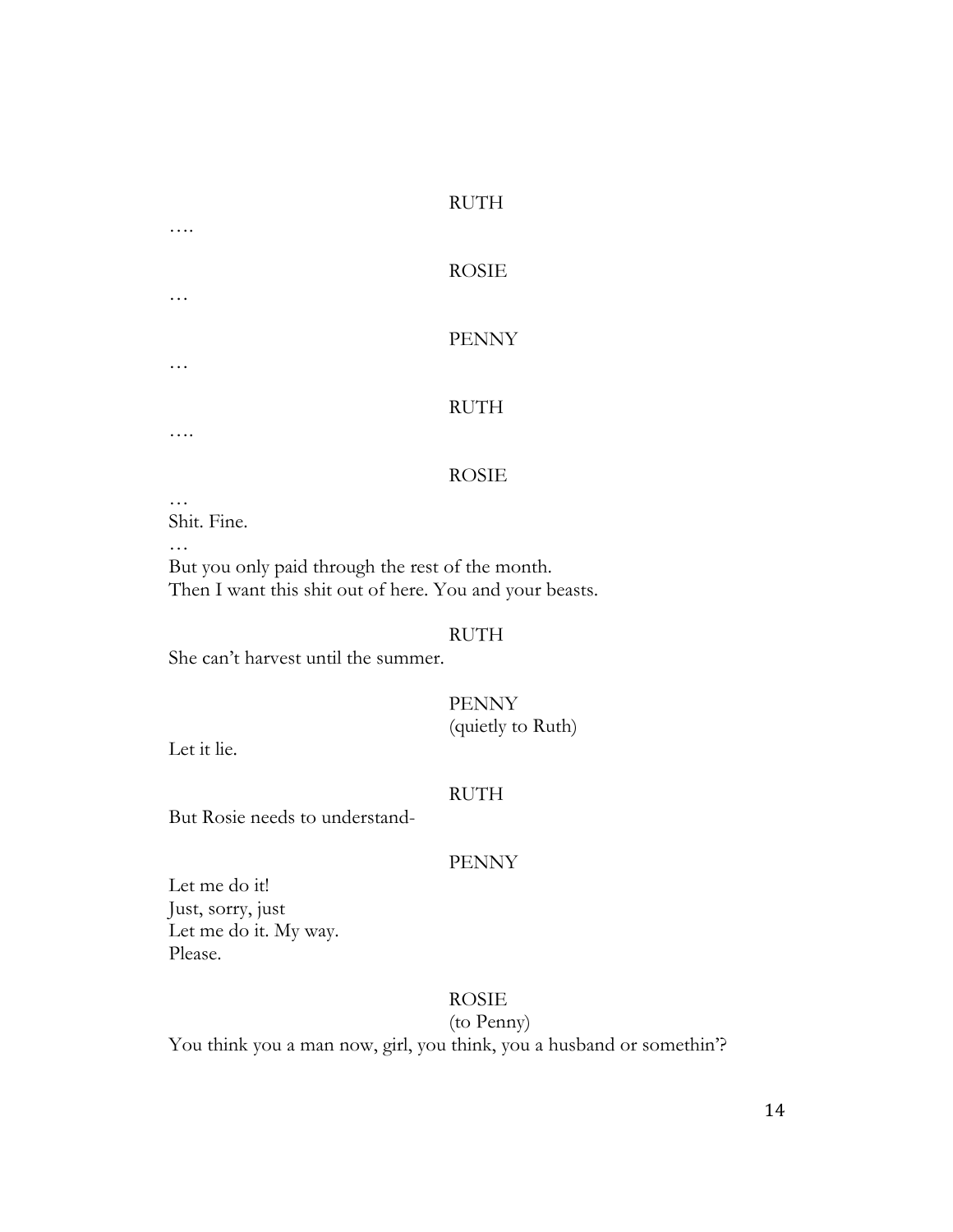Get on out right now, you thinkin' that, goin' 'gainst God, Nature an' Good Sense.

## RUTH

#### (to Rosie)

Look, lesbians have been around since, The Isle of Lesbos, in Ancient Greece, was-

#### ROSIE

I'm gonna throw up.

Penny silences Ruth with a hand on her arm. Moves her towards the ladder.

## PENNY

Nothin' much you can get out of anger. Let her cool.

## (to Rosie)

Dawn cracked. Might as well get up and out for the day.

> Penny and Ruth climb up the ladder to the loft.

#### ROSIE

Might as well.

Rosie checks on K.

ROSIE

You okay, Lady K?

K nods.

Rosie folds K's blanket.

Penny disappears into the loft.

Ruth's at the top of the ladder.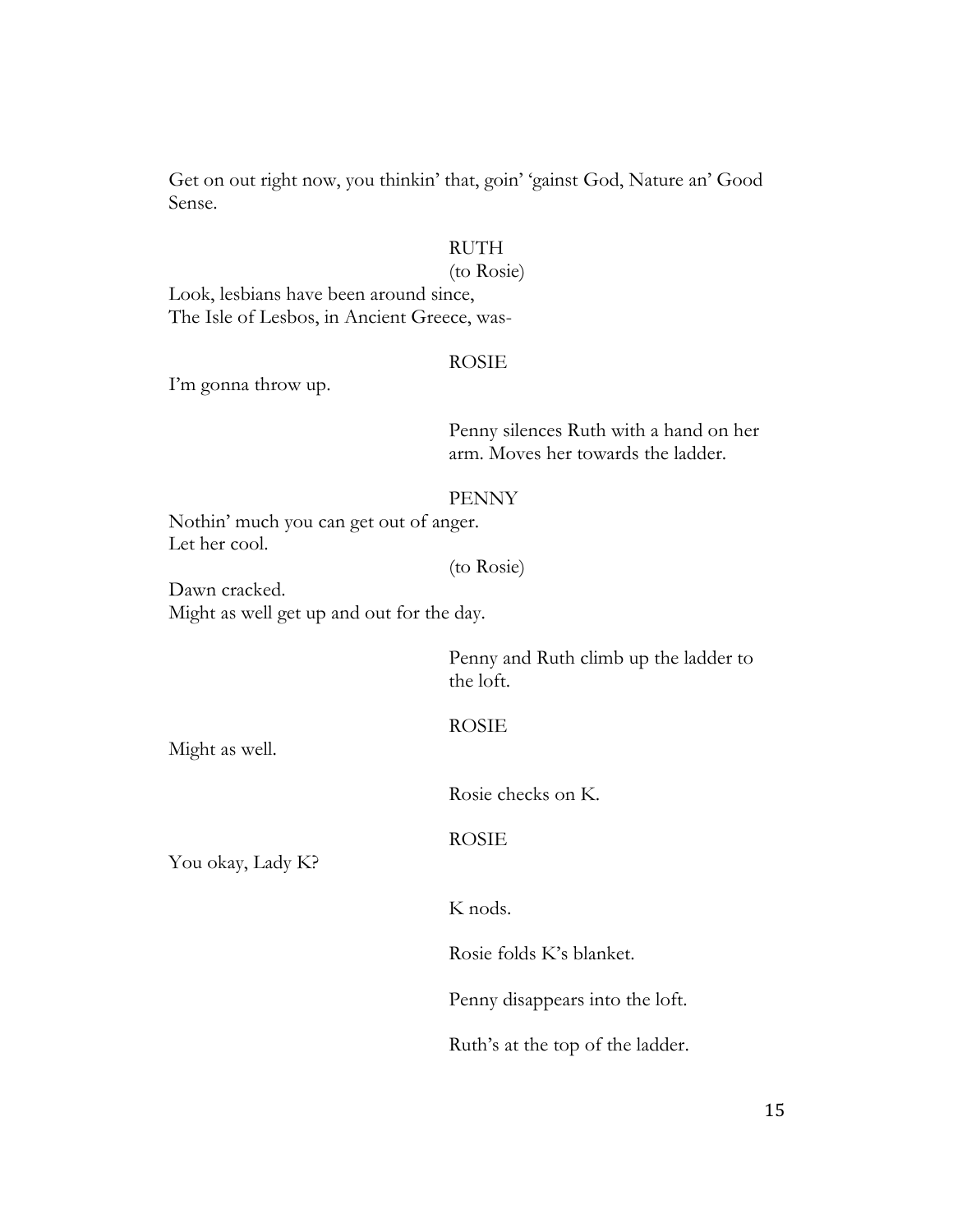#### RUTH

So sorry, again. I'm really, I'm just clumsy, I guess.

## ROSIE

[That] Don't make up for it. Think 'bout where you're gonna go to at the end of the month. Sure as shit ain't gonna be here.

Ruth disappears into the loft.

## K

[I got to go soon, too.]

…

…

#### ROSIE

No, you ain't got to go nowhere, lady bug. Not ever, ever. Don't you worry about that.

#### K

[I got to.] …

…

#### ROSIE

They'll clear out. It'll just be us again. And Daddy Cal. Cal'll be home soon, we'll have a little party. Just the three of us, once they're gone. Just us, love.

## K

[I'm sorry.] … IIIII…ghhgh…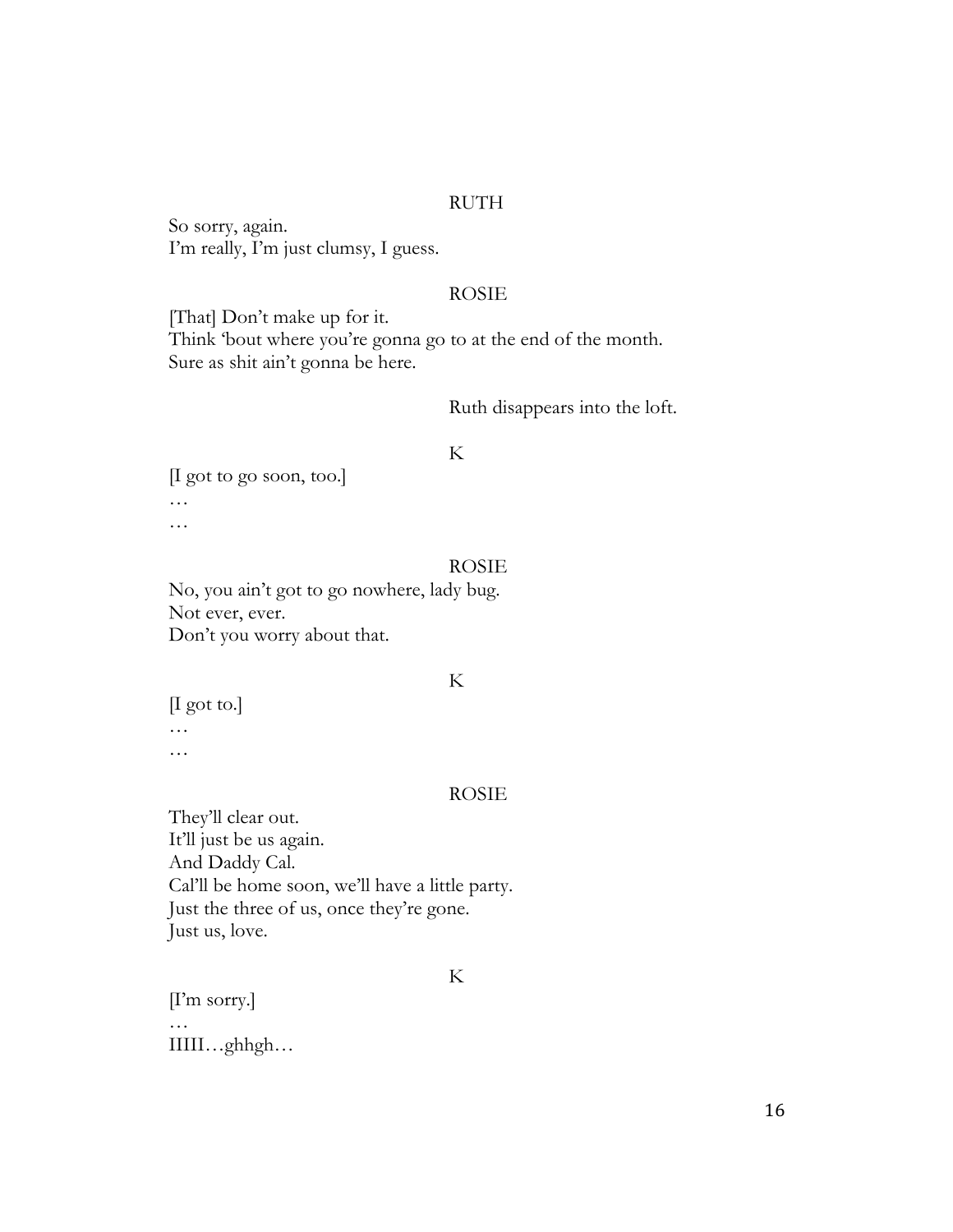… Ssssssss….

## ROSIE

Shhhhhhh… No, no, no. Don't you worry. Here.

> (puts her hand on the door knob in K's pocket)

Hold on to that and let me get my day things on.

K (sings *In the Still of the Night*)

…ghhhh… Innnn…. *IIIIIIn the still of the night*

#### ROSIE

Oh, I like this one.

K

*As I gaze from my window, At the moon in it's flight, My thoughts all stray to you.*

*In the still of the night While the world is in slumber, Oh, the times without number, Darling when I say to you*

#### ROSIE

I love you, my girl. [I'll] Be right back.

#### K

*"Do you love me, as I do you? Are you my life to be, My dream come true?"*

Rosie exits.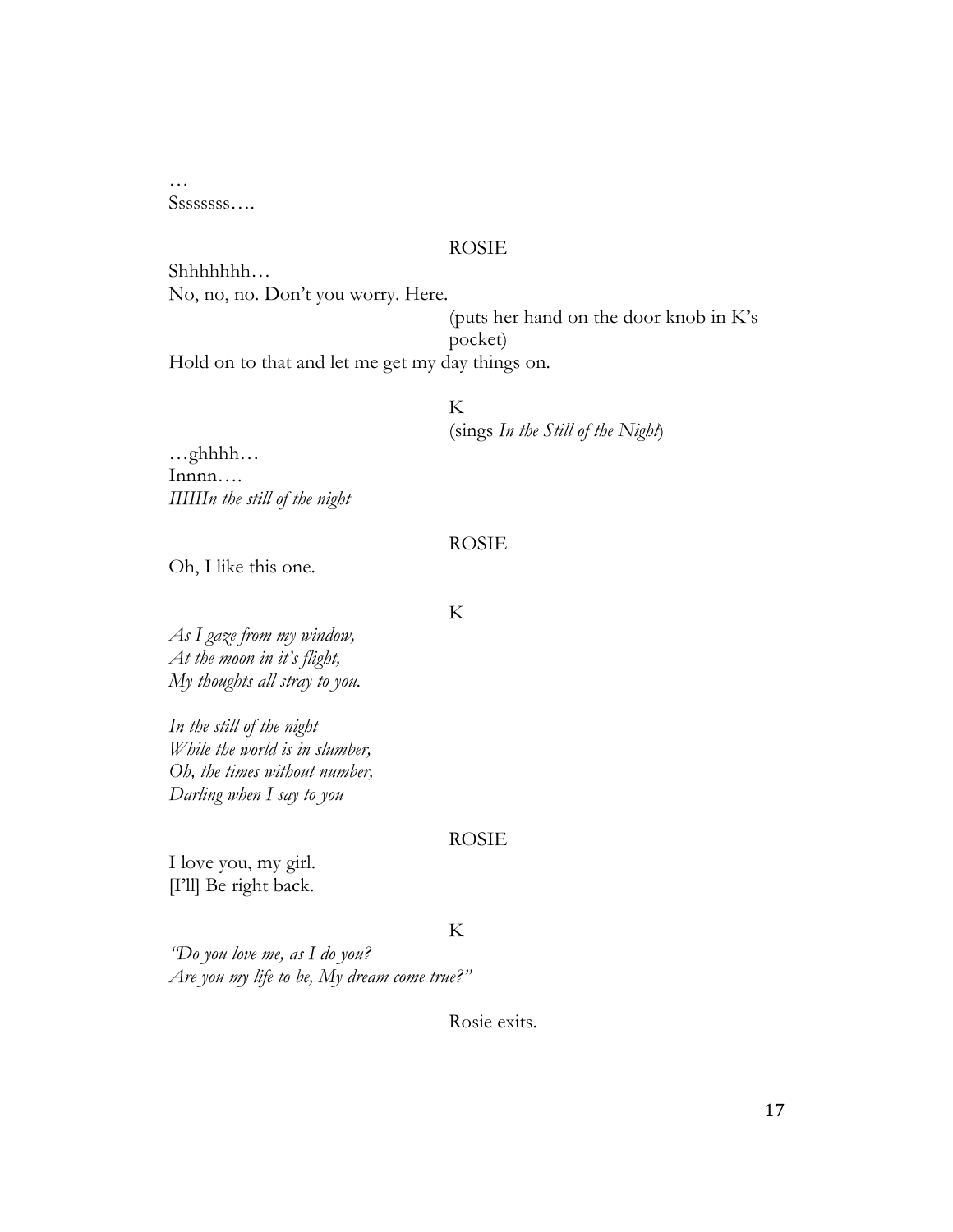*"Or will this dream of mine fade out of sight. Like the moon, growing dim, On the rim of the hill, In the chill, Still, Of the night?"*

> Warm light streams through the paper that covers the walls of the barn; the transcendent connection between K's seen and unseen worlds. (For a visual reference, see John Fraser's "Collage Works 1994- 2002.")

Later, when K speaks to the audience, warm light shines through the paper, bathing her world in a transcendent glow, a visible connection of the seen and unseen worlds, a past and future perfect, that contain her reality.

K stands tall and straight for the first time, her inner self freed from the constraints of her outer shell.

She takes the crystal doorknob out of her pocket, tosses it in the air, catches it, puts it back.

She addresses the audience.

#### K

She touched my fault-line and I awoke.

The first time, on the side of a knotted dirt road, run red with streaks of clay and white with streaks of sand, lapping up my unknowningness, she woke me. I had slept in that field since…like discarded lumber. Since…being laid fallow, by the death of love.

K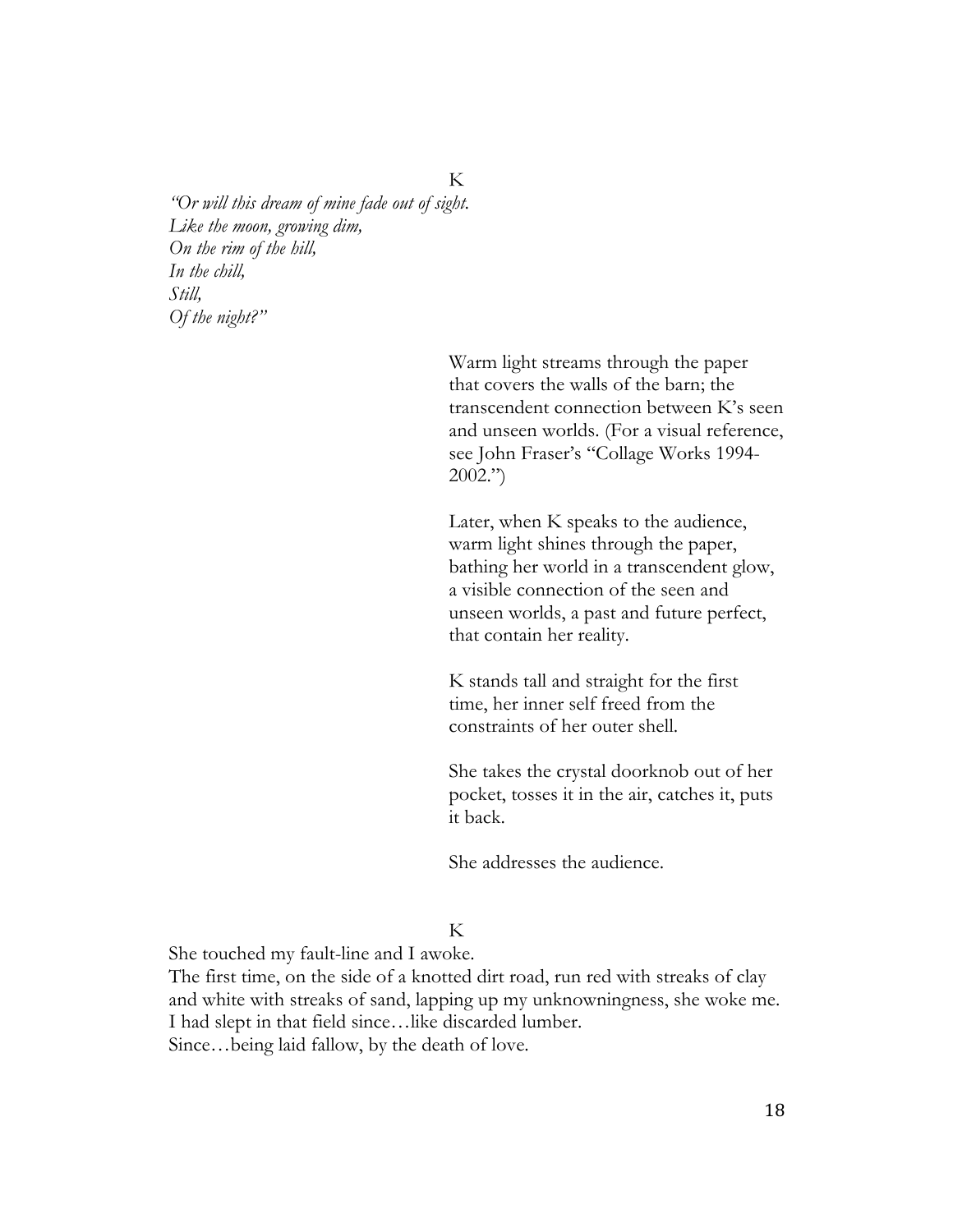Since being made gone, by a family, government issued at birth, that never transformed water into wine, paperwork into blood.

It was too much.

…

…

I don't blame them.

They finally had their own baby, didn't need a pretend one, and grandma had been left to the ground. So they set me free. To be found.

(looks to Rosie's room)

She stroked my forehead. She brought down the fever. She fed me. She gave me a blanket. She called me K. And when I came back around, I woke to a life inside my life. To this, screaming echo layered like paper on paper, decade on decade. The doctor says the talking part of the brain is different from the singing part. He says, it's a blessing from God that she can do anything really, After that delivery. No air. She could be full stupid, not just half.

I learned the songs my government issued grandmother had played on the record player across long humid afternoons.

Her sounds squeezing through walls of water thicker than school paste a heavy drip drop drip drop drop drop drop down into my ears.

I spent hours there, listening, afraid moving would break the sound, afraid to sweat, to stink, to make myself dirty and unacceptable within the beautiful noise.

The music pushed away the stink and rot of my days.

Pushed away the unlucky in life and love.

The music my companion.

My drunk translator.

(looks to Rosie's room)

The bees know, that I don't make her happy any more.

That she's sick of me, like my first family got, after grandmother's death.

The bees, they sing themselves so they understand.

They hear.

They know.

And they punished me.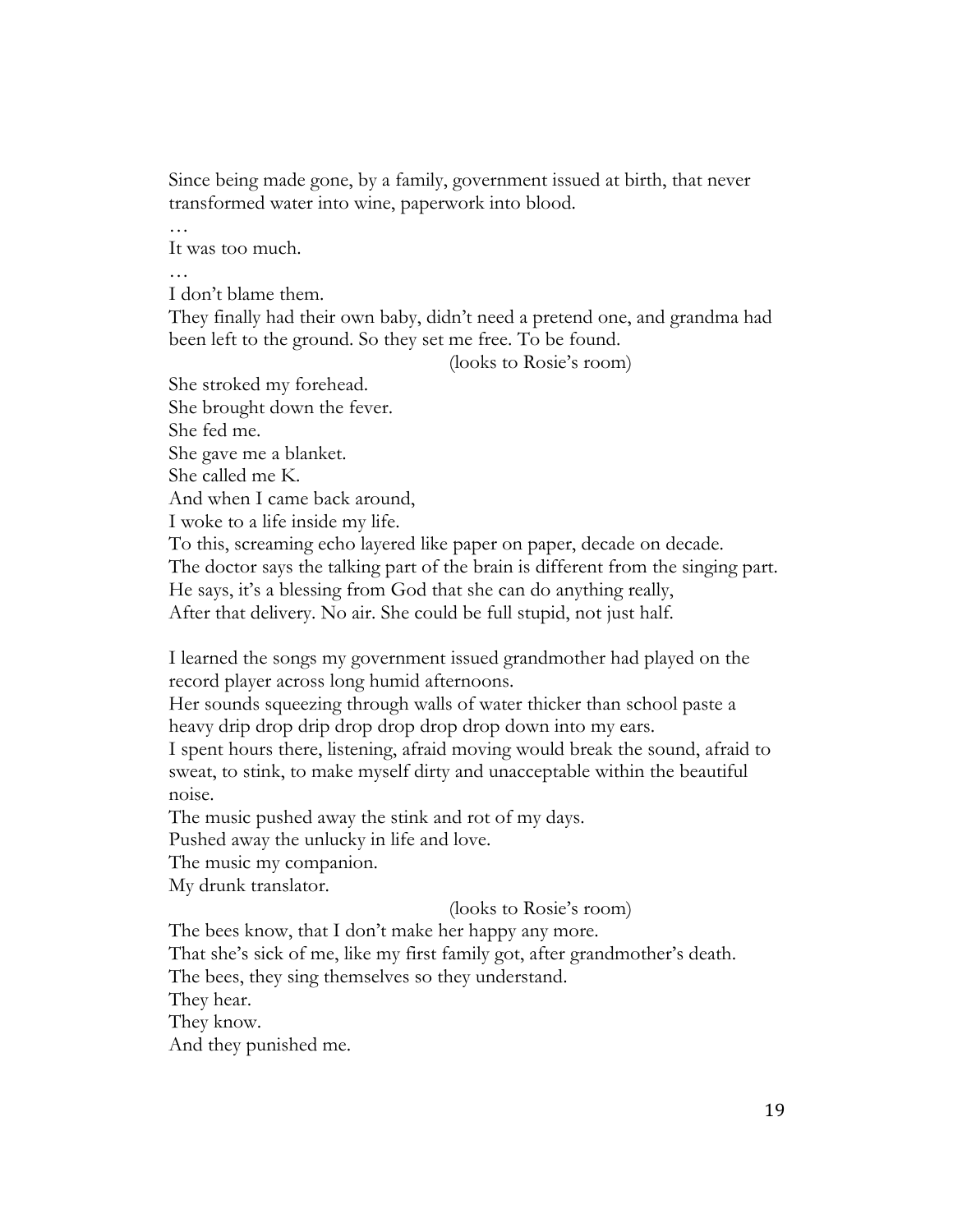I should go, So Cal will stay home, So life will be easier, So she will be happy. I can't tell her: I love you. I am grateful for you. I know make everything wrong, and that's why the bees, they weren't stinging me, they were singing me away. I know, but I can't, I can't say, Not in a way that she will understand. Goodbye.

#### (sings)

*Like the moon, growing dim, On the rim of the hill, In the chill, Still, Of the night.*

K returns to her slumped form.

Lights return to normal.

There's a soft humming of bees from the loft, and some almost imperceptible laughing and chatting.

Rosie enters in day clothes, carries a bag of peanuts, a cookie sheet, and a small bucket.

She sits across from K.

They shells peanuts. The nuts go onto a cookie sheet for toasting, the shells go into a bucket to be thrown out.

The nuts make a soft rhythmic "plink" when they hit the cookie sheet.

Plink. Plink. Plink. Plink. Plink. Plink.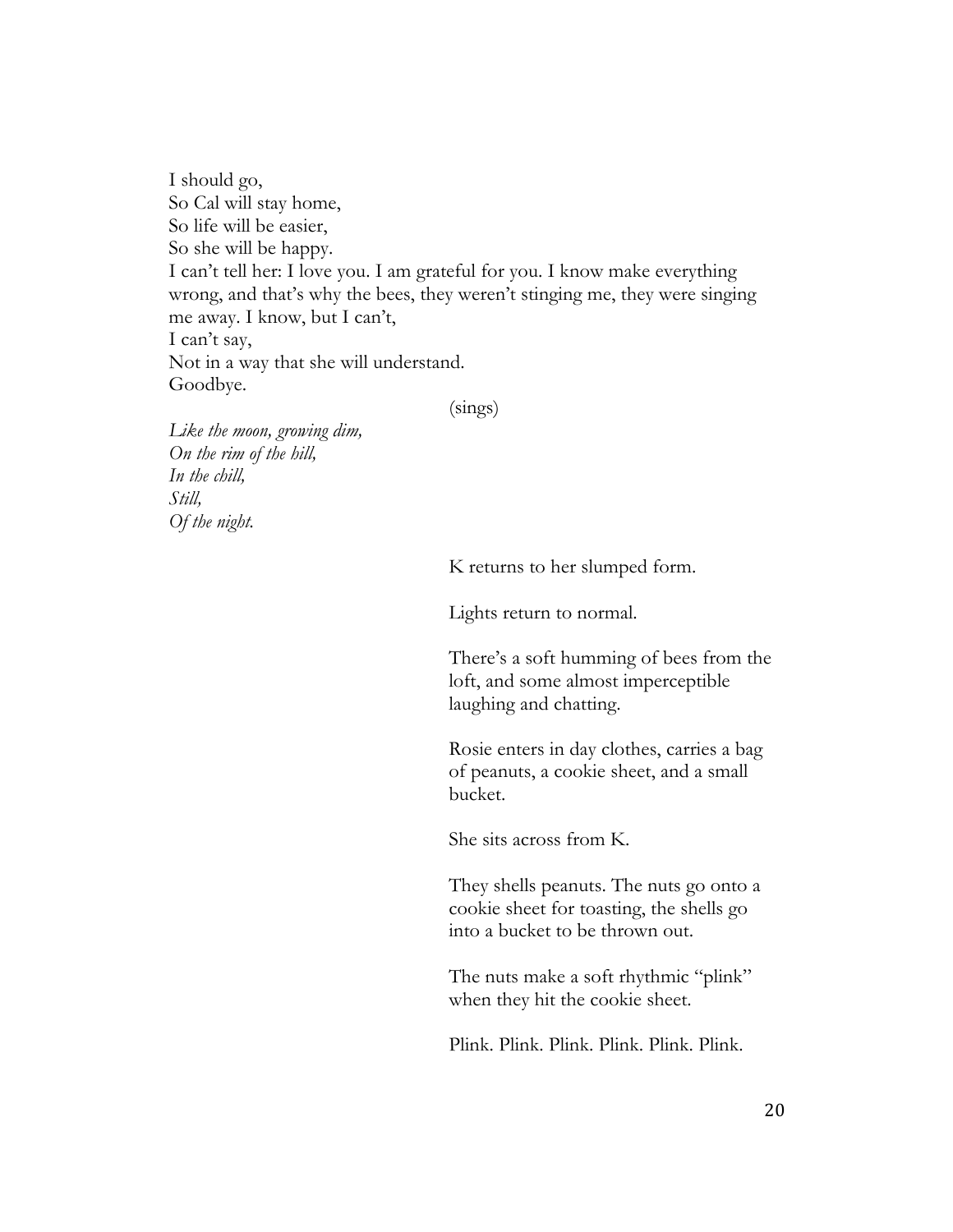There's a thump from the loft. And then another. A stifled "Oops!"

Rosie throws the nuts harder onto the sheet.

Plink Plink PlinkPlinkPlinkPlink.

Another thump and a loud shushing.

Rosie throws 'em harder and faster.

## PLINKPLINKPLINKPLINKPLINK PLINKPLINKPLINKPLINKPLINK PLINKPLINKPLINKPLINKPLINK

The thumps and shushes and occasional muffled laughter continue until Rosie is throwing the nuts so hard onto the cookie sheet that they sound like hail on a tin roof.

The nuts bounce off the cookie sheet and onto the floor. K bends down to pick them up, but the falling nuts hit her on the head. They hurt!

## PLINKPLINKPLINKPLINKPLINK PLINKPLINKPLINKPLINKPLINK PLINKPLINKPLINKPLINKPLINK

There's a continuous series of bangs and a loud moan and that's finally too much for Rosie:

## ROSIE

Swear to God,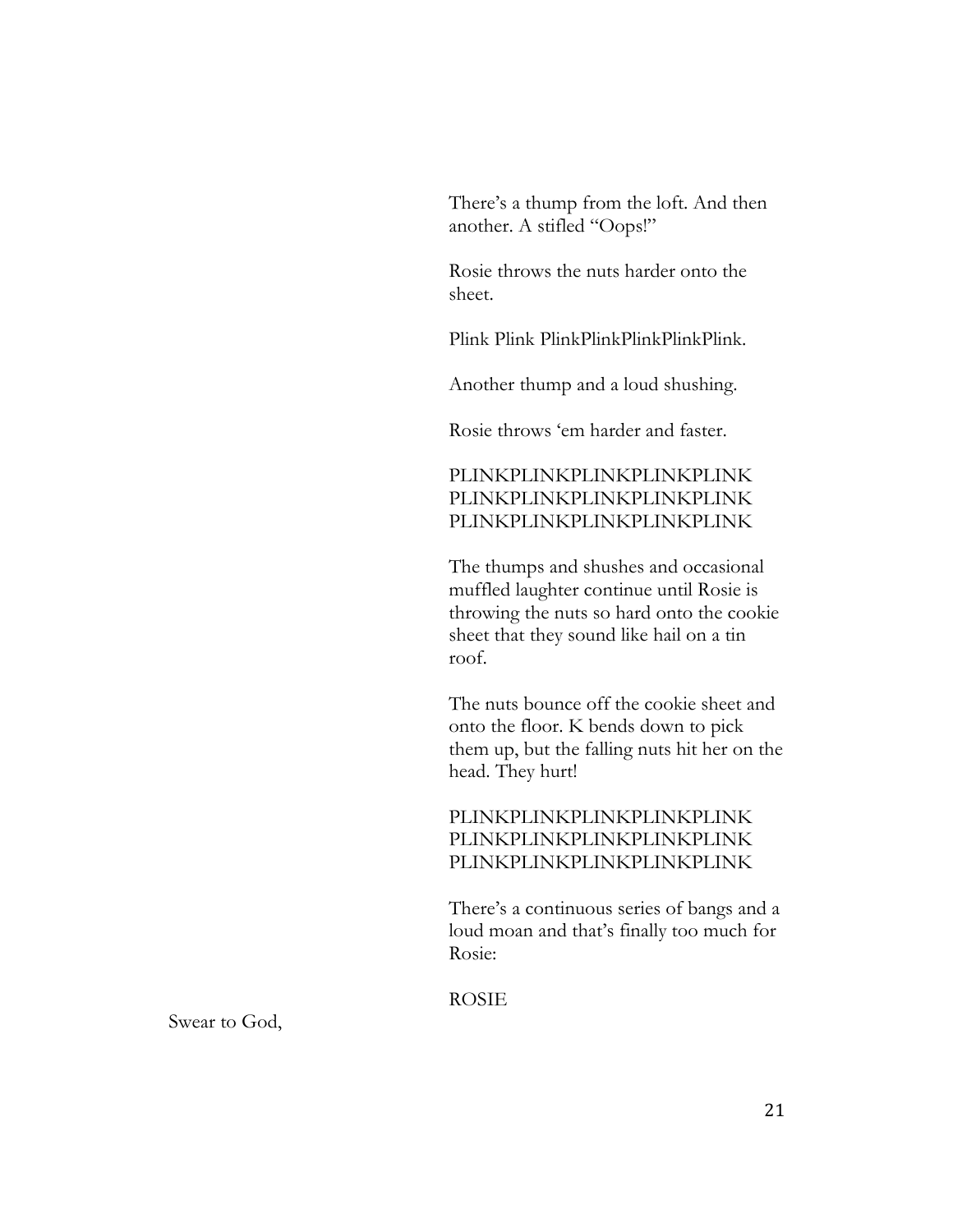You don't get those hands outta those cooters and get down here for lunch, I'm gonna snatch 'em out myself.

The banging and moaning stops.

RUTH (off-stage from loft)

Well, that would be quite rude.

PENNY (from off-stage loft) (to Ruth)

Shhhh.

(calls down stairs)

Sorry, Sorry Miss Rosie. We didn't think you could hear.

## ROSIE

 $($ to K $)$ 

You just wait. When Cal gets home, When he gets back, they'll stop. They will. Can't be doin' all that in front of a man.

#### K

[Um, they probably will keep on?]

Penny comes down the ladder with a small glass jar of honey still on the comb.

## PENNY

Thought you could use this for the peanut butter. Drop it into the blender, instead of the oil, Make it cream and smooth, And Sweet. Orange Blossom Honey sweet. For Cal.

(telling)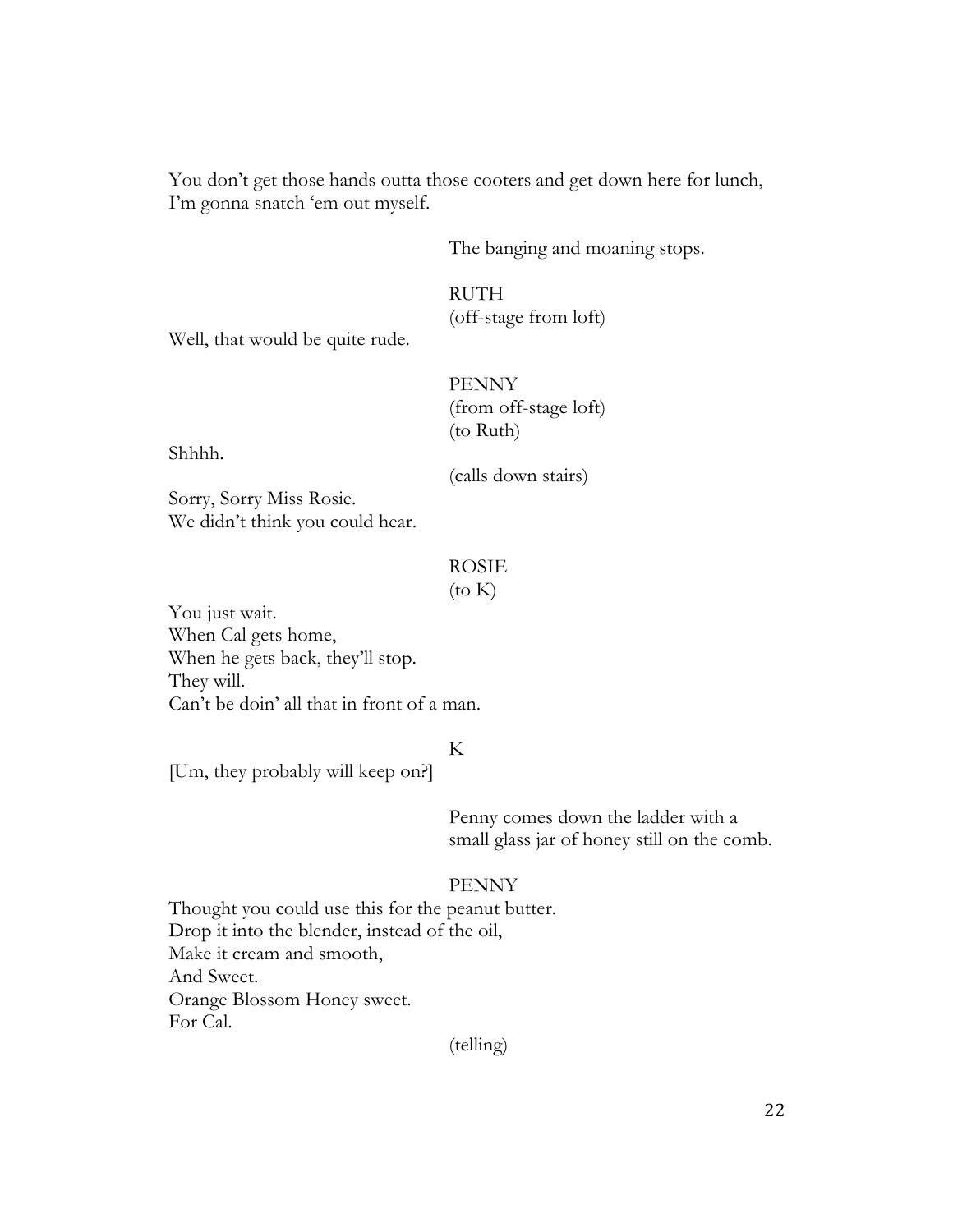I hear he likes your peanut butter and honey.

ROSIE (blushes, 'cause he does)

Don't be gross. Good Lord.

K laughs.

ROSIE (good natured)  $($ to K $)$ 

Enough outta you.

End of the month.

(to Penny)

## PENNY

Come now.

Ruth comes down the ladder.

#### RUTH

Sorry. Again. So sorry. Didn't mean to-

#### ROSIE

What cha'll mean don't matter. What you do matters.

#### RUTH

So I just can't do anything right?

## ROSIE

No, not particularly. How 'bout y'all do something useful for once? Just sittin' up there, watchin' those bees do their business, How about you do some business? How about you find something useful to do? Ain't gonna find no lazy ass reparations bullshit around here.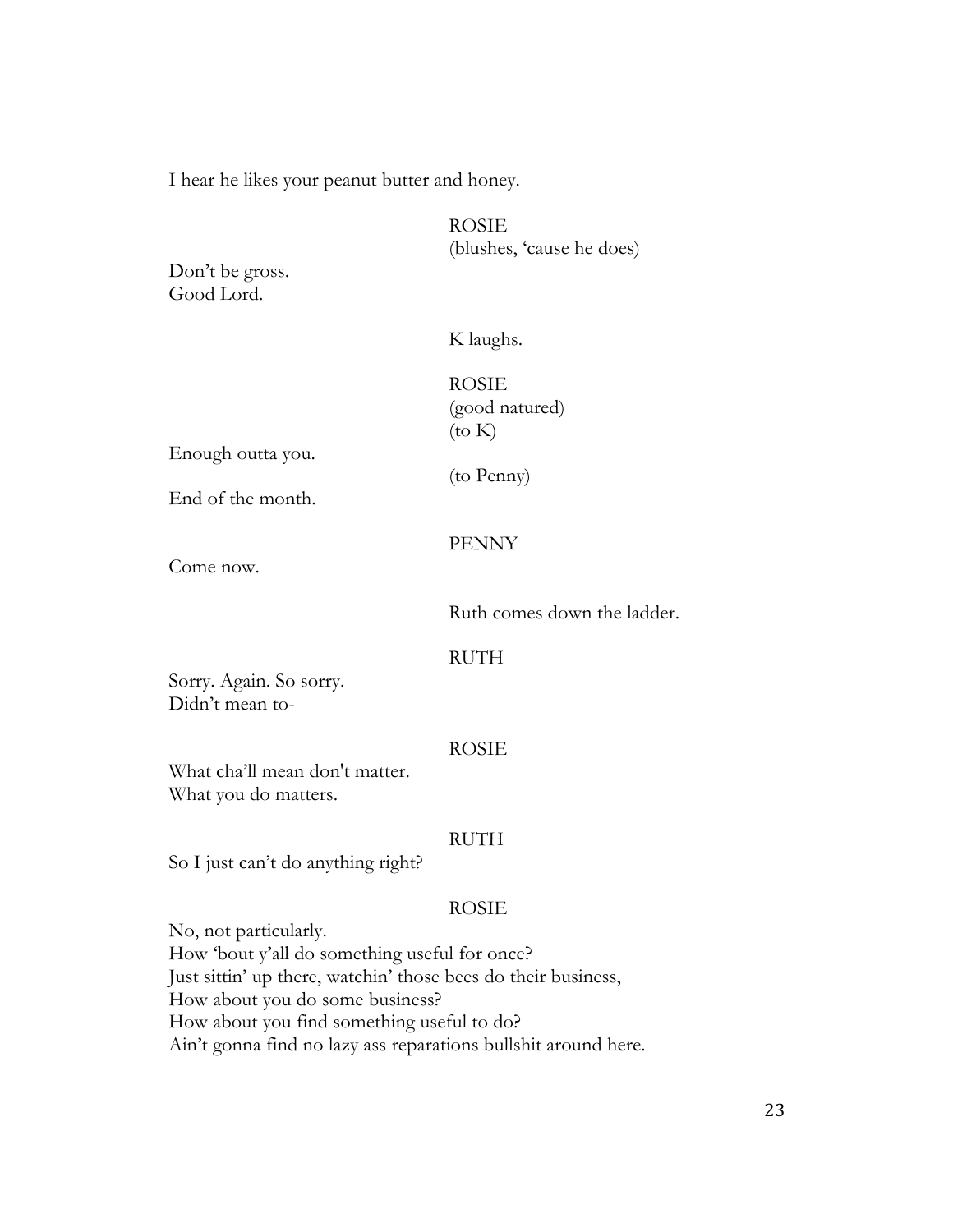Money don't fall off trees. Waitin' for bees to do a job for you, so you can reap what they sew, What kinda' business is that?

#### RUTH

It's the kind that will save the world. Re-pollination. Colony collapse is a significant concern in the broader environmental spectrum of-

#### ROSIE

Shut the fuck up. Bees right here. We right here. It's fine. All I want to know is what you gonna do? For yourself. For my girl you got stung up so bad. How you gonna say sorry?

#### PENNY

 $($ to K $)$ 

Hey K. Hey girl. How about we go out to on a boat today? You like that?

> K (you're talking to me?)

…

#### PENNY

Yeah, you wanna go. Out, on the water, feel the wind in your hair, Cool water spray up your arms, On your face.

## K (heck, yeah)

…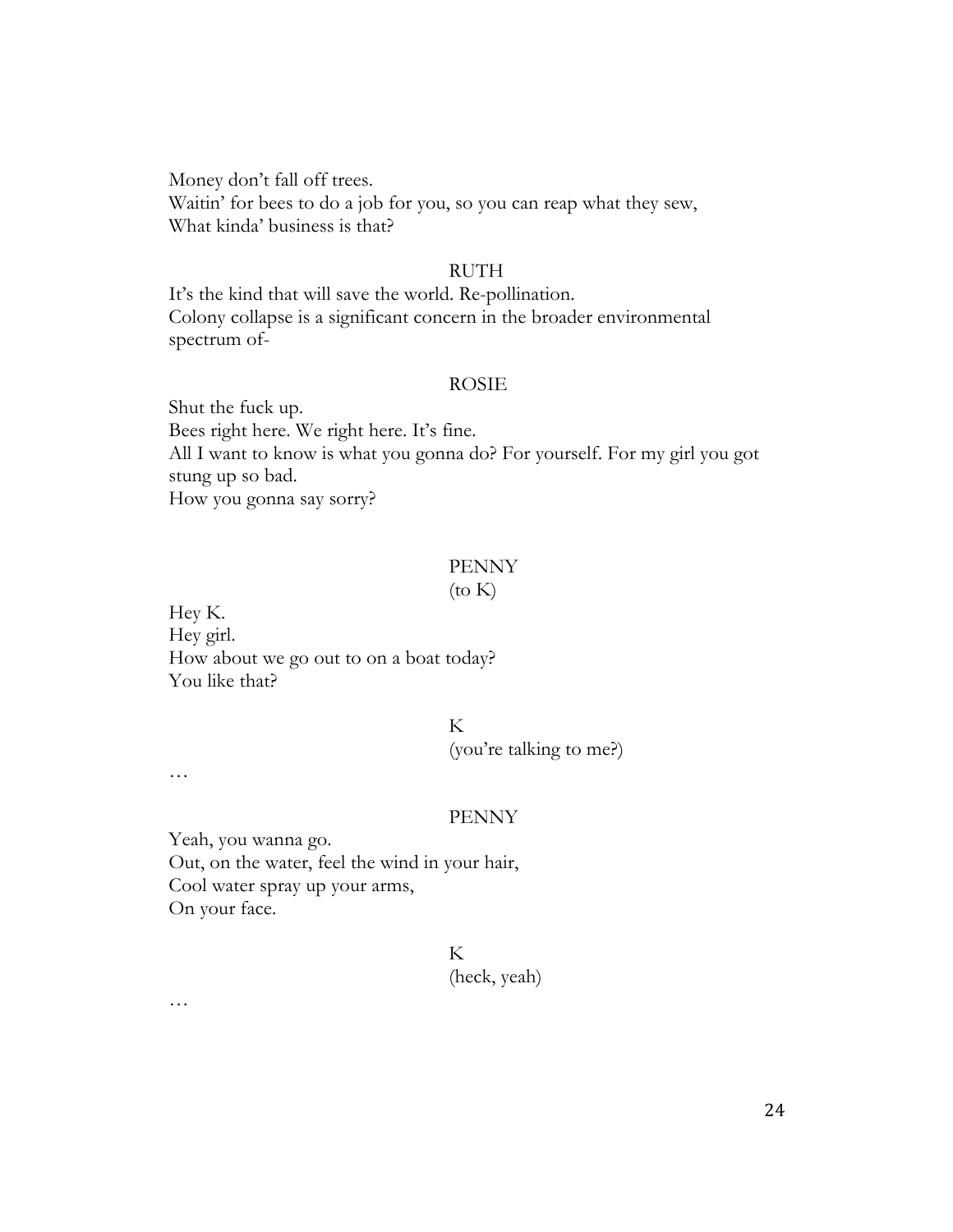#### ROSIE

You ain't taken her out on no boat. You don't got no boat to take her out in.

#### PENNY

I got a friend who's got one. We'll make it a great day for K.

#### $($ to K $)$

We'll ride down some side stream Ain't no one else seen before. Undisturbed, the way it first was laid out, Like God's own image over the dark earth. They say He spread out his hand, stretched his fingers wide, Pressed his palm hard down into the mud, An' that dent in all his creation is the Everglades. It's the only piece of this earth that's shaped just like him, Like his outstretched hand, And so He filled it with all the best things. Alligators, turtles, great blue herons, egrets, maybe even a panther or two.

#### K is excited.

#### ROSIE

You can really take her on a boat ride?

#### PENNY

I can. I know a guy. I've been drivin' since I was knee high to a honey bee. Let us go? Let us be use-ful, for a day. Let us make amends.

#### ROSIE

… …

…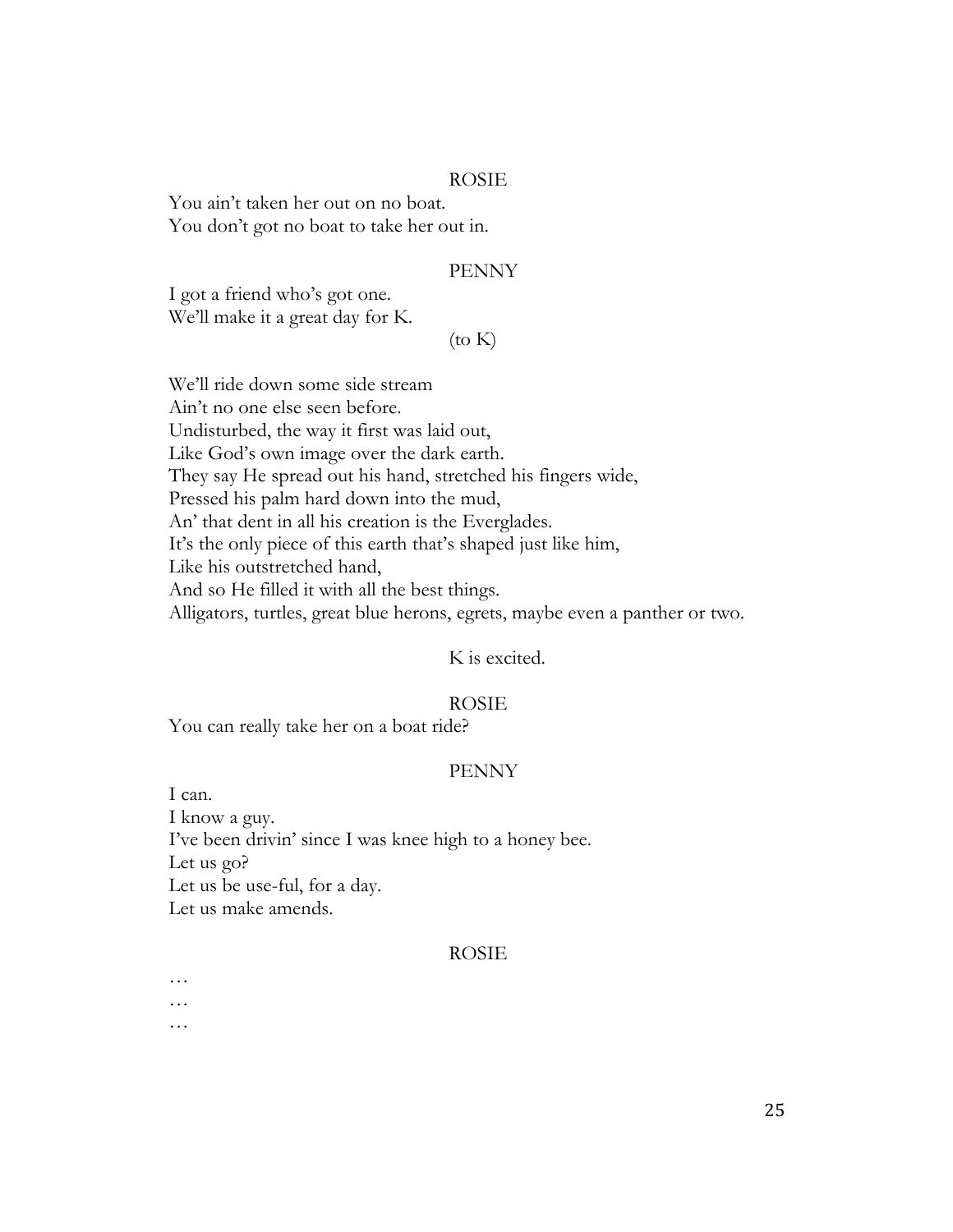## K

## [Please!]

… …

## ROSIE

Okay. But be careful. An' take her raincoat, for the wind and water. It's out dryin' on the porch. An' make sure her hair stays tied back so that the salt don't get too far down into it. Salt on the scalp'll make her itch for weeks. And-

K kisses Rosie on the cheek.

#### ROSIE

Okay. Stay safe. And listen to 'em. You hear me, K? You listen good.

K nods.

Lights shift.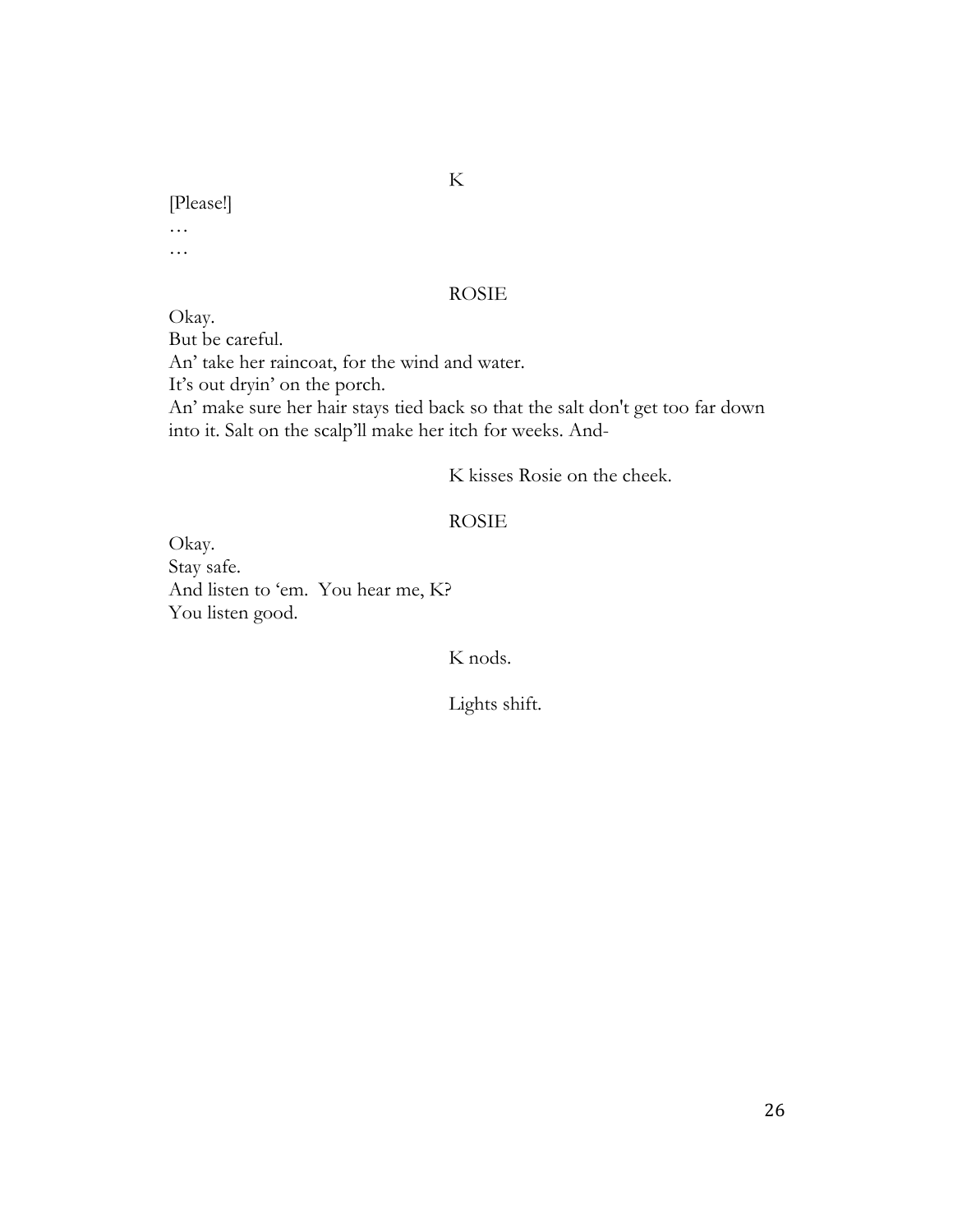## **2. That Night**

Penny and Cal (40s, male, full of regret) sit at the bar drinking beer.

#### PENNY

Daddy and Momma always pretended it wasn't real. Like it was just girls being friends.

#### CAL

Instead ah' girlfriends.

#### PENNY

Yeah. But then they walked in on me with the neighbor girl.

## CAL

Can't come back from that.

## PENNY

Nope. Lickin' your girlfriend's asshole In your parents' marriage bed Pretty much says it all.

Cal nods.

They drink.

### CAL

… …

…

#### PENNY

CAL

I got a family to think about. And other folks threw y'all out.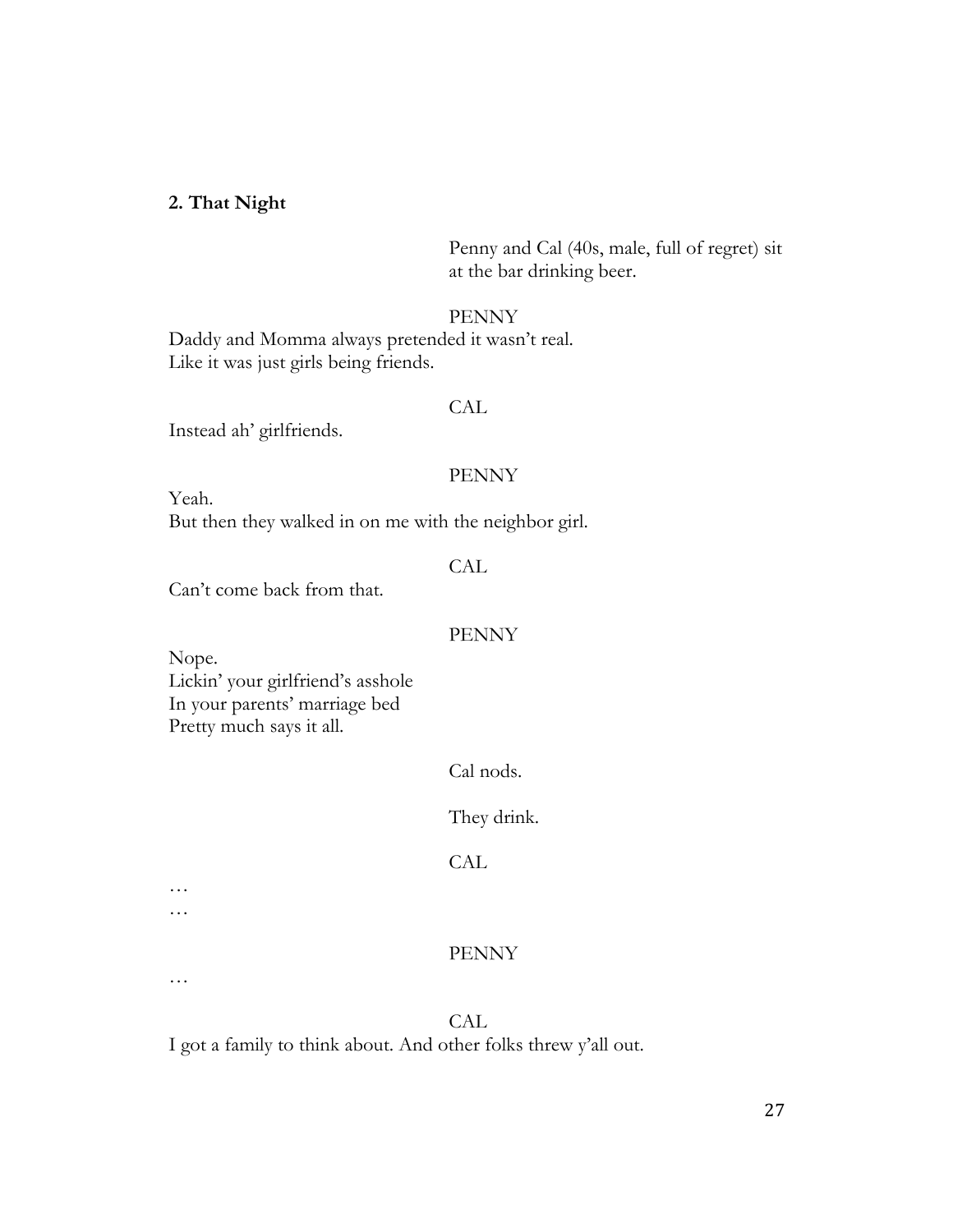#### Penny nods.

#### CAL

Well, they know your daddy. And your daddy's daddy. And he ain't shy about advertising The Exile.

#### PENNY

Yeah, well, he can go fuck himself.

#### Cal laughs.

#### CAL

Yeah, you sure his.

#### PENNY

I ain't none of that man. What he put up in people's faces, Like he got, Walkin' around like Jesus gave him grazing rights on the fields of morality never plowed. Like he's fuckin', Like he never-

### CAL

Just like him.

## PENNY

#### (a threat)

Hey!

(more control)

I'm sayin', It comes up on you like a a a a a a a A blade of light in the shade. Like you under an old oak tree in the afternoon Laid out underneath on a blanket, Eyes closed, drowsing. And all a sudden the breeze shifts, The branches shading you move, just a millimeter and just for a second,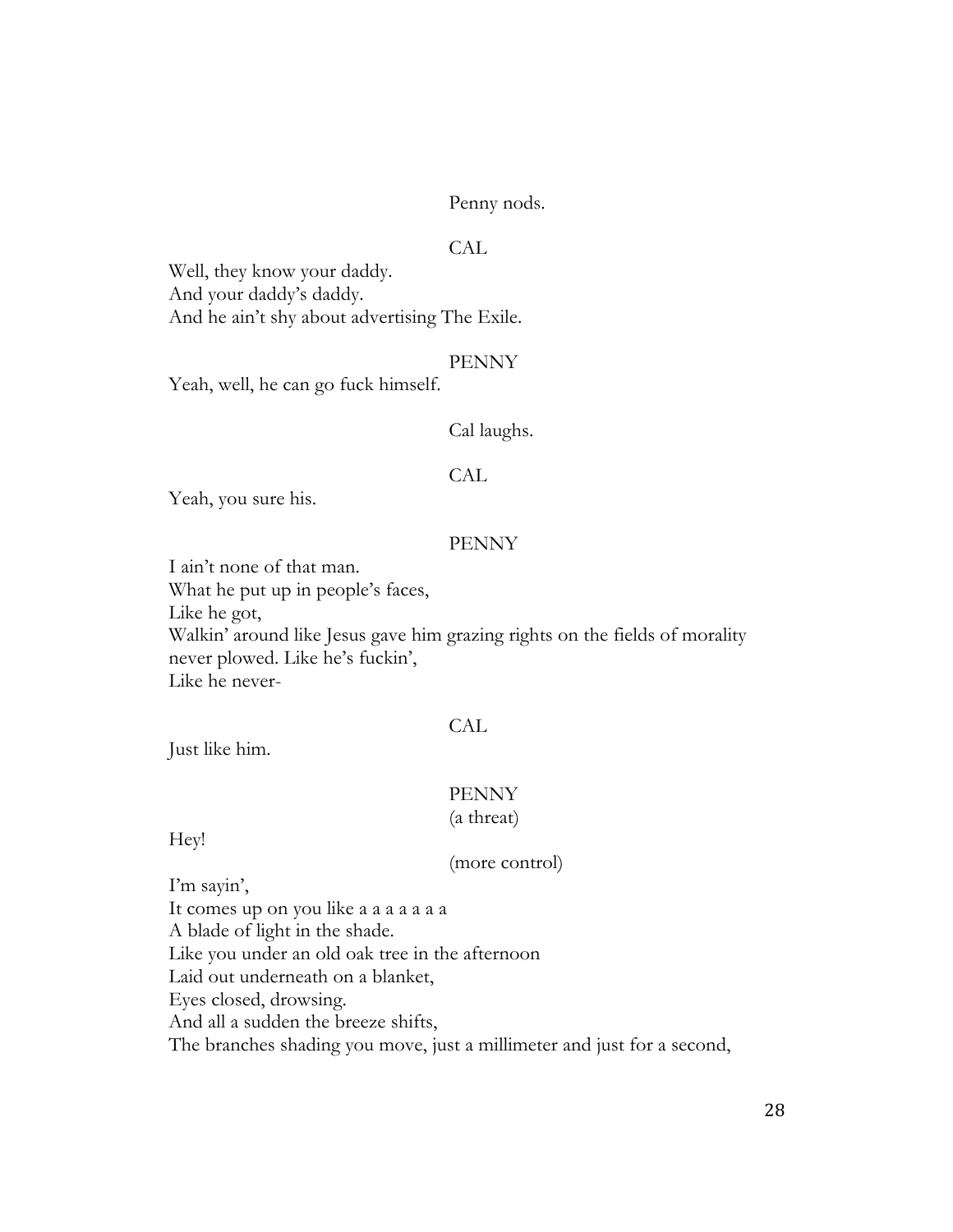And for one frightening and glorious moment A little blade of light cuts right through your eyelid, a burst of reds and oranges explode and you almost feel that you can see something beyond sense. That you can see, through, things to the heart of the matter. In blindness there is the only real sight and for a split second you feel,

Glorious. Transcendent. Special. Right with the world.

#### CAL

I don't see what's that's-

## PENNY

Like out on the rig. You got moments when everything feels, strong and right.

#### CAL

…

#### PENNY

Yeah, you do. I see it. Daddy always wanted things to be right, be good, But then when that right comes along, That gift from, I don't believe in God no more, But that gift from the natural world that makes us, almost-angels, helps you taste a bit of what's sweet, so you can live this life a little easier, He says "no." He says-

## CAL

Get out my house.

## PENNY

Yeah.

(looks up to loft) But we got to stay, stay put until harvest season, Because I got all the bees I raised, By myself, my lot, since I was little. I got 'em all up there, and I can't afford to move 'em, To move us, to get, I got to get my feet under me.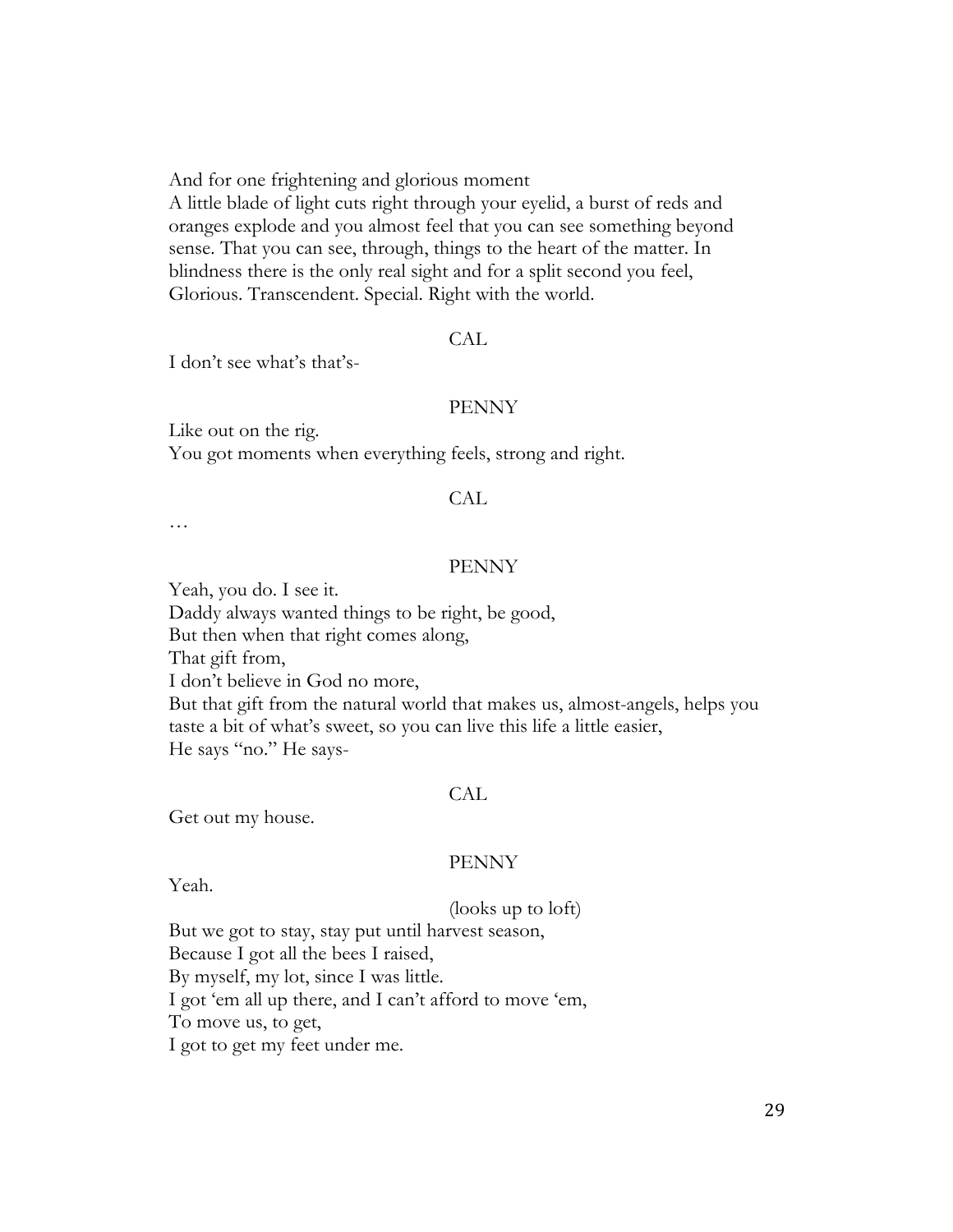I need somewhere that blade of light And my clay feet Can live together in peace, But that takes money and time.

#### CAL

And Rosie don't want to give you that.

#### PENNY

No shit.

…

(come on, you know)

… …

#### CAL

I got this ex-Marine on the oil rig. White boy.

A ginzel, a rookie, on the rig at least.

He in the bunk right under me.

I come off a 24-hour shift. Rough one.

Hurricane storm tipped us,

Ride like a roller coaster that keeps you drownin'.

You feel like, I'm gonna drown on a dry boat,

You feel like, you touch that forever in a quick moment.

…

You up in the rig, tryin' to keep it all together,

While you tossed around harder than bowling pins.

This substitute, boy, he says that he looked at me out there,

On that riggin', keepin' the whole bit together with my bare hands, An' I come back in,

An' he laughs an' says, you looked like the devil out there.

That's how I always thought the devil looked.

A big dark strong thing, pullin' everythin' apart.

…

I was holdin' it together, I says.

I's holdin' the world together for 12-hours while you slept.

An' he just laughed again and said,

"Sure Mr. Devil Man, sure. Don't get my bunk wet."

He walks off.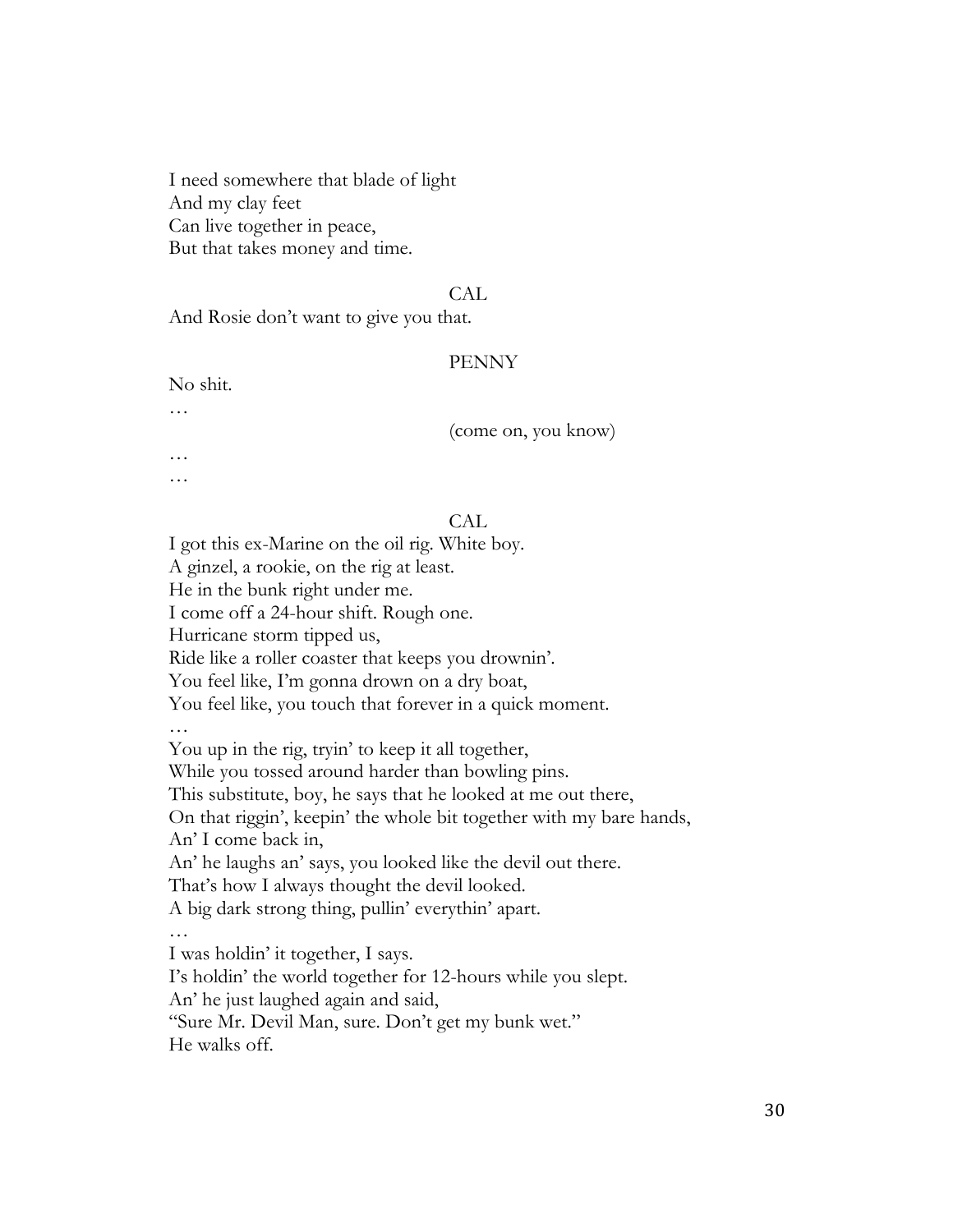He thinks he's sleepin' right below the Devil hisself out in a rig in the Gulf. 'Cause ah what he's been told to see,

Not what he actually seen.

…

I don't know if what you two get up to in that loft is…

I don't know.

But I know you ain't hateful.

You seein' what you is, not what you told.

I know you fixed Rosie's roof so the rain don't blow in when I'm away.

I know that you'd protect K, when it comes to it,

That you jumped in alligator water for her today.

I don't think it'd hurt too much if y'all stay until the harvest.

## PENNY

Your wife don't see it that way.

## CAL

I'll let her know my mind. She takes that into account. Sometimes.

Penny laughs.

## CAL

Don't laugh now.

(re: telling Rosie)

Just got to find the right time.

Penny stops laughing.

They drink.

PENNY

… …

CAL

…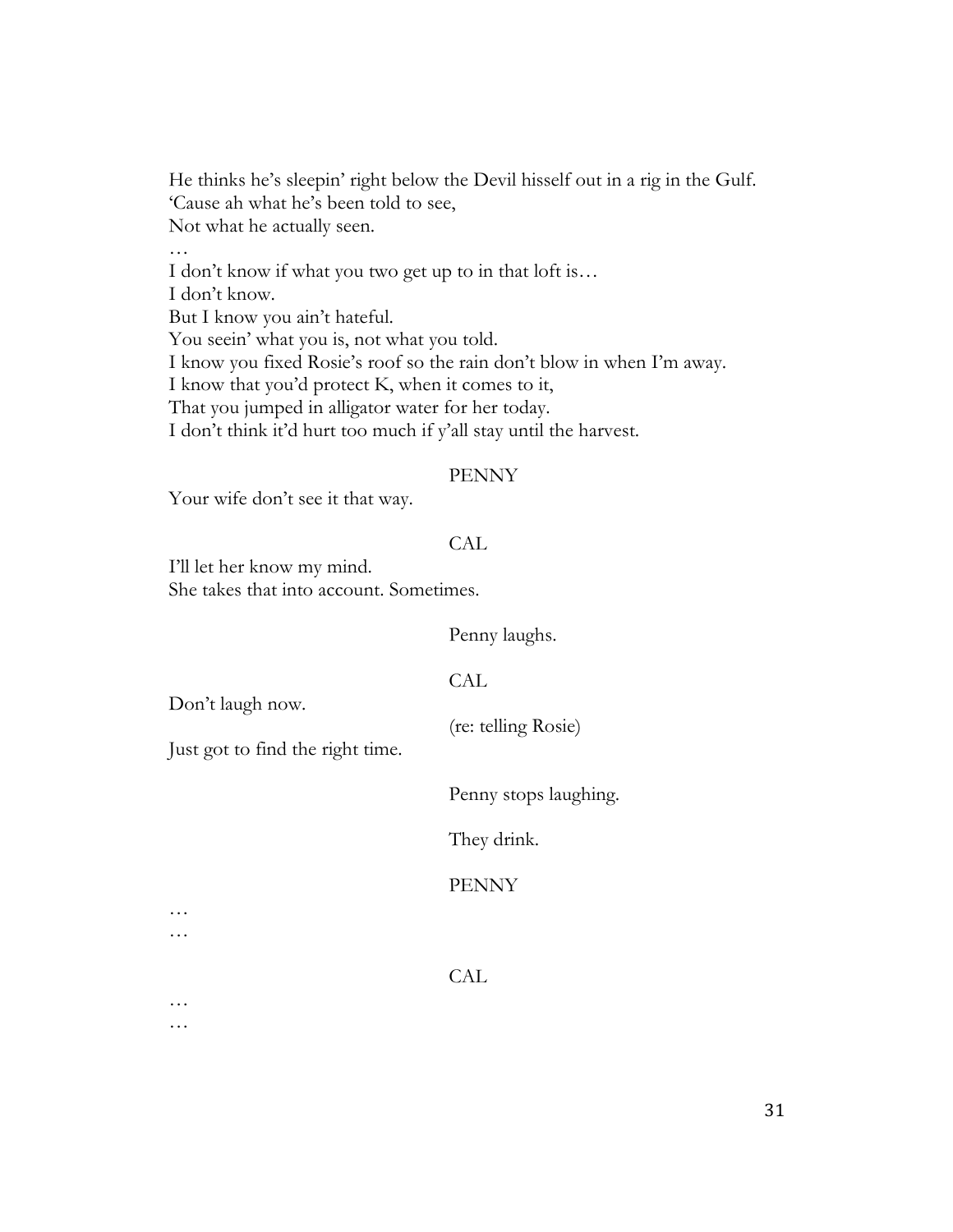K, Ruth, and Rosie enter.

K has a bandage around her foot, limps.

Rosie looks pissed.

CAL (to Rosie)

Hello, my love.

#### ROSIE

I hope you put that beer on her tab.

#### CAL

She jumped in after-

#### ROSIE

Oh, after, Well, after does a whole lot of good, When you fall in the water before. I mean it's that deep-

> Cal kisses her which shuts her up, for a minute.

#### ROSIE

-after the rains an' all and-

Cal kisses her again.

### ROSIE

-it's not like she can swim.

Cal kisses.

## ROSIE

I mean, it's not that deep, But it's slippery.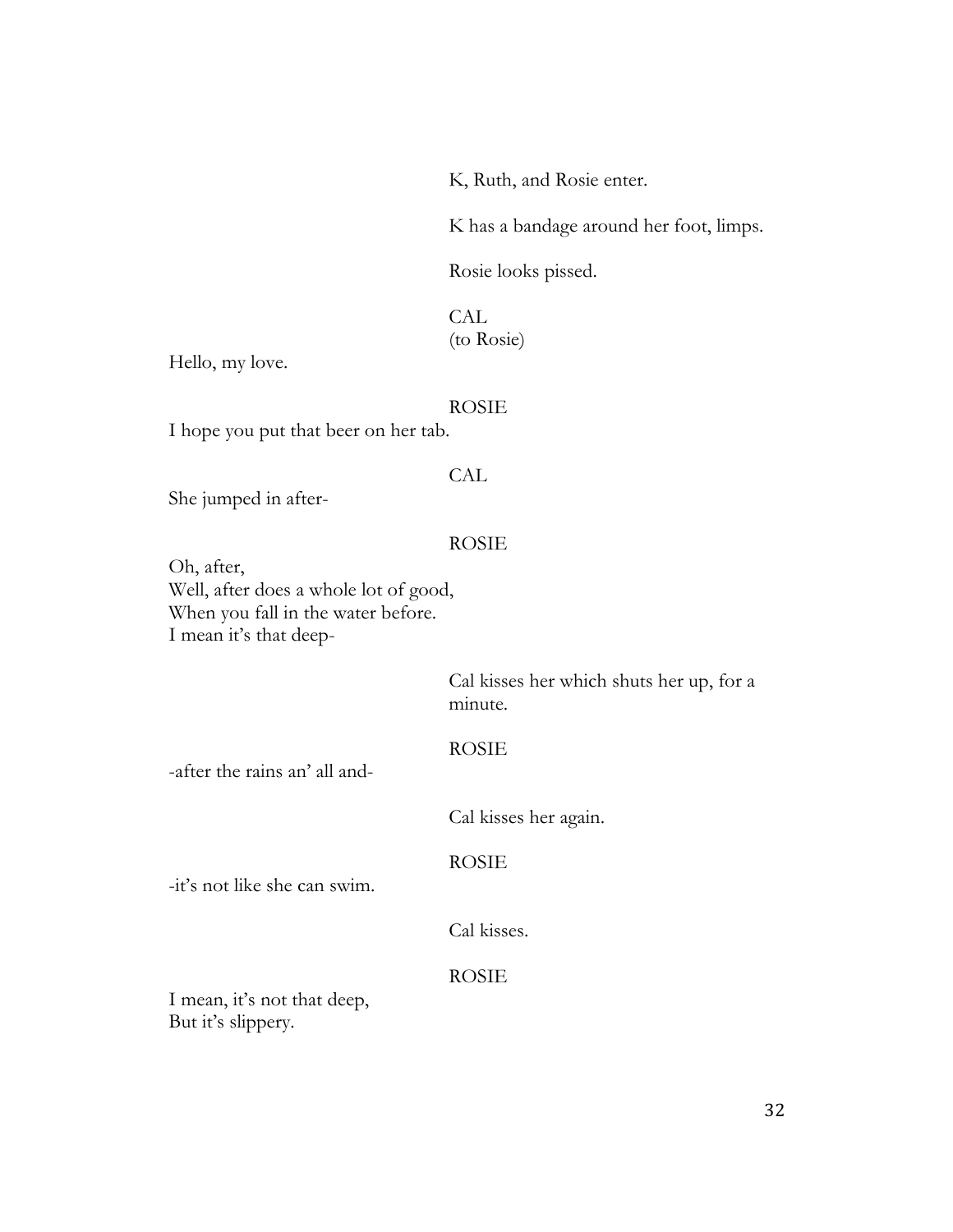## CAL

## (to Penny)

Y'all just gonna have to let her finish.

## ROSIE

(to Cal)

This is not funny, Cal.

(to Penny) You shoulda' called sooner. Right when it happened. I coulda' been there sooner.

> PENNY (pulls phone out of pocket)

No service out there.

ROSIE

Well, she's in pain most the afternoon 'cause ah (of) you.

CAL (to Rosie)

Come on, Rosie. I missed you.

Ruth settles K at her table.

Rosie goes to Cal.

Rosie, Cal and Penny settle at the bar.

ROSIE

And that man at the hospital-

The doctor?

PENNY

No, the other one.

RUTH

ROSIE

The orderly.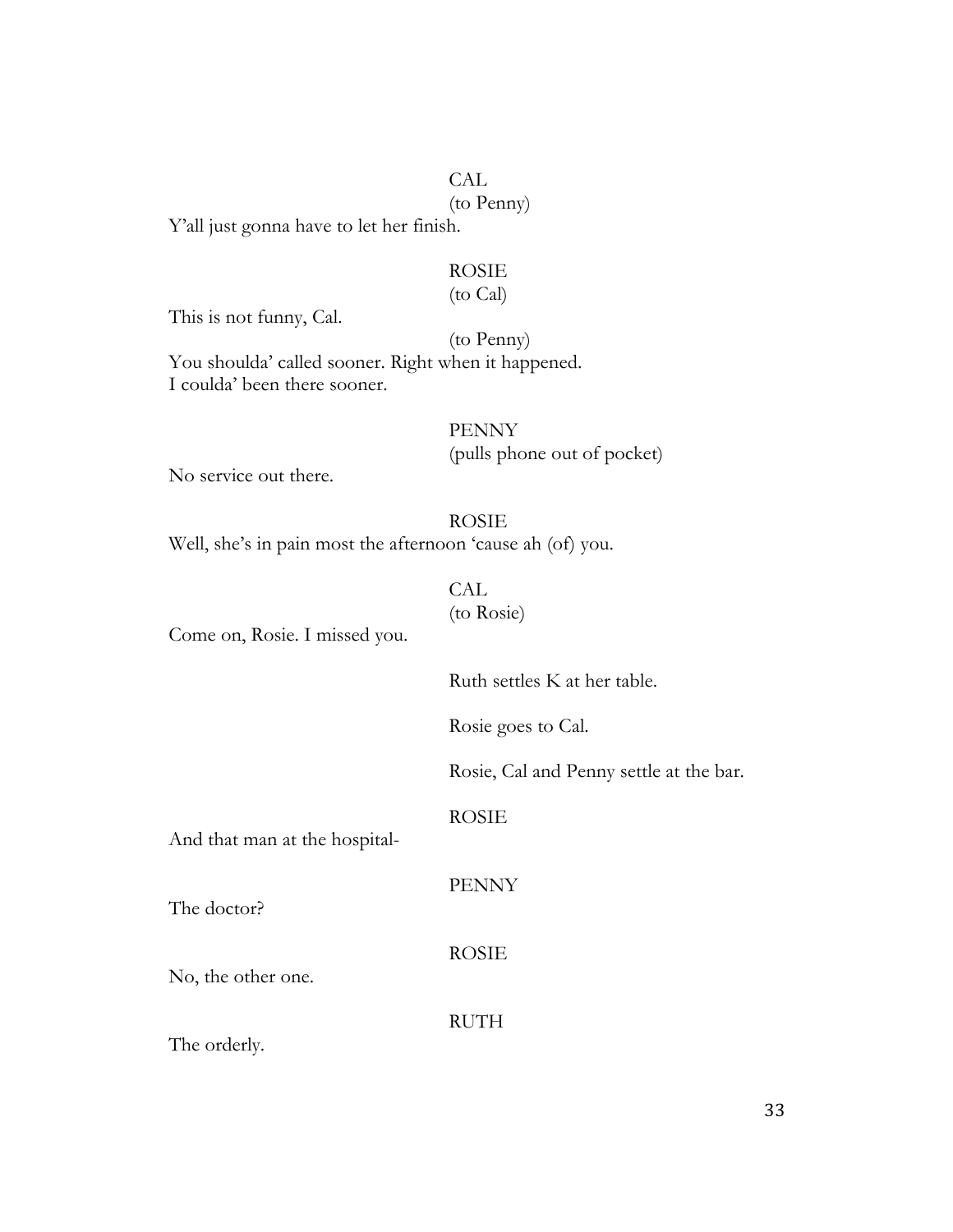#### ROSIE

NO! That man who carries-

#### PENNY/CAL

The orderly.

#### ROSIE

Well, you don't have to gang up on me. So this other man, this orderly, He comes up to us, Like we're trash in the bucket, He comes up and he says, she can walk to her room. And I says, no sir, no she cannot walk. Look at her foot. He says, she's a strong one. She's a buck. She be fine. You swamp people, you can take it. And he wheels away. Motherfucker pushes the wheelchair the other direction. So I go on up to him...

#### RUTH

She did. She really did.

#### ROSIE

…I go on up and I stand right in front of that chair, And I stop him, And I says, what that mean, what you say, what that mean exactly? And he looks at me all like…

Rosie makes a condescending face.

#### RUTH

He did. He then-

#### ROSIE

I say, you mean it's okay she be in pain, She hurts, because, why, because we don't live in town. We live hard and you gotta make it harder? Then he gets this flush all over him.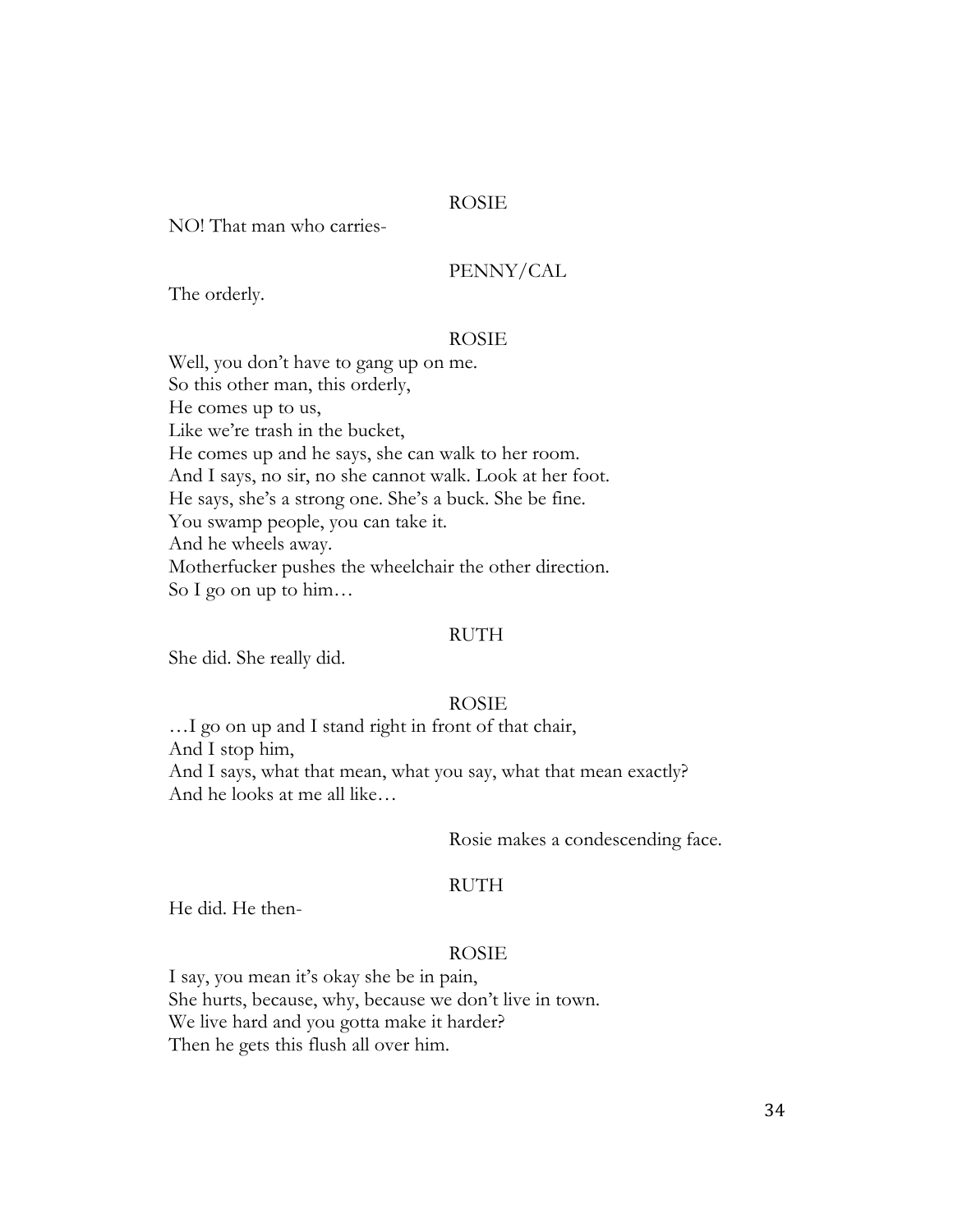And he says, it was a compliment. And I says, ain't no compliment, if my girl hurting, You take care of her. You supposed to ease suffering, motherfucker, Not keep it on. Not some folks meant to suffer More than others On your say so. 'Cause they walk across fields to work. There's no glory in suffering that can be eased. So you gonna wheel your skinny ass around right now And you gonna pick up my girl And you gonna roll her over to her room as gentle as a mother hen warming a newborn chick. Otherwise, you gonna see who's gonna suffer today.

…

…

#### CAL

And?

#### ROSIE

I never did see a black boy go white as a bed sheet. K got her ride to her room.

#### RUTH

In silence.

#### PENNY

ROSIE

She's fixed now though.

# She be okay.

Right, K, baby? You be okay?

## *K nods.*

 $($ to K $)$ 

## ROSIE

Good girl.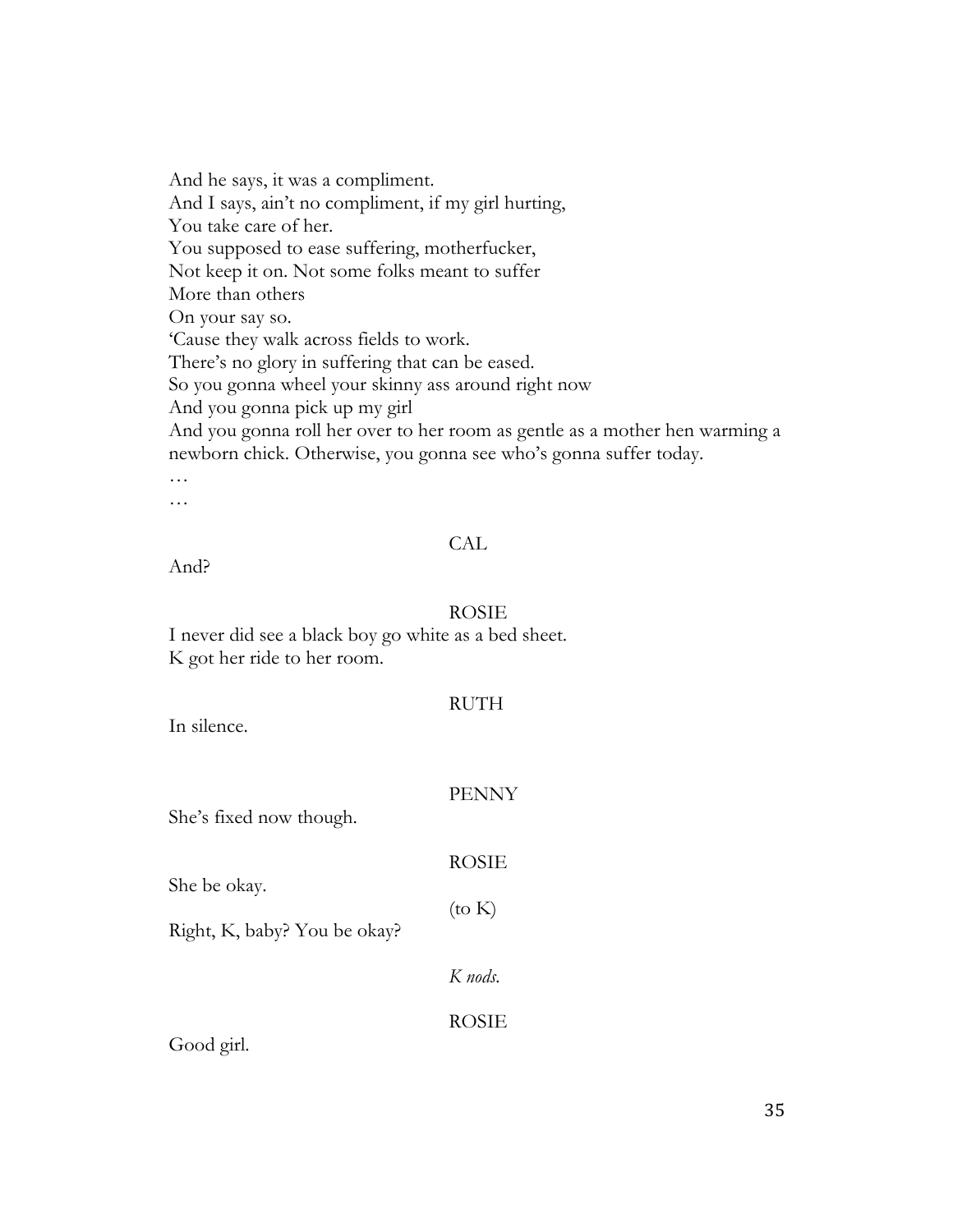CAL

Well, I'm glad of that.

#### RUTH

We all are.

## ROSIE

(to Ruth)

You just out to annoy me today.

What now?

RUTH

## ROSIE (to Cal)

I tol' them, they got to leave. They stung up K. Battered her foot to pieces.

## PENNY

We got her right out. She leaned over to look for fish and-

## ROSIE

And got a sprained ankle.

## PENNY

Yeah, well…happens.

## ROSIE (disdain)

Happens.

Rosie pops a new beer for Cal, hands it to him.

Penny signals "My beer's done, too."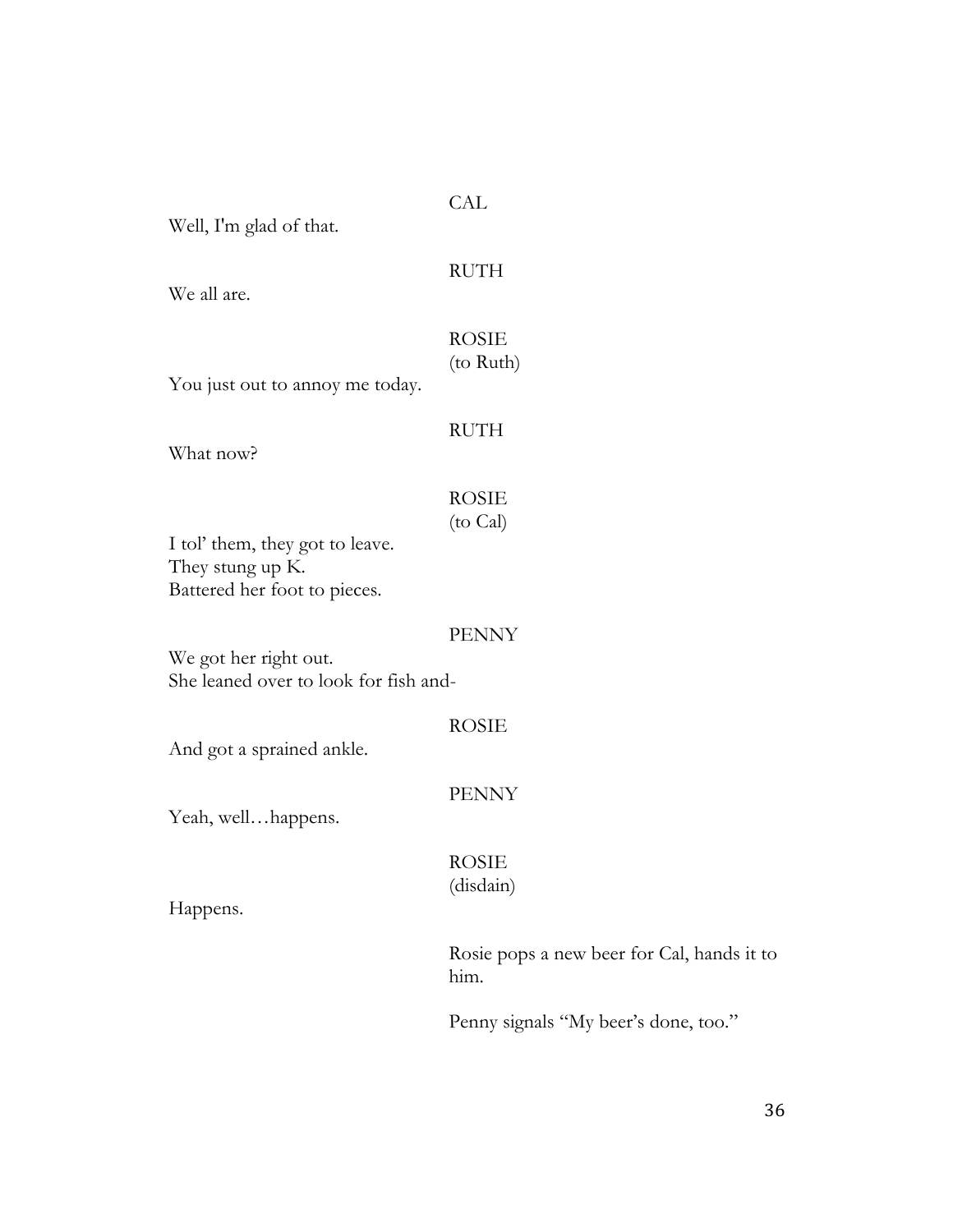## PENNY

## ROSIE

### PENNY

Rosie relents, pops her one.

### ROSIE

This one's goin' on the tab.

(to Cal)

How long you go 'fore you go back?

CAL

Two days.

## ROSIE

Two!

… …

… …

…

## CAL

Two before my next hitch. They got a new rig startin' up. An intelligent well. With little robots that'll look after it, After we set it up. Get it in running order. Get it ready for electronic Toolhands to come in. They'll be monitoring the wells from all the way up in New York, Out in California. Where ever those electric eyes go.

### ROSIE

Itn't that what they pay management for?

## CAL

No, they pay management to tell me To get everythin' up and in runnin' order.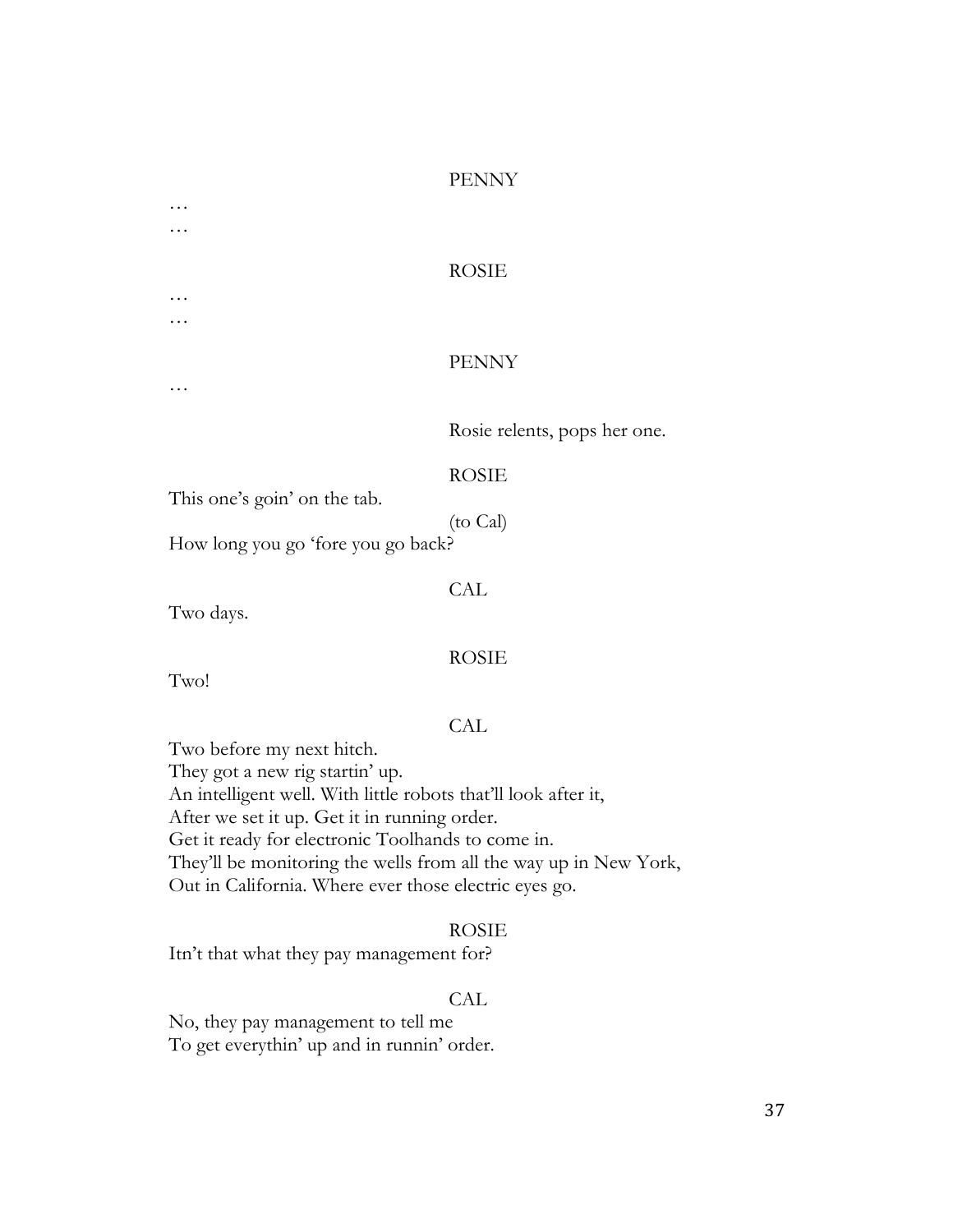### PENNY

That's some bullshit right there.

### ROSIE

Yeah, it is.

## PENNY

## (over does it)

Been gone eight weeks on an oil rig, Only get two days off. That's some ridiculousness right there. That's some spiteful, hurtful, unnecessary, I mean, it is. It is just-

### ROSIE

I ain't gonna let you stay just 'cause You agree With me about it.

Penny shrugs. Didn't hurt to try.

### RUTH

I'm sure she didn't mean it like th-

Penny and Rosie look to Ruth:

### RUTH

Oh, never mind.

ROSIE (to Penny)

You need to shut that girl up. Ever'time she opens her mouth-

ROSIE/PENNY

Flies come out.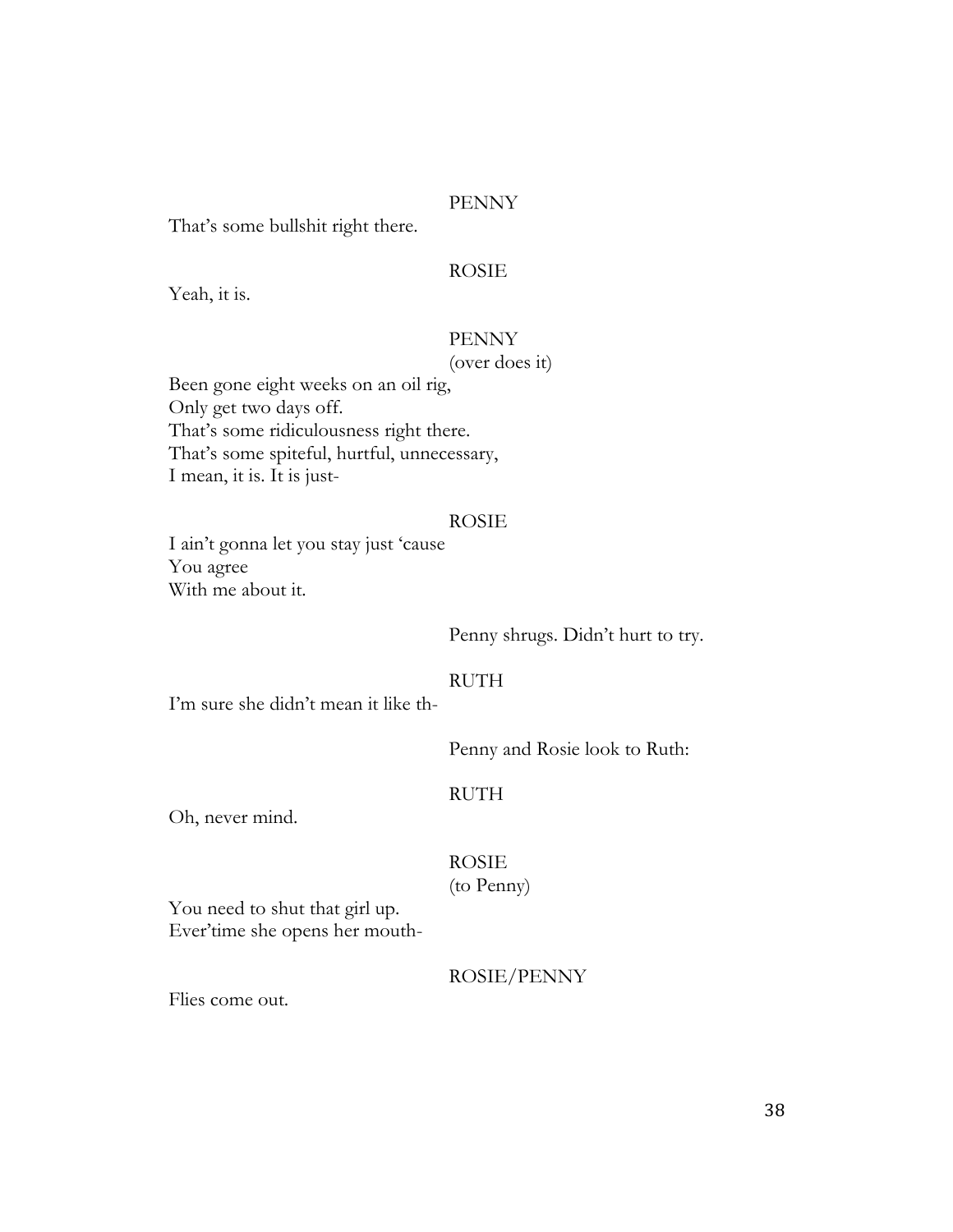### ROSIE

(slowly, like Ruth's stupid) That – means – that – nothin' – good – comes – out. Okay. Get it, girl.

#### RUTH

Hey! I have a PhD!

### PENNY

Just ignore her, sweet-

#### ROSIE

What good's a Ph-

### RUTH

That means that I have been through many years of education. I have written papers and a Master's dissertation. I have defended a doctoral thesis.

### PENNY

Hon, it's okay. Just ignore-

## RUTH

I have sat on panels and reviewed grant applications and been awarded scholarships and residencies and fellowships. I have citations. On paper. With with with with gold seals. I have a bio longer than my arm, longer than your arm, longer than both our arms. I have awards. Awards given by people that matter to people that matter. I have publications. And I lecture and and and and and I know things! I do. I am a biochemical all-star. And you! You can't treat me like-

## ROSIE

That don't mean you're better than me.

#### RUTH

Maybe it does! Maybe! It…just…does.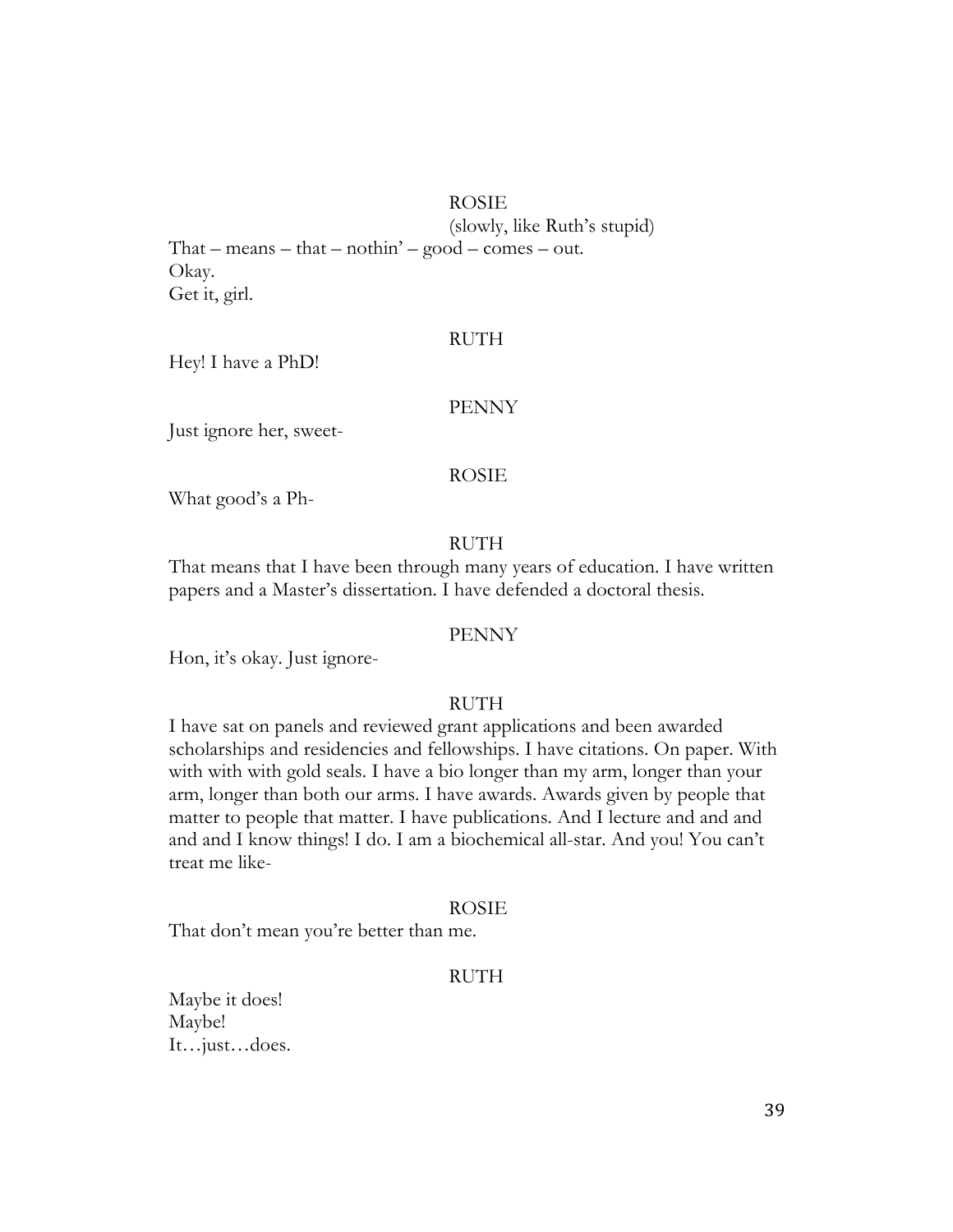|                          | CAL moves away from Ruth.                                                                 |
|--------------------------|-------------------------------------------------------------------------------------------|
|                          | K moves to get the crystal door knob out<br>of her pocket but her hand comes up<br>empty. |
|                          | <b>PENNY</b>                                                                              |
|                          |                                                                                           |
|                          |                                                                                           |
|                          | <b>ROSIE</b>                                                                              |
|                          |                                                                                           |
|                          |                                                                                           |
|                          | <b>CAL</b>                                                                                |
|                          |                                                                                           |
|                          |                                                                                           |
|                          | $\rm K$<br>(looks at barren hands in sorrow)                                              |
|                          |                                                                                           |
|                          |                                                                                           |
|                          | <b>RUTH</b>                                                                               |
|                          |                                                                                           |
|                          |                                                                                           |
|                          | <b>ROSIE</b>                                                                              |
|                          |                                                                                           |
| $\ddotsc$                |                                                                                           |
| That's not what I meant. | <b>RUTH</b>                                                                               |
| I just mean, I mean      |                                                                                           |
|                          | <b>ROSIE</b>                                                                              |
| I know what you mean.    |                                                                                           |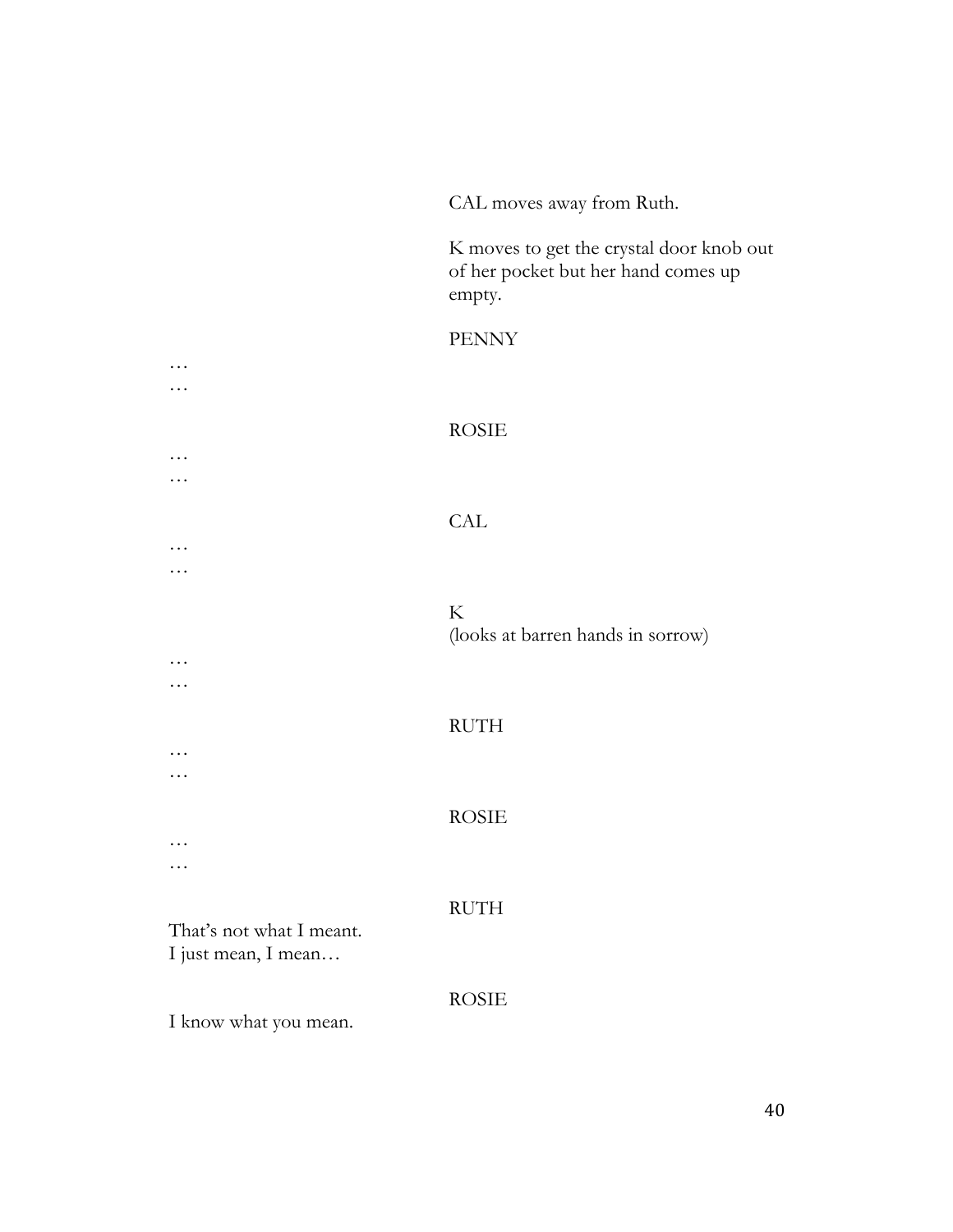## RUTH

I just, Everything I do here is wrong. But everything I did out there was right.

## ROSIE

Then why are you here?

Ruth holds out her hand to Penny.

Penny takes it.

## RUTH

Because, she could see me. I am seen. In my old life, I was, they could, Touch, the outside, They could, acknowledge the work, But never pierce the shell. But she sees me.

… …

## PENNY

[I do see you.]

…

…

## RUTH

### (to Cal)

It was the most shocking thing. Literally. When she turned and looked at me that first time, I dropped, I was putting gas in my damn car, And I dropped the hose. Right there. Cost me \$2.00 in gas, All over the concrete. Puddles. Seeping through cracks. Draining my old life away with it. And I was empty. I was just, me.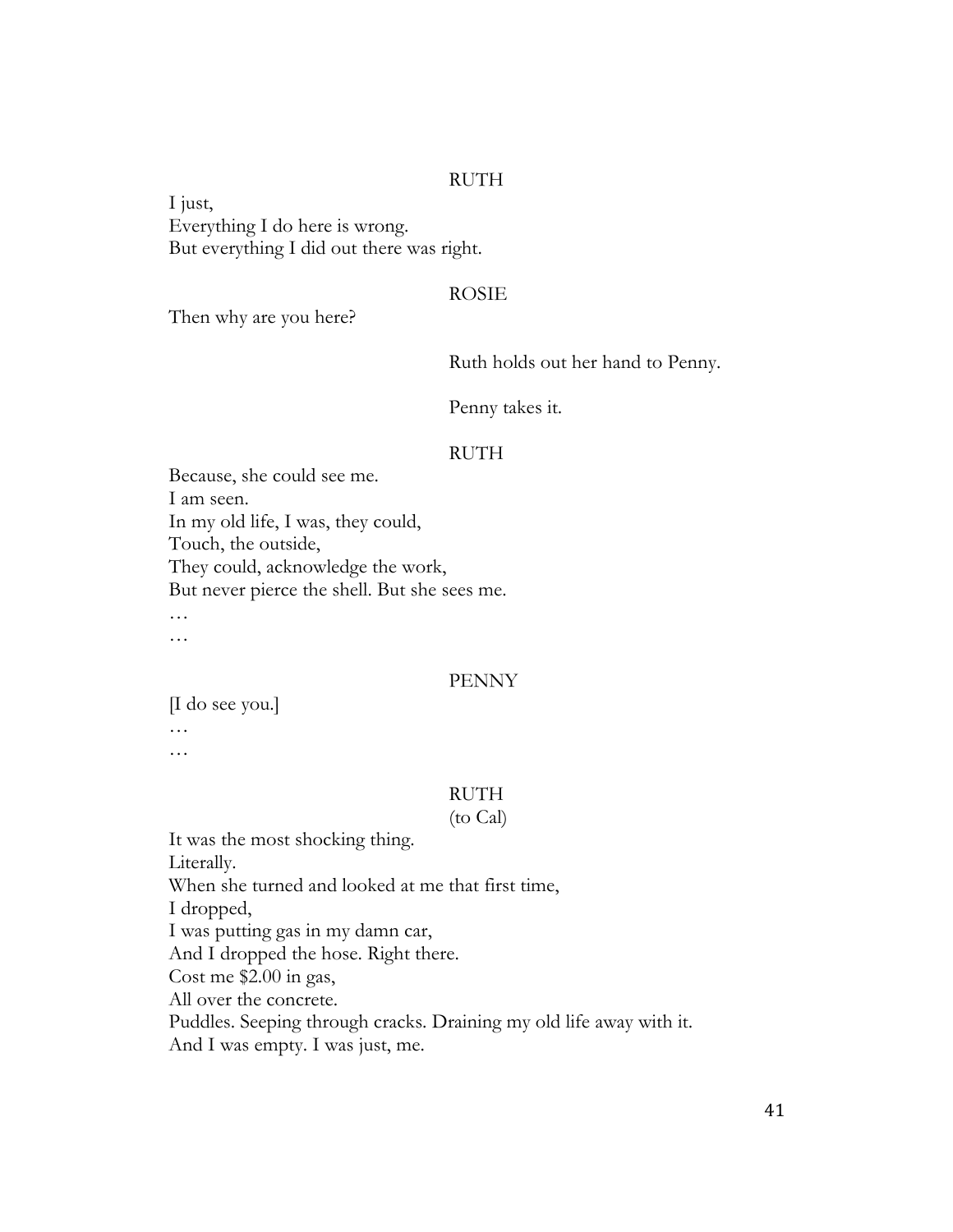Not the many things I'd put inside myself all those years – The bits I'd stocked on the shelves of my rib cage – Polite Smiles, Straight A report cards, Genteel Nodding, Diplomas – I was emptied out. I was purified. I longed to be filled, by her.

### PENNY

I was so angry.

### RUTH

I didn't know that then.

### PENNY

I was so, bursting. The first time I saw you, I shot you a look-

RUTH

Electric.

## ROSIE

I don't want to hear-

### CAL

Hush for a minute.

## PENNY

That look could have shot you down dead.

I wanted to shoot everyone down dead.

## (to Cal)

I had raised six hives. Six. By myself. Got my own first crop. Then he comes out and he says, "Your mother and I have decided." And I say, "Six hives. Six full harvests. Best honey you ever tasted." He turns back to the house, motions Momma to stay inside. I say, "Try some, Daddy." And I reach out to him with a full spoonful, golden threads drip Off the sides, Reaching out to him, So happy. He should be satisfied. Gold I mined myself, over a year, no help.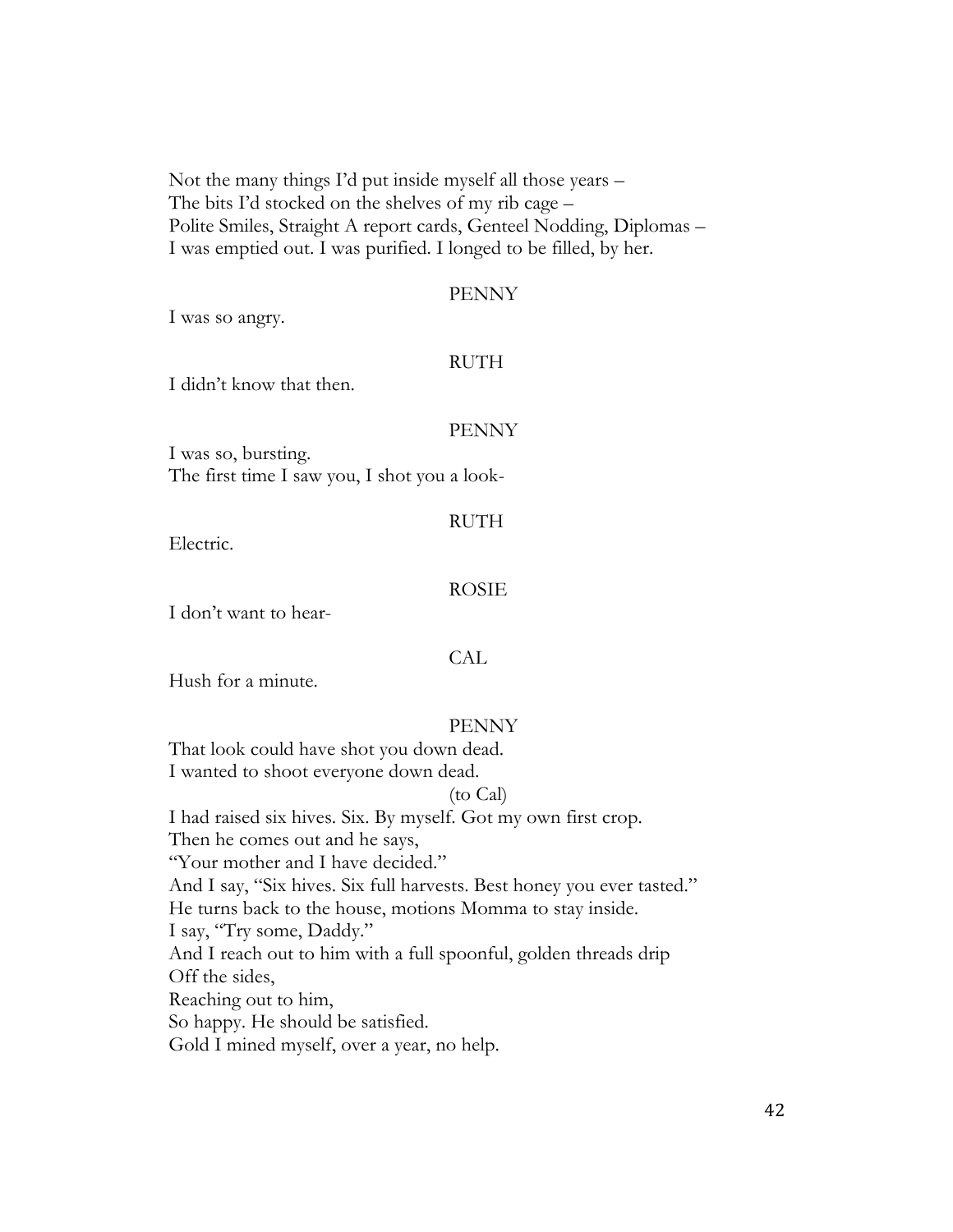"Go ahead," I say, "Taste it. See if it's not just as good as yours. See if it's not better. Come on. You say I have to raise my own, prove I can do it, I done it. It's here. You too 'fraid to taste it, 'cause you know, you know, it just as good as yours. Almost time to retire old man. Retire and hand it over. I told you, I could do it."

Then Momma comes back to the porch, a full up garbage bag in her hand, knotted at the top.

She holds onto that top knot and swings it once, twice, three times. It sails over the grass, lands without a sound. The knot has come lose. My clothes spill out.

Daddy opens his hand, tosses the truck keys at me.

The golden threads slide coyly off the side of the spoon, dribble down onto the keys, until they are covered in slickness. Later, when I go to start the truck, I have to suck the honey off them so they'll fit right in the ignition.

When I pulled into that gas station, I was so angry, I thought I could ignite the fuel you spilled, just by looking at it.

### RUTH

You did. You burned up everything I was. And I am grateful.

…

## (to Rosie)

I'm sorry. I am not better than you. I am not, at all, I, there's still some dust on my shelves, Inside, some residue from my old life, From when I was a What, rather than a Who. And sometimes that old dust-

### ROSIE

Sucks.

## RUTH

Yes. Monumentally sucks.

Cal moves towards bedroom door.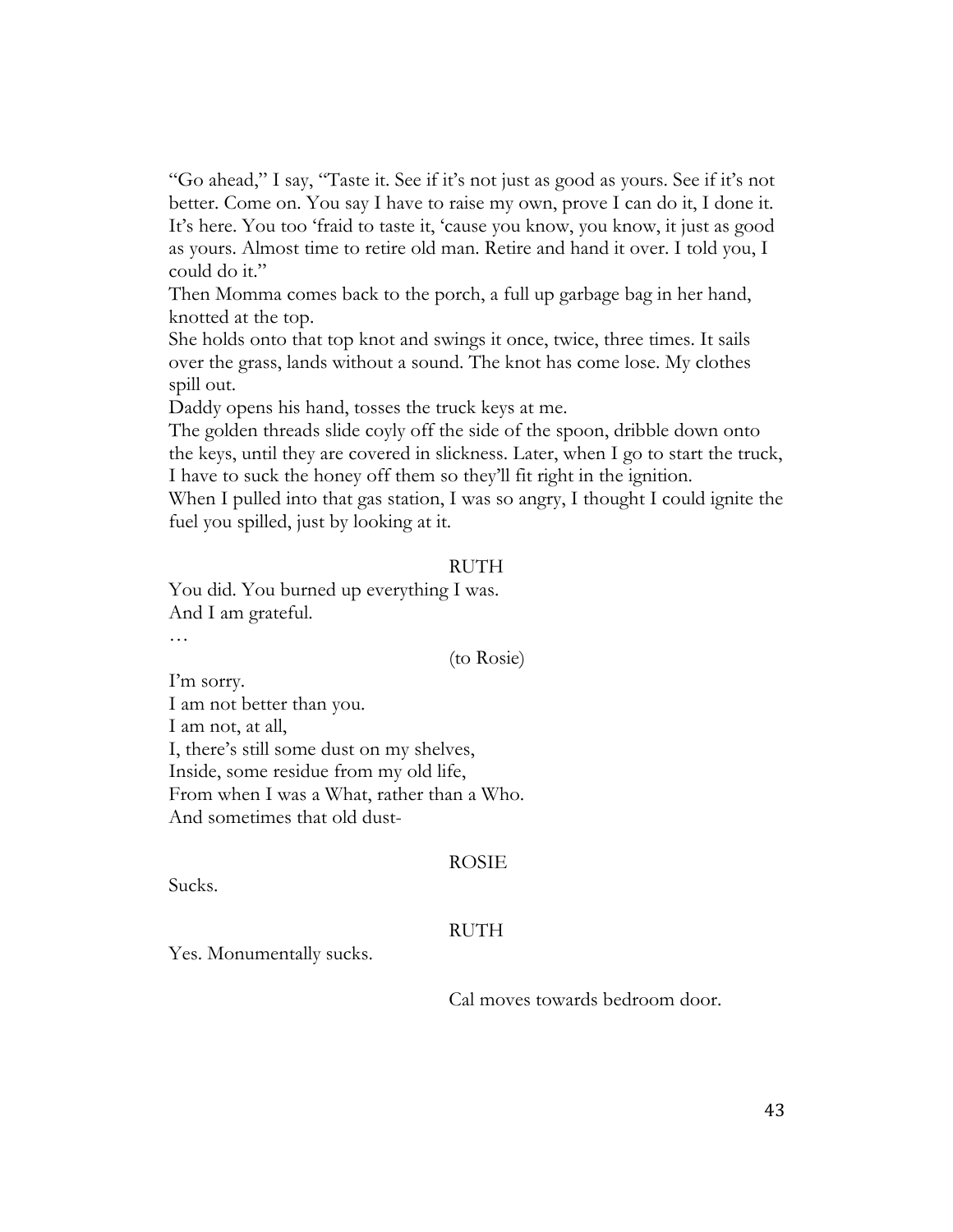|                                    | <b>CAL</b><br>(softly to Rosie)                                                 |
|------------------------------------|---------------------------------------------------------------------------------|
| Baby                               |                                                                                 |
| .                                  | <b>ROSIE</b>                                                                    |
|                                    | Rosie pops a beer. Gives it to Ruth.                                            |
|                                    | <b>ROSIE</b>                                                                    |
| On the house.                      |                                                                                 |
| Thank you.                         | <b>RUTH</b>                                                                     |
|                                    | Rosie goes over to K.                                                           |
|                                    | K settles on a surplus army cot in the<br>corner. Rosie wraps her in a blanket. |
| Good night, my girl.               | <b>ROSIE</b>                                                                    |
|                                    | K burrows down into the blanket.                                                |
| $[I \text{ love you.}]$<br>Ggghhh. | K                                                                               |
| I love you, too.                   | <b>ROSIE</b>                                                                    |
|                                    | Rosie goes to Cal, takes his hand, they exit<br>to the bedroom.                 |
|                                    | Ruth and Penny finish their beers.                                              |
|                                    | <b>RUTH</b>                                                                     |
|                                    |                                                                                 |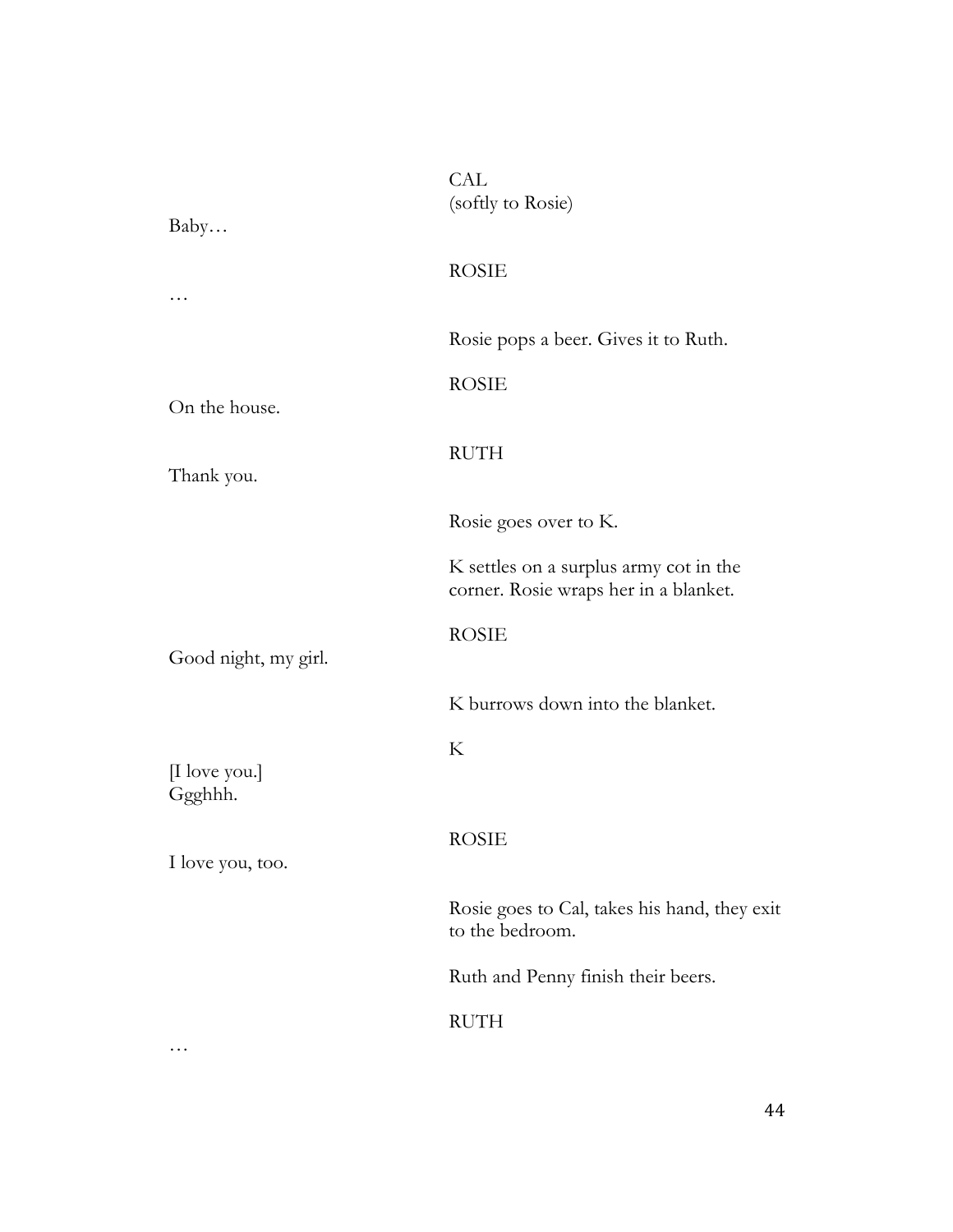## PENNY

…

### RUTH

I'd forgotten-

### PENNY

What?

#### RUTH

I'd forgotten that you were so angry when we met. That we, That that look, wasn't really meant for me. It was, about you.

#### PENNY

Sure, it was meant for you. Sure it was. I just didn't know it at the time.

### RUTH

…

## PENNY

Come on, Ruth.

## Ruth drains her beer.

#### RUTH

"For whither thou goest, I will go; and where thou lodgest, I will lodge: thy people shall be my people, and thy God my God."

## PENNY

Let's go to bed.

### RUTH

But that's not the end of the story.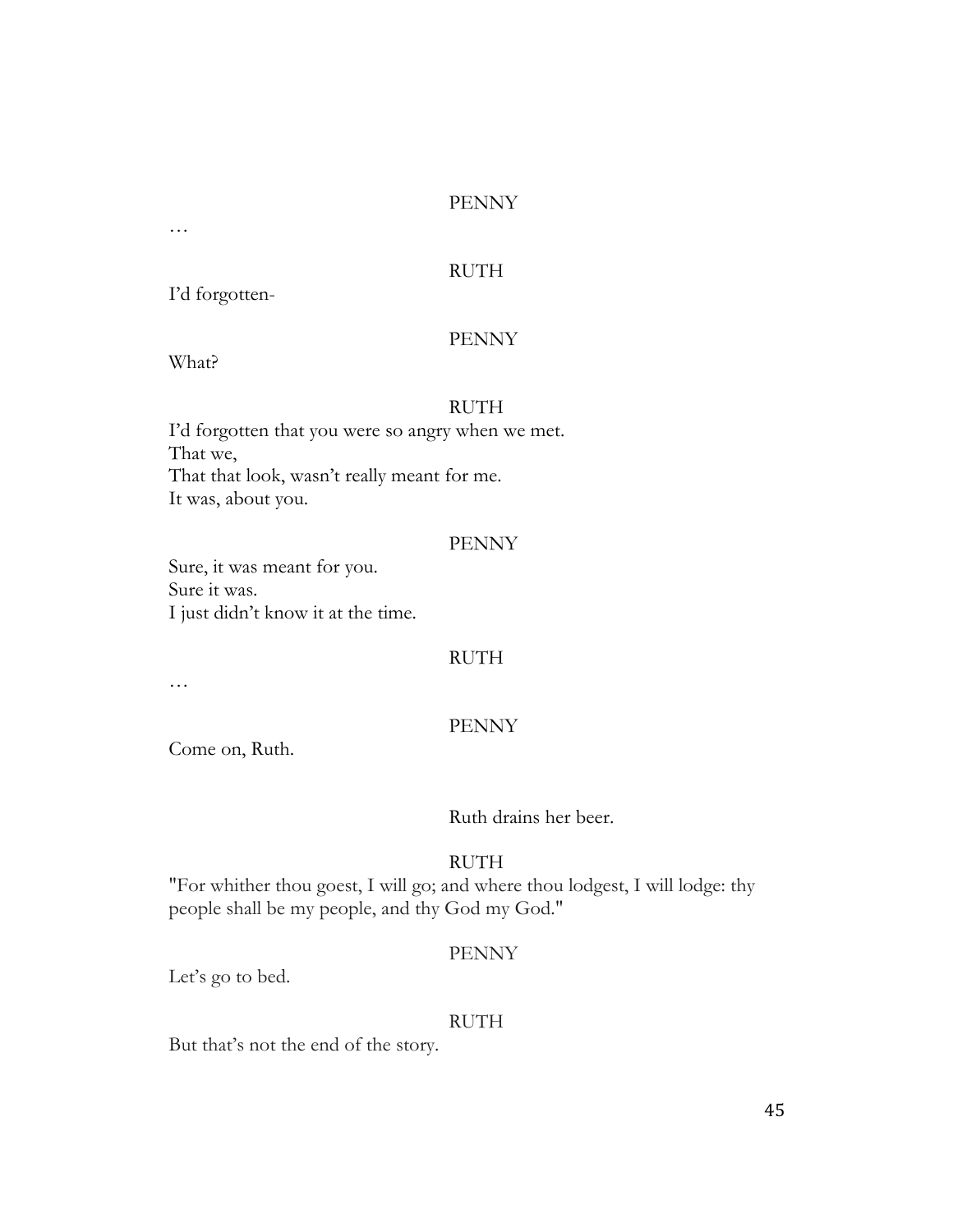The end of the story is, Ruth doesn't get to stay with Naomi. Ruth is forced to marry Boaz, Leave her one true love, So that her son Obed can inherit so that David can inherit and become King.

## PENNY

It's still a beautiful story.

## RUTH

But that is how Ruth ends. Alone.

## PENNY

You are not Ruth. You are not, that Ruth. You are this Ruth, our Ruth. Come up to bed.

Ruth does not move.

## PENNY

You are the Ruth that I picked up in a gas station parking lot, And we are not ashamed of that. You are the Ruth that laughed so hard the first time we kissed that you spit Slushee into my mouth. You are the Ruth that memorized every book at the library on bees and then forgot to put on gloves when you opened the hive. You are not lost. You are not wrong. You do not have to go back. … Come to bed with me.

Penny reaches out her hand to Ruth.

K begins to hum.

Ruth takes Penny's hand.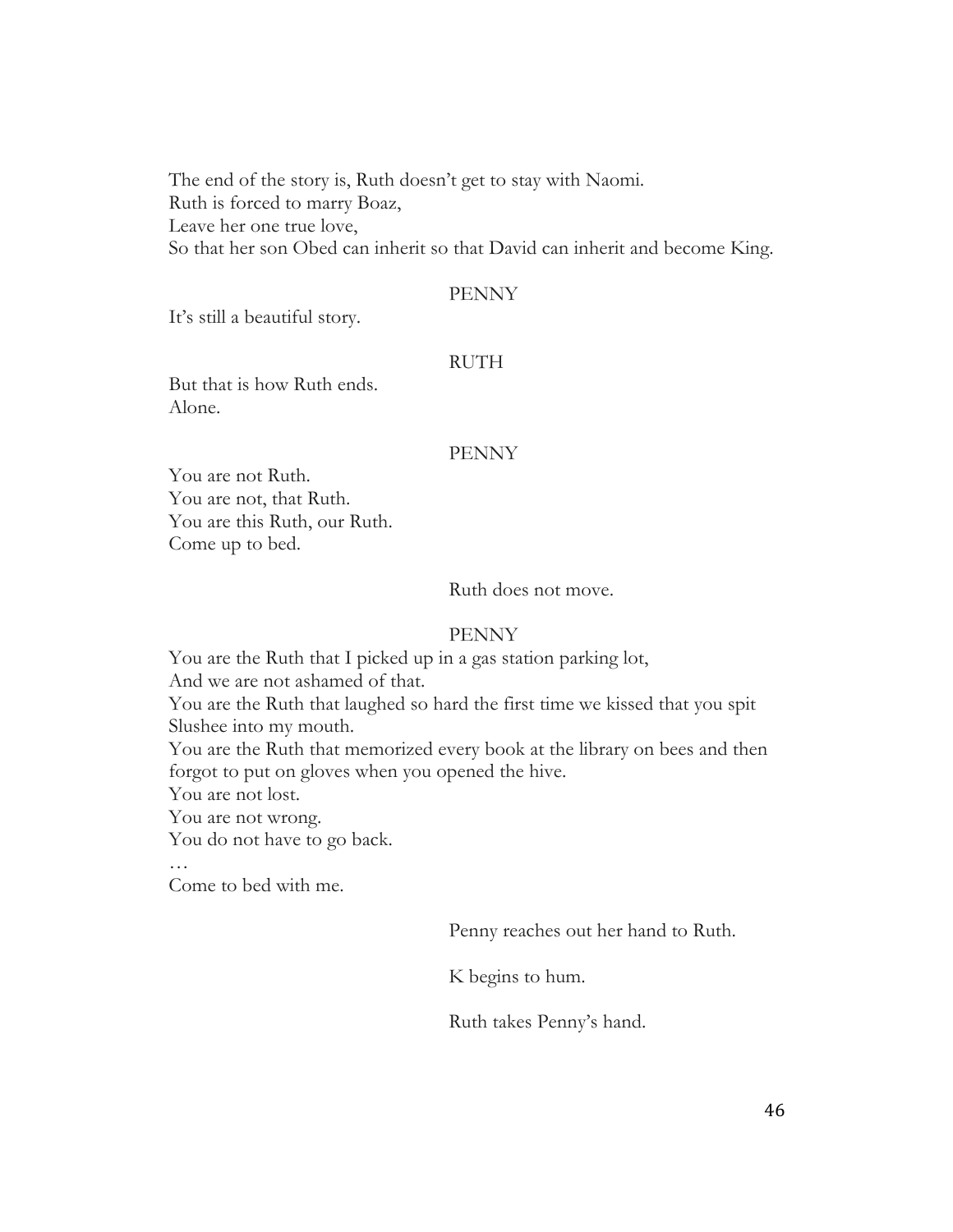K

(sings *Honeysuckle Rose*) *Every honeybee fills with jealousy when they see you out with me: I don't blame them goodness knows, Honeysuckle Rose.*

Ruth and Penny dance.

### K

*When you're passin' by flowers droop and sigh, And I know the reason why; You're much sweeter goodness knows, Honeysuckle Rose. Don't buy sugar, you just have to touch my cup. You're my sugar; much sweeter when you stir it up.*

Ruth and Penny swing; intimate laughter.

They are closer to the ladder to the loft.

## K

*When I'm takin' sips from your tasty lips, Seems the honey fairly drips; You're confection goodness knows, Honeysuckle Rose. Honeysuckle Rose.*

> Ruth and Penny kiss and climb the ladder, exit to the loft.

K is left alone.

Warm light streams through the cream and white paper which cover the back wall of the barn; the transcendent connection between K's seen and unseen worlds.

## K

(looks at her empty hands)

My doorknob. A reminder of another world. An escape hatch,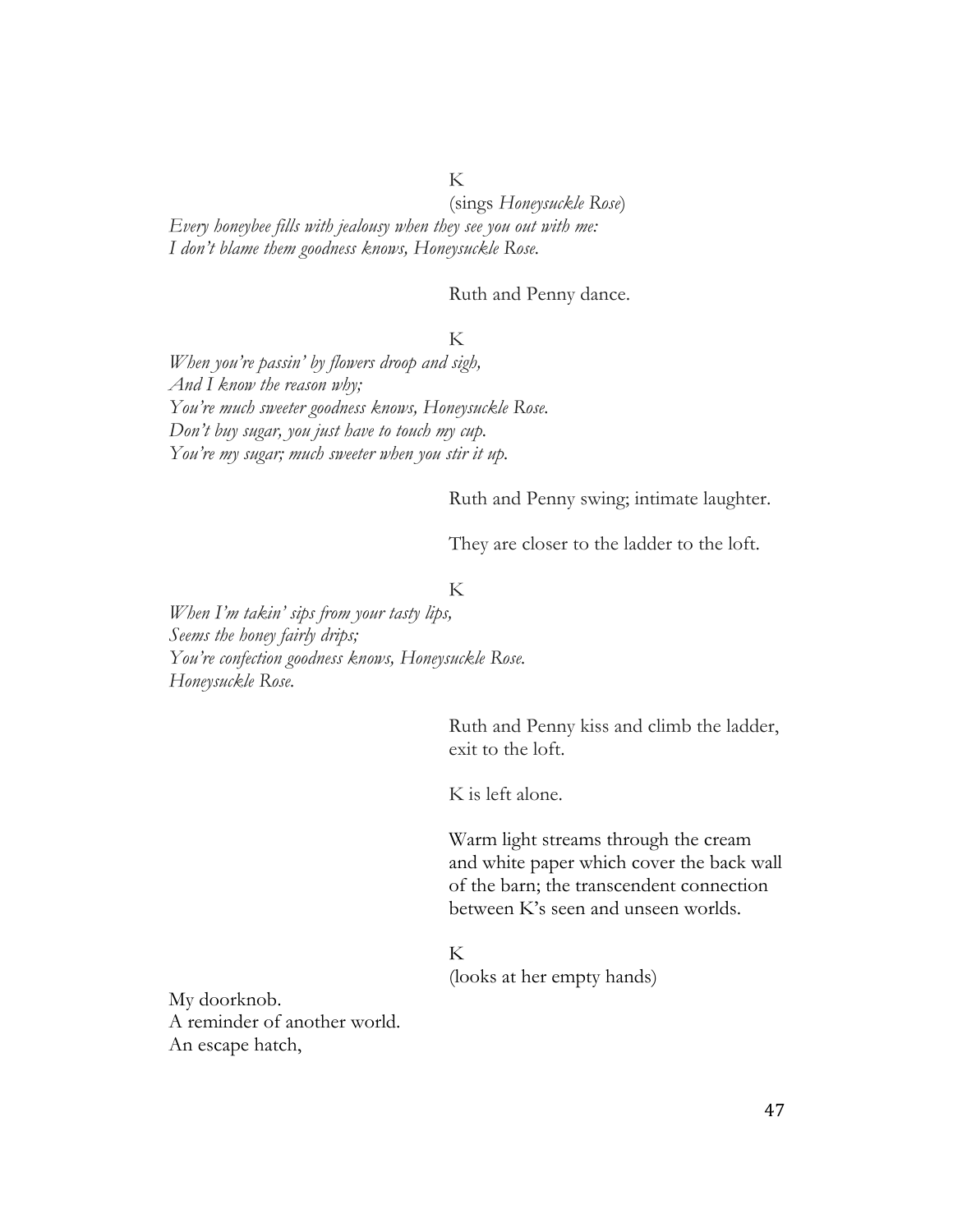To Grandma's bedroom, When they came to get me, After she died. Her sunset glory. When they came, I couldn't stuff my pockets with her records, Or her lace tablecloth or the picture of her son long dead in Iraq. I ran to her bedroom, slamming against each corner, Something somewhere, A rabbit hole. A black hole. Nothing. Fuck you, Lewis Carroll and Dr. Who. So when they dragged me out by my feet, Screaming, Like when I was born, to a new life, A failed Apgar score, When they dragged me out, I grabbed the bedroom doorknob and they pulled me so hard, Popping my shoulder, leaving stretch marks on my waist, That the crystal knob came off in my hand. I shoved it into my pocket before they saw and asked and wanted to sell it to pay the hospital bills. … Today, When I fell out the boat. Water breaking over me, Heralding. I reached for the doorknob in my pocket To conjure her, her place, her smell, her time, The safety of her, And it was gone. I reached further into the water, down beneath the sand and the soil. I forced my fingers down through roots of the cypress trees and scared away the egrets. I reached beneath the beneath, Fit between grains of sand so small, they sang to one another, But it was gone. That's when I tripped, in the seeking of it.

## **End of Act I**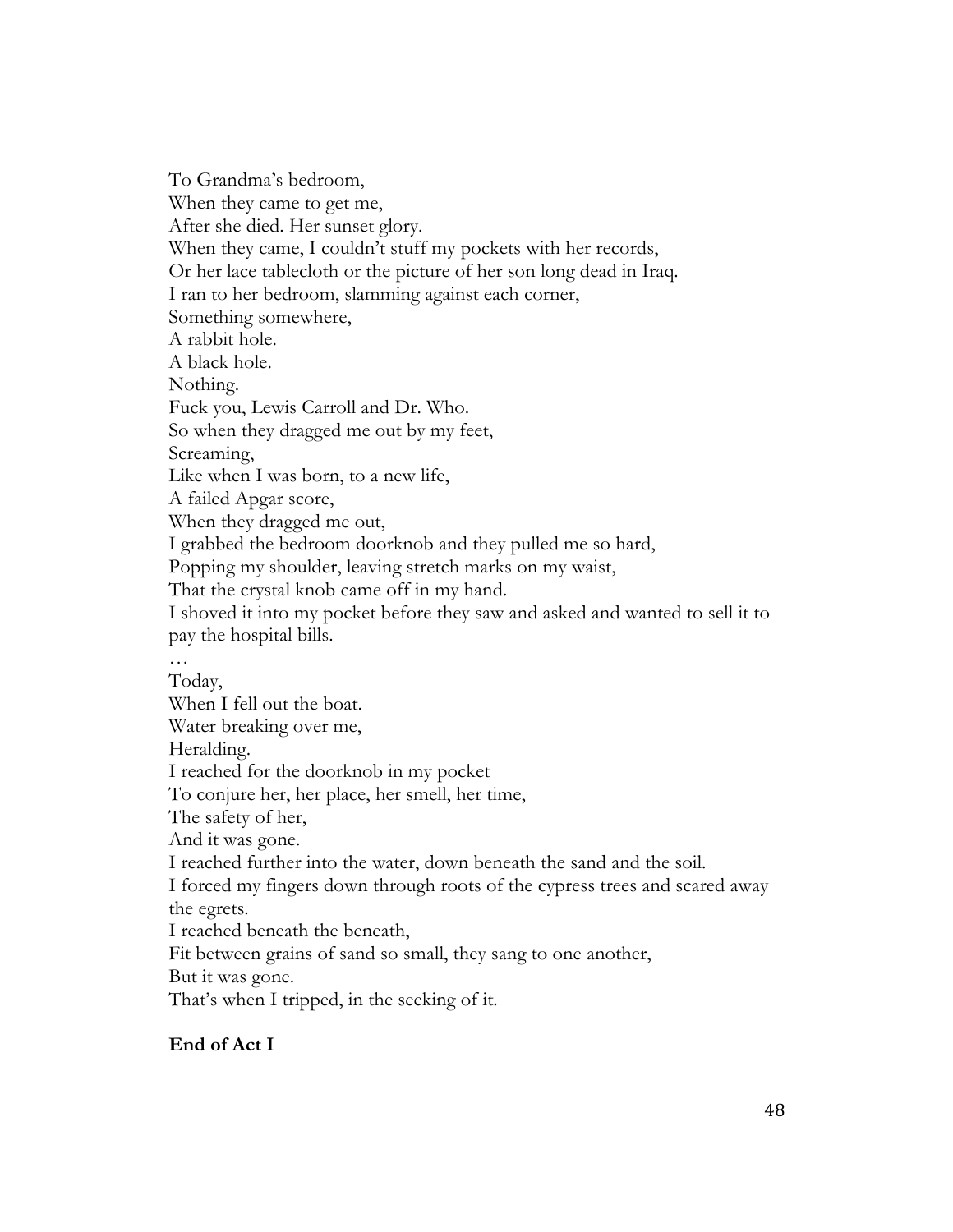# **ACT TWO**

| 1. Early the Next Morning |                                                                                                                                                                                                  |
|---------------------------|--------------------------------------------------------------------------------------------------------------------------------------------------------------------------------------------------|
|                           | Daybreak light rolls in lazy.                                                                                                                                                                    |
|                           | K on her cot, sleeps.                                                                                                                                                                            |
|                           | Cal enters. No shirt. Shaking off sleep.<br>Checks on K, father-like, tucks in safe.                                                                                                             |
|                           | Reaches behind bar. Cracks a beer.                                                                                                                                                               |
| [Come] Back to bed, baby. | <b>ROSIE</b><br>(off-stage, sleepily)                                                                                                                                                            |
| Shhh. K's 'sleep.         | <b>CAL</b>                                                                                                                                                                                       |
|                           | Off-stage, in the distance, set back deep in<br>Cal's memory, the sound of waves. Water<br>kisses land, the echoing clang of buoy<br>bells, the soft grind of gears through<br>water. The waves. |
|                           | Cal looks longingly out at the sea in his<br>mind. Finishes his beer. Looks to his<br>room with Rosie. And then back out at the<br>sea.                                                          |
|                           | K stirs awake, she slides out of the<br>blanket, goes to Cal, leans against him.                                                                                                                 |
|                           | Cal strokes her face. This is not sexual at<br>all.                                                                                                                                              |
| You hear 'em too?         | <b>CAL</b>                                                                                                                                                                                       |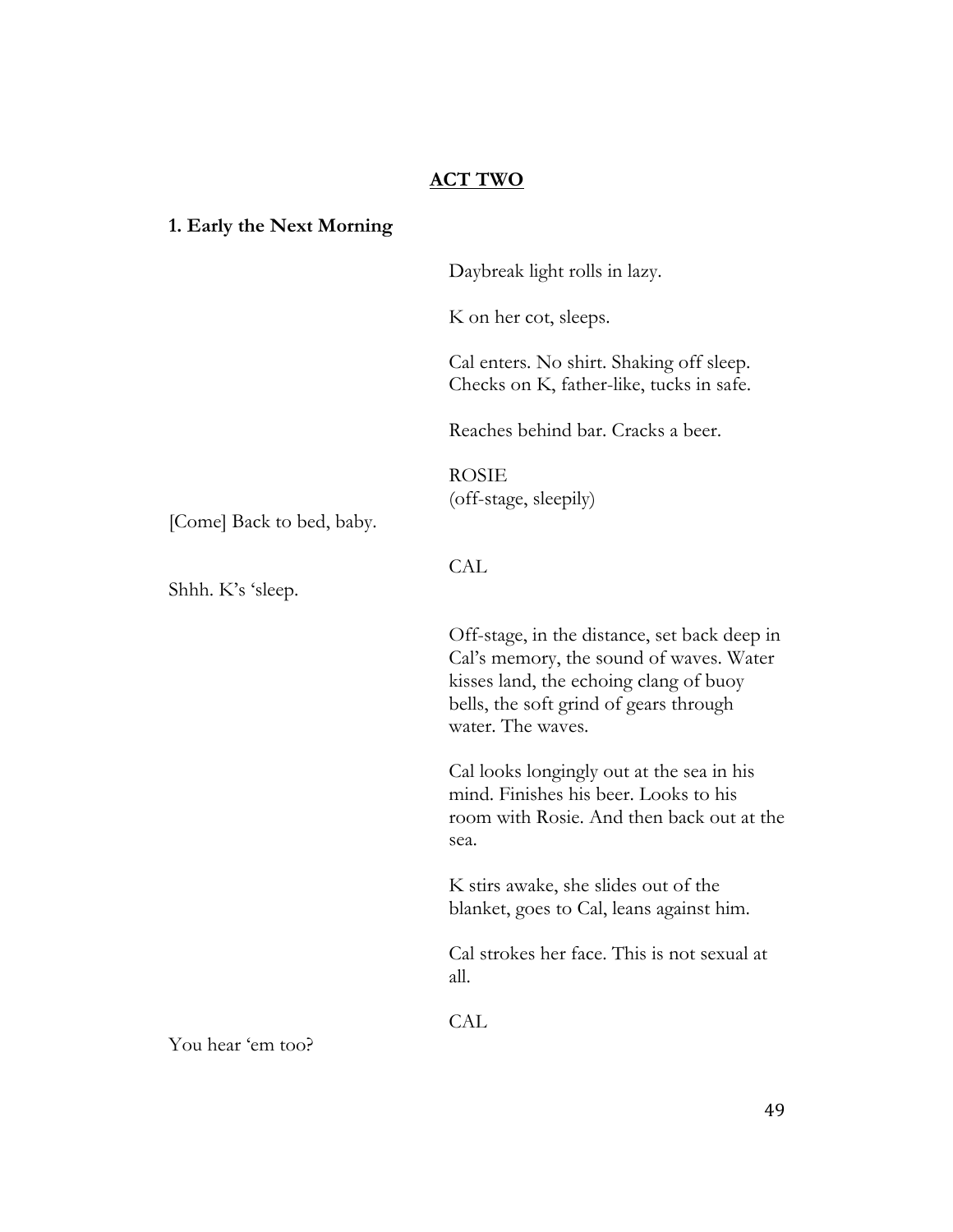K sleepily shakes head "no."

## CAL

No. 'Course not. It follows me.

## A sharp clang.

## CAL

### $($ to K $)$

Early in the morning, the water shifts with the new dawn, For a few minutes, the sun's rays hit just right, and light reflect off the pipes below the rig like a sea of stars. A night sky under your feet. And between the night sky below and the morning sky above,

It's like you're sat at the first moment of creation with the Maker Himself when there's only light. No land. No water. None of us. Just peace.

K

(pointed to K)

The sea isn't haunted little one. Not like the land. Not like this place.

(struggles to speak)

I I I I I I…

Ghhspppt…

(gives us, sings)

*Nearer my God to Thee, Nearer to Thee.*

## CAL

Yeah, that's you, little K. Nearer than Rosie and I, anyways. You take good care of our Rosie when I'm gone.

K

Dddddghhht… [Don't go.]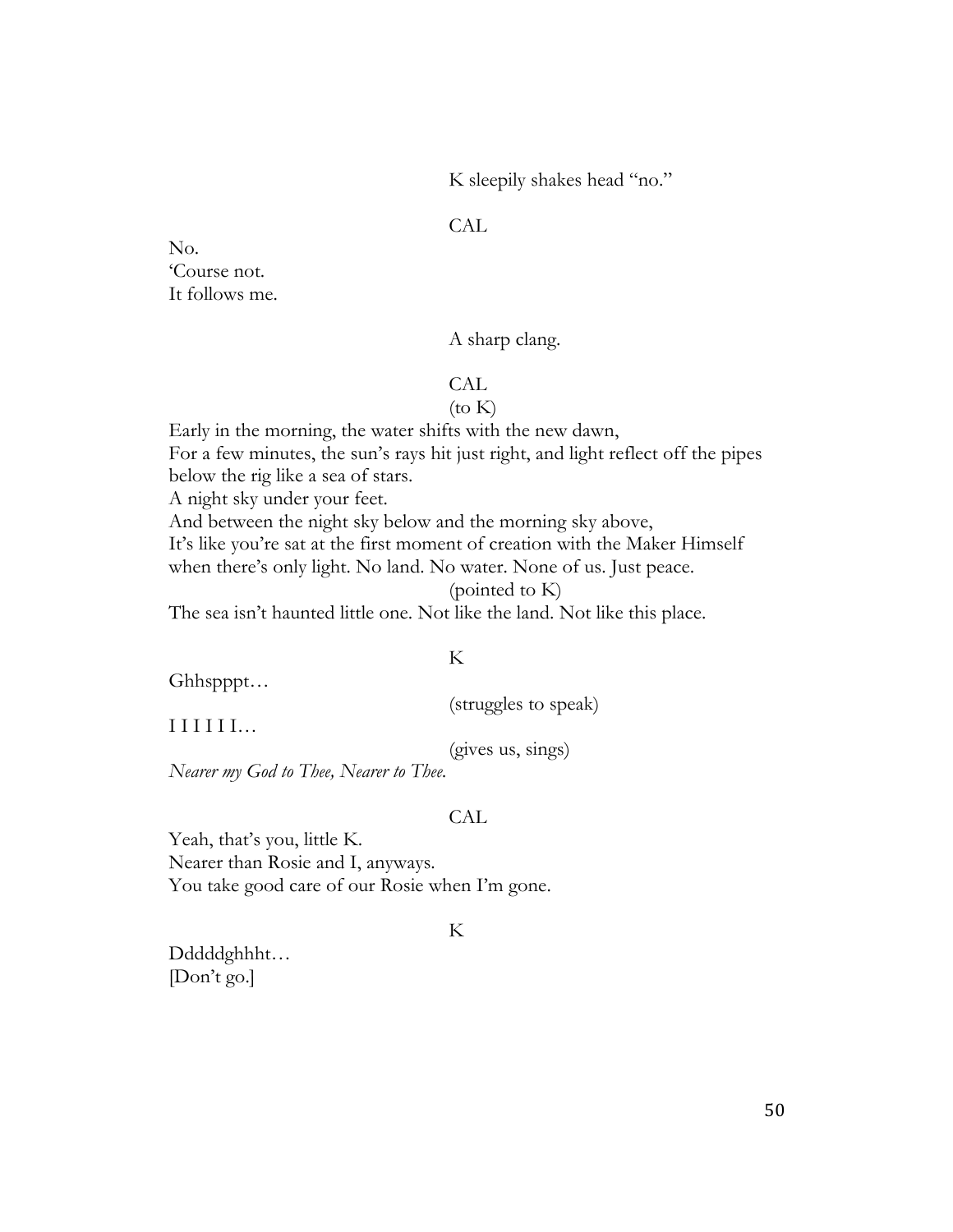CAL

Shhh, shhh, now.

Rosie enters, dressed for the day, carries a coffee mug.

CAL

(looks to Rosie)

We just all pulled through life like an invisible pipe to the sea, tryin' to avoid a blow out.

The sounds of the oil rig recedes.

CAL (to Rosie)

Hey baby.

Rosie kisses him.

ROSIE (to K)

Morning bathroom, love.

CAL (to K)

Come on, Miss K, up an' at 'em.

Cal helps K to the bathroom on her injured ankle.

Ruth climbs down from the loft. She looks like hell warmed over.

ROSIE (re: Ruth)

… Shit.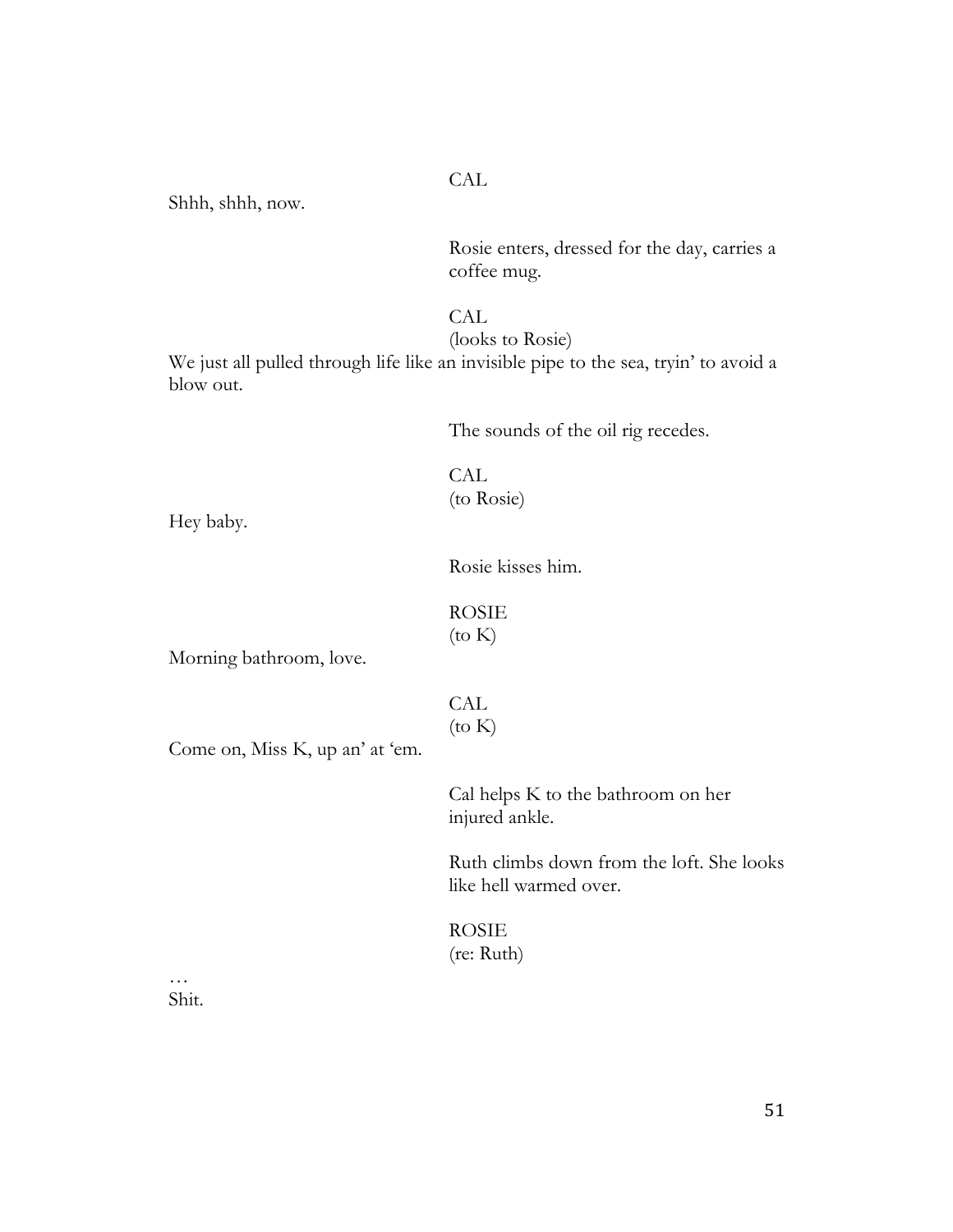## RUTH

Don't say anything. Please, just don't-

## Rosie hands Ruth her coffee cup.

## RUTH

Thank you.

## ROSIE

Got to give somebody His due, Never thought I'd see you up before Penny.

#### RUTH

I haven't slept yet, not really.

### ROSIE

Well, join the club. Though, mine's pro'lly for better reasons than yours, By the look of ya'.

### RUTH

It's good to have him home?

### ROSIE

Always.

#### RUTH

I'm sorry to hear that he has to return so soon. It doesn't seem fair that-

#### ROSIE

He volunteered for it.

He don't think I know, but…

The things we know are usually standing right next to the things we don't. All we got to do is reach over and tap 'em on the shoulder.

#### RUTH

Oh,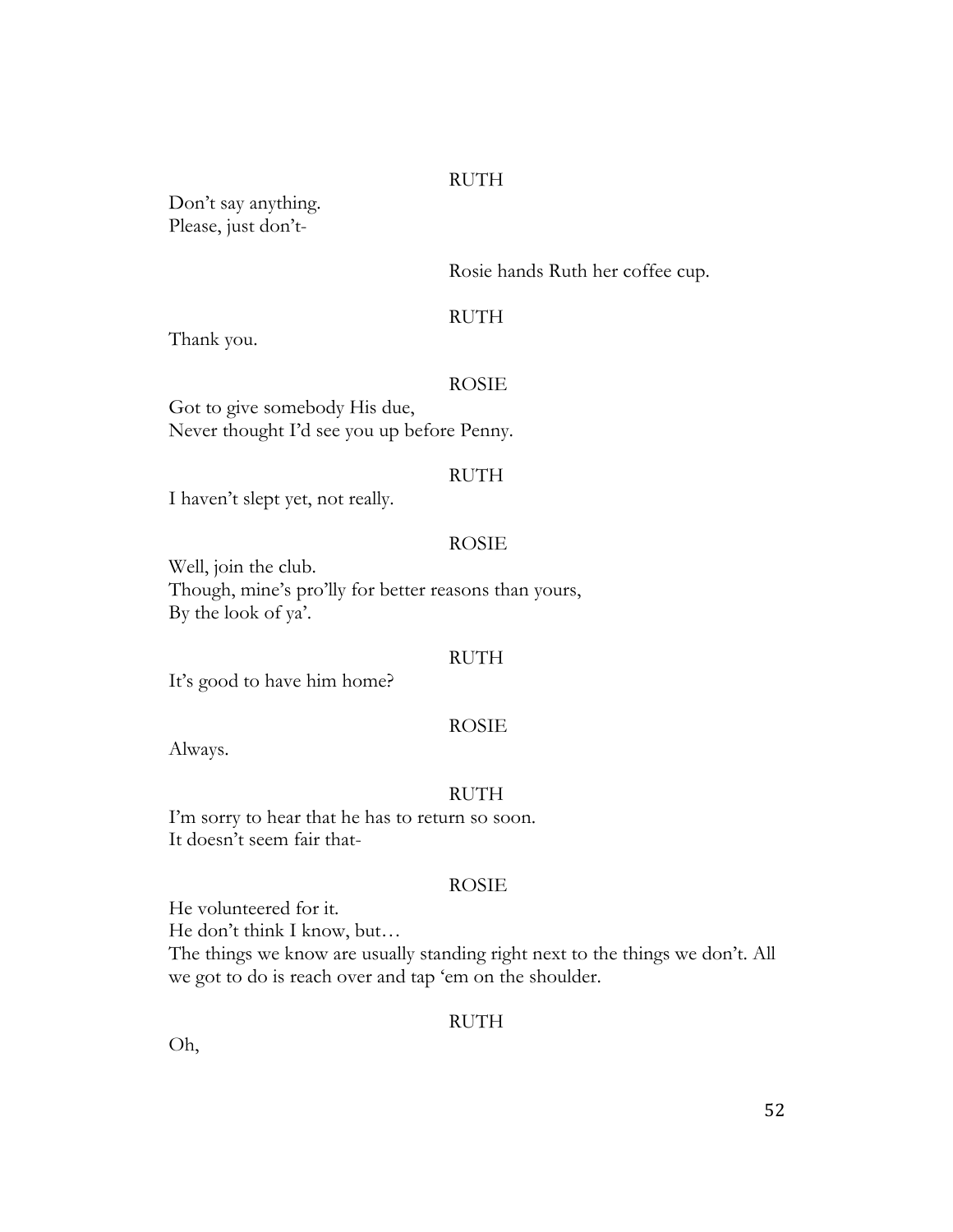I'm… sorry?

## ROSIE

It is what it is.

### RUTH

Have you ever gone to therapy about it or-

ROSIE Listen, I'm not sick in the head! We're not-

## RUTH

Sorry, forget I asked.

Rosie takes Ruth's coffee mug away, exits.

## RUTH

(calls to her off-stage)

I really,

 $\dots$ 

…

… … …

I've just got a talent for putting my foot in things here. I never used to take a wrong step but now,

I feel like I'm dancing with two left feet to music I've never heard.

Rosie returns with two mugs of coffee. Gives her one.

## ROSIE

Don't talk. Just drink.

| <b>RUTH</b>  |
|--------------|
| <b>ROSIE</b> |
| <b>RUTH</b>  |
|              |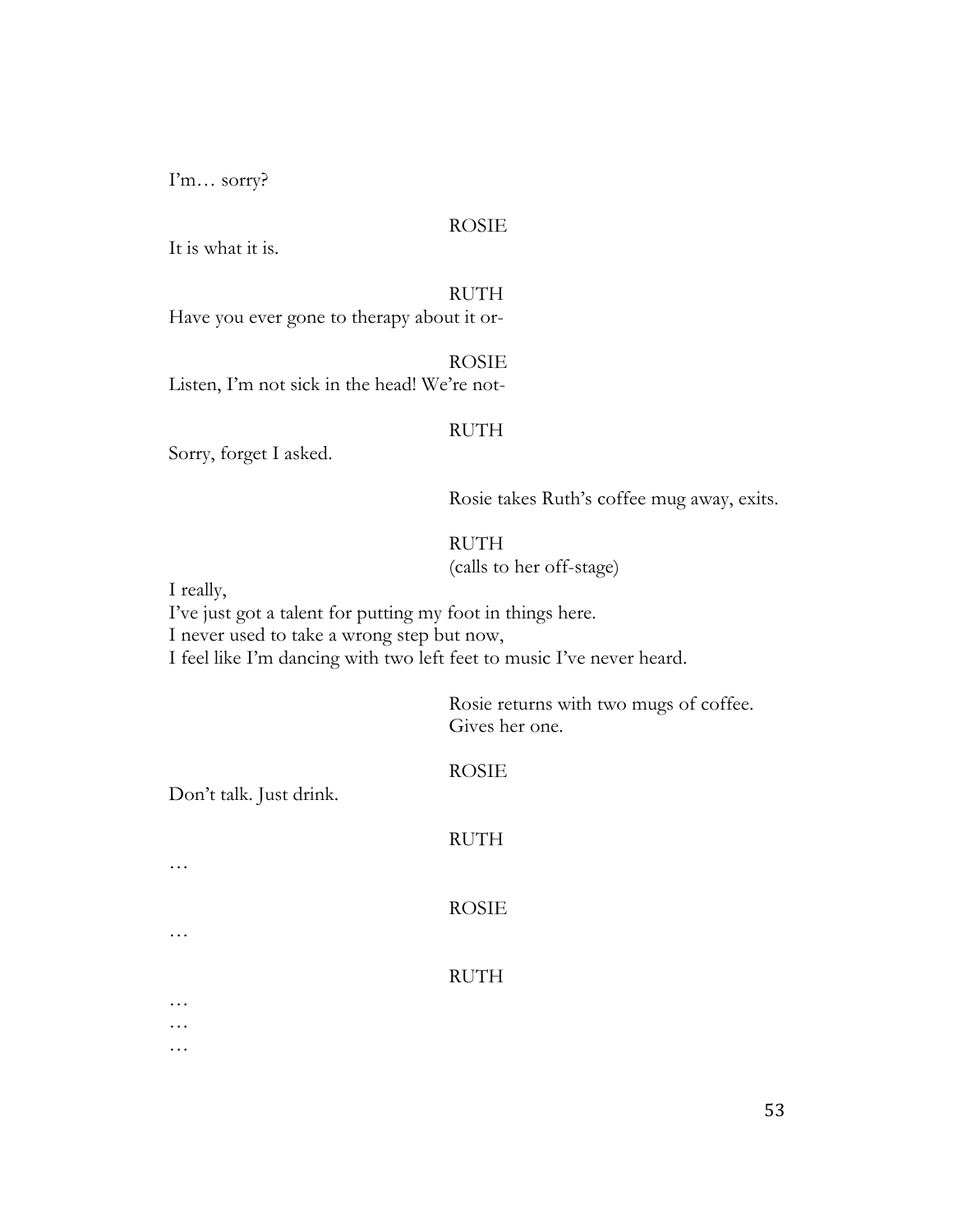I was just thinking-

## ROSIE

(as in "why are you talking")

Oh my god, seriously.

## RUTH

It's me you don't like, really-

## ROSIE

I really don't like either of you. I don't hate you particularly but-

## RUTH

For the most part, I've been the one making trouble, Out of step, with-

## ROSIE

Seems like you always felt that way, That's how you ended up here.

## PENNY

(from off-stage loft)

Hon?

## ROSIE

(as in, "I am never gonna be allowed to finish my coffee.")

Oh, crackers.

## RUTH

(calls up)

Down here.

Penny comes down the ladder.

Rosie swipes Ruth's coffee cup again and takes the mugs into the kitchen.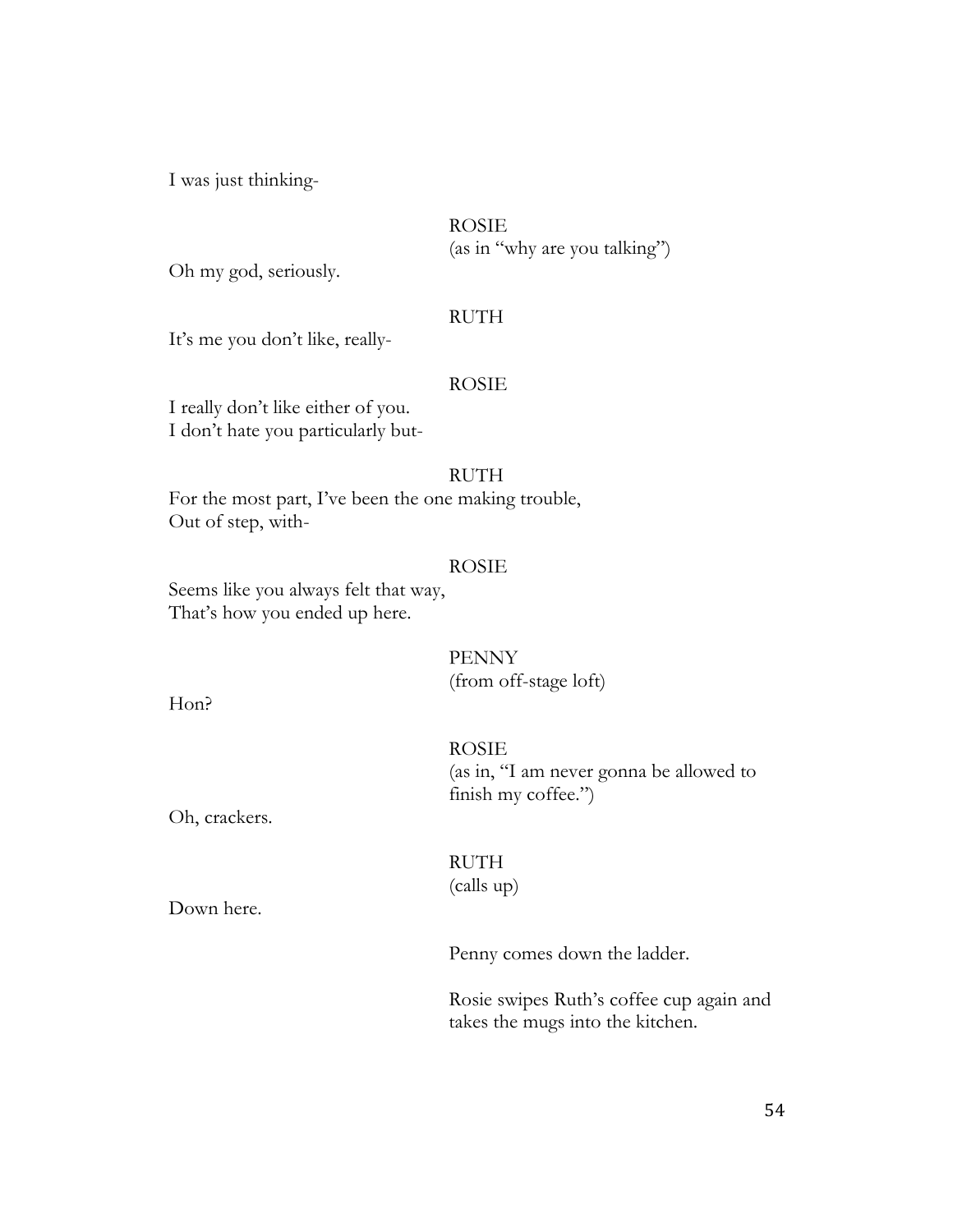# PENNY

## (to Ruth)

I came up with a slogan.

## RUTH

For your honey?

## PENNY

For our honey. I went to bed with you on my mind, And this in the works

> (holds up small glass jar of glistening honey)

I got up, tasted it, and just knew, it just came to me…

(envision this:)

New Sweet Potato Honey. Two Southern favorites in one jar. Get twice the Honeys for your honey today.

## RUTH

…

## PENNY

Get it?

(points to self)

Honey.

(points to Ruth)

Honey. Twice the Honeys for your honey.

## RUTH

Yes, wow, that's-

## PENNY

You hate it.

RUTH

No! No. I just. I was thinking. Last night made me-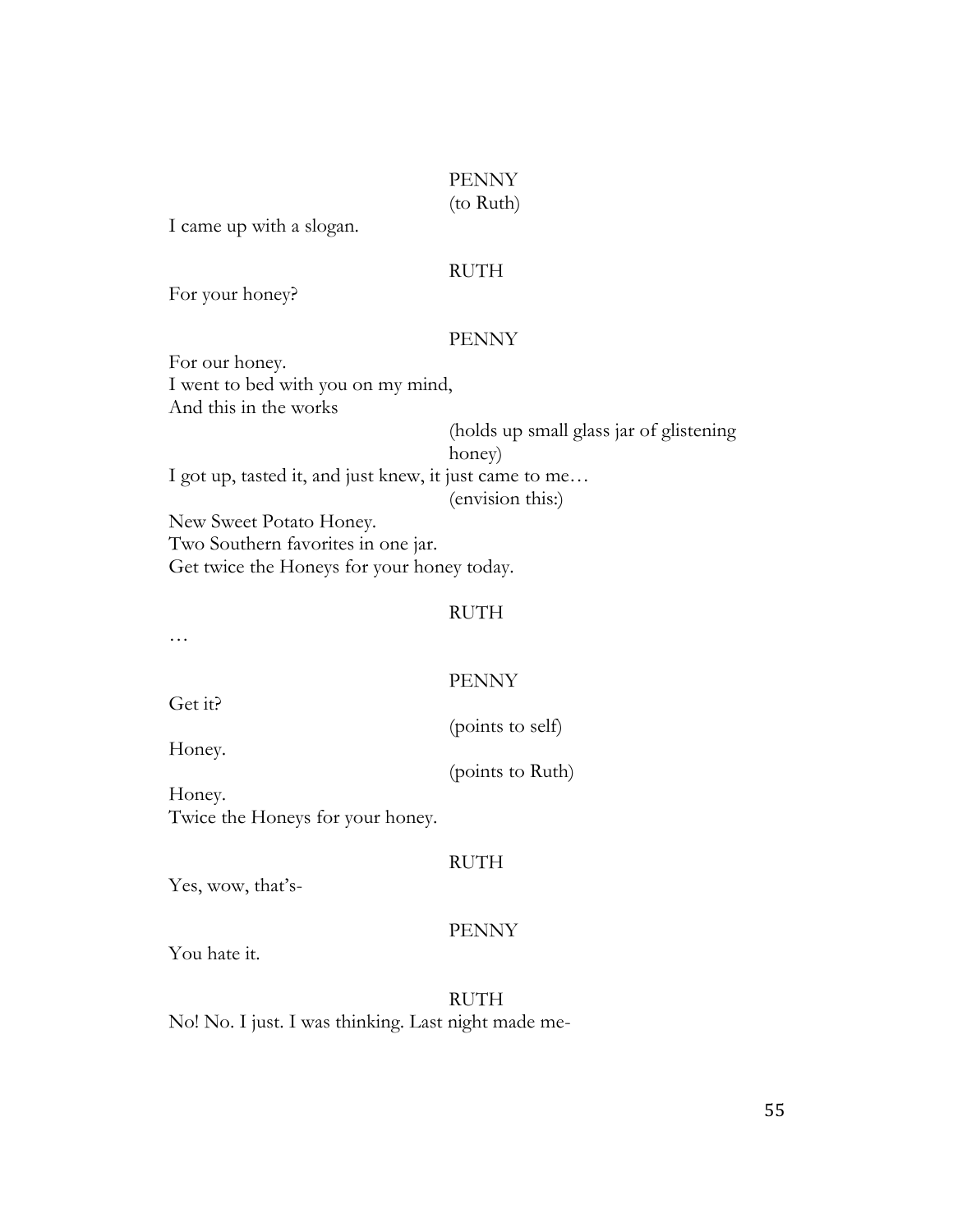#### PENNY

You haven't slept. Let's talk after you sleep.

Rosie re-enters.

### PENNY

Hey, Rosie!

(envision)

New Sweet Potato Honey.

Two Southern favorites in one jar.

Get twice the Honeys for your honey today.

Available online! Ships all over the country!

(to Ruth)

We'll make more money than Daddy ever did.

Drive right up to the door of his Church in a big BMW one Sunday. Roll down the window.

Look out at folks as they walk in, turnin' their heads, whisper behind hands, "Who's that, who that be? Don't she look like she's doin' good for herself." And when Momma and Daddy come through, I'll make sure they see, what I got. A big car, beautiful woman on my arm, smilin' so wide, my happiness a sword and them without a shield and I will wait 'til they get close and I will lean out the window, and I will spit on them. I will spit right on them. In front of everyone. In front of the church. I will show them how good I am and how happy I can be and how wrong they all were, because I'm sitting there in that car, with this woman, smilin', in front of their own Church, and even God don't dare strike me down.

> Cal and K enter, sit. They're both dressed in new day clothes.

## ROSIE

Well, I don't have an internet connection and I don't know about-

#### PENNY

The library does. And we can sell it, here, too. Come on out to the Palmetto Bar, come meet-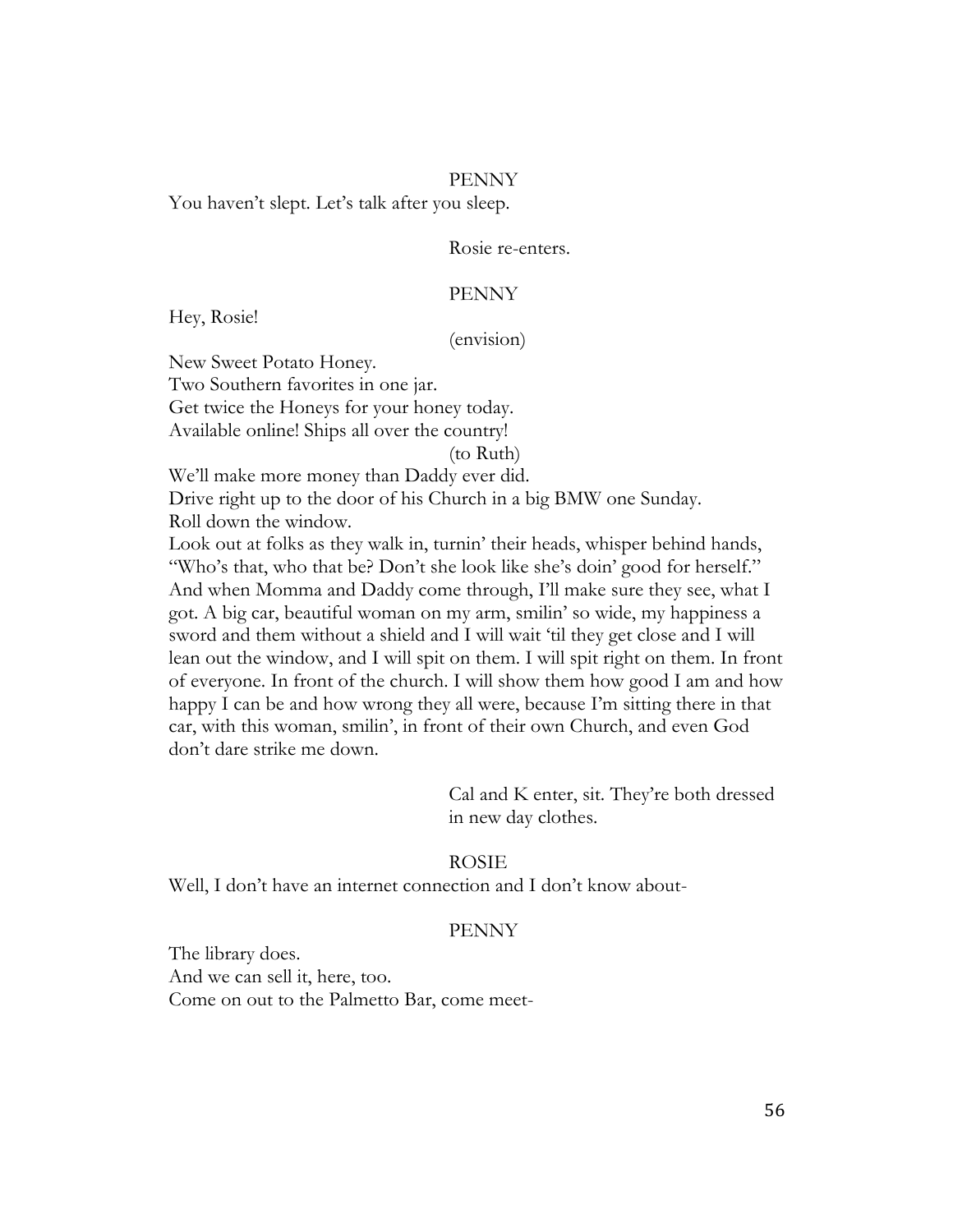## ROSIE

/Wait wait wait wait wait wait./

## PENNY

/The Sweet Potato Honey ladies!/

Penny holds out the jar to Cal and K.

PENNY (to Cal and K)

Go head and try it.

## ROSIE

No no no no no no-

Cal and K taste it. It's good!

CAL

It can't hurt.

## ROSIE (to Cal)

Oh, wow, was that a bad idea-

## CAL

I like the idea of someone, someones, being here. Just in case, when I'm gone. If something were to happen-

## ROSIE

Then stay. Don't be gone.

## CAL

I can't.

## ROSIE

…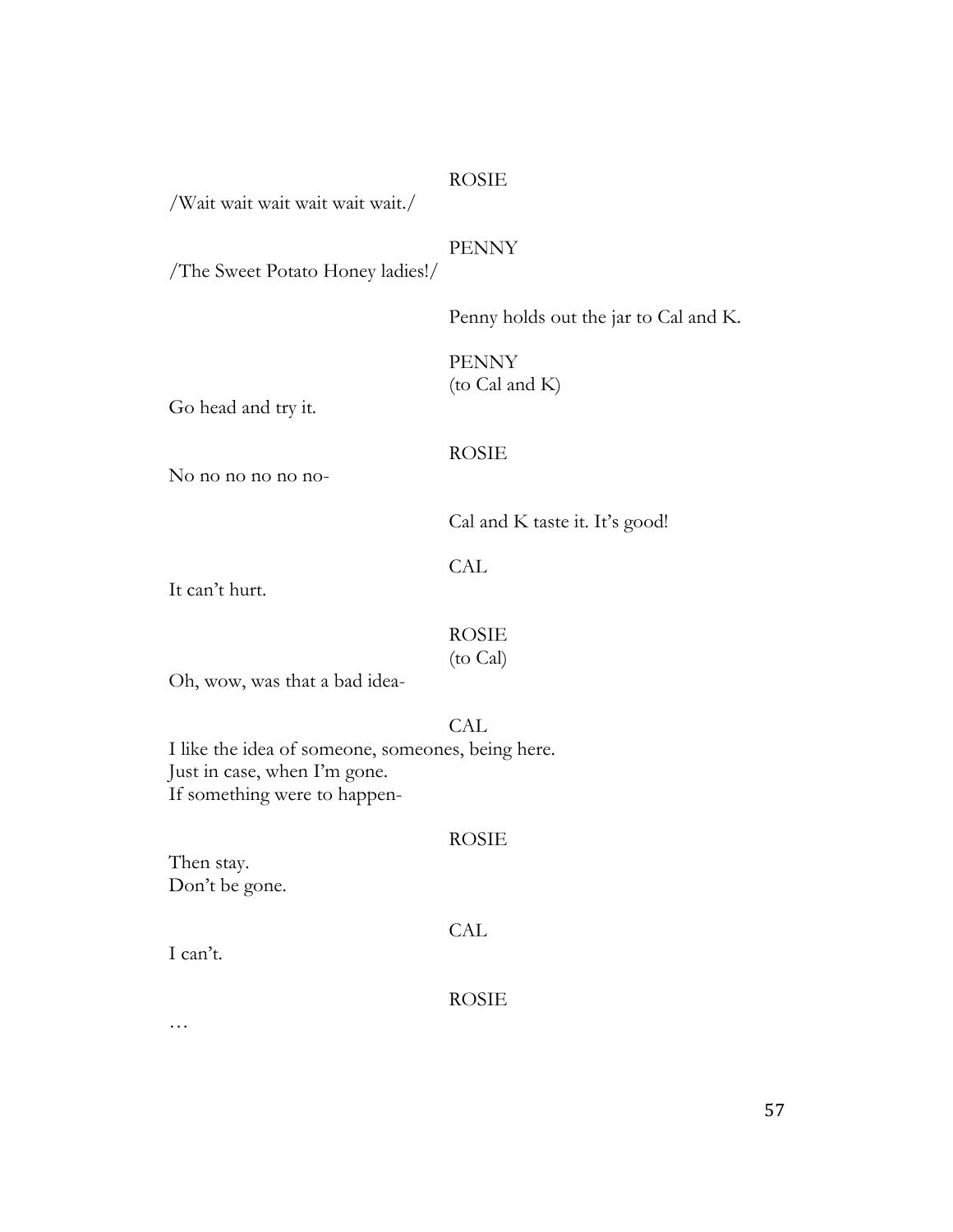## CAL

PENNY

We could.

…

We could stay. Harvest in the summer. Make jars. Market. Send them out. Just think, we could pay you double, triple what you're asking for the loft. And folks'll come here for the honey, stay for a drink or two or six.

### ROSIE

-or two or six-

### PENNY

-and leave with some honey.

### ROSIE

I don't like having you here. You're not good for K.

#### RUTH

Opening the hives too far, that was my fault.

### PENNY

(to Ruth)

Stop apologizing.

#### RUTH

And the boat thing was an accident. It coulda' happened to anyone.

#### ROSIE

Her apology don't balance out the pain.

#### RUTH

Maybe I should go-

### PENNY

Quit!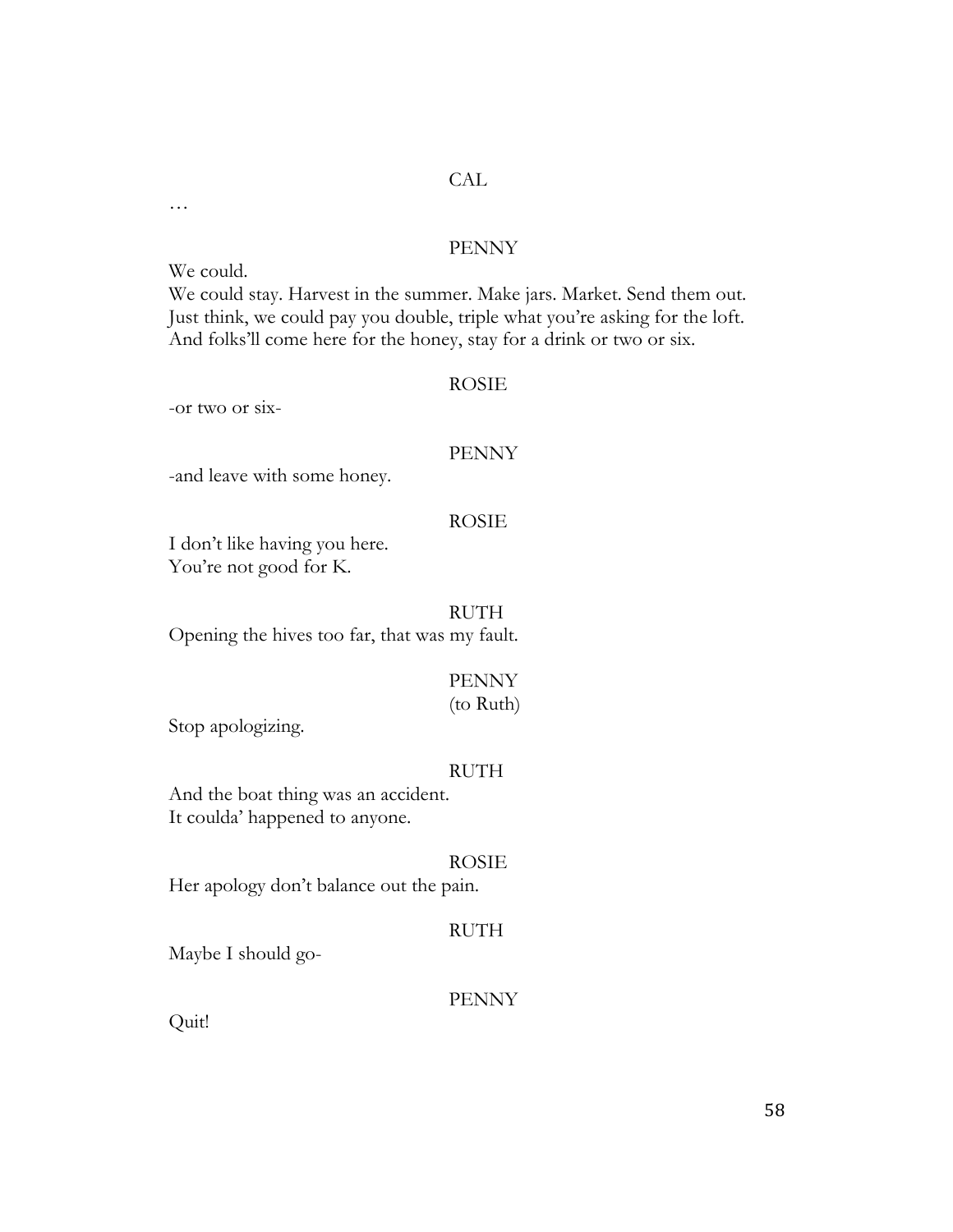## RUTH

Maybe this was, a fool's errand-

## PENNY

Stop it now!

## RUTH

(to Penny)

Maybe you should think about coming up to live with me in Tallahassee.

## ROSIE

(to Penny)

You should listen to your woman.

## PENNY

(to Rosie)

You need us here.

## ROSIE

It's not need. It's what havin' you here means. It means that we're alright with what you do. It means that we're throwing dirt in the face of your family, Whose been here as long as us, and never did us wrong. It means puttin' ourselves out for you, in the community. It means…

Rosie looks to Cal.

## ROSIE

It means, When he's ready, he's still not gonna come back, 'Cause he thinks we don't need him. 'Cause there won't be any room.

## CAL

[Not again. Not now.]

…

Rosie exits.

Cal gets another beer.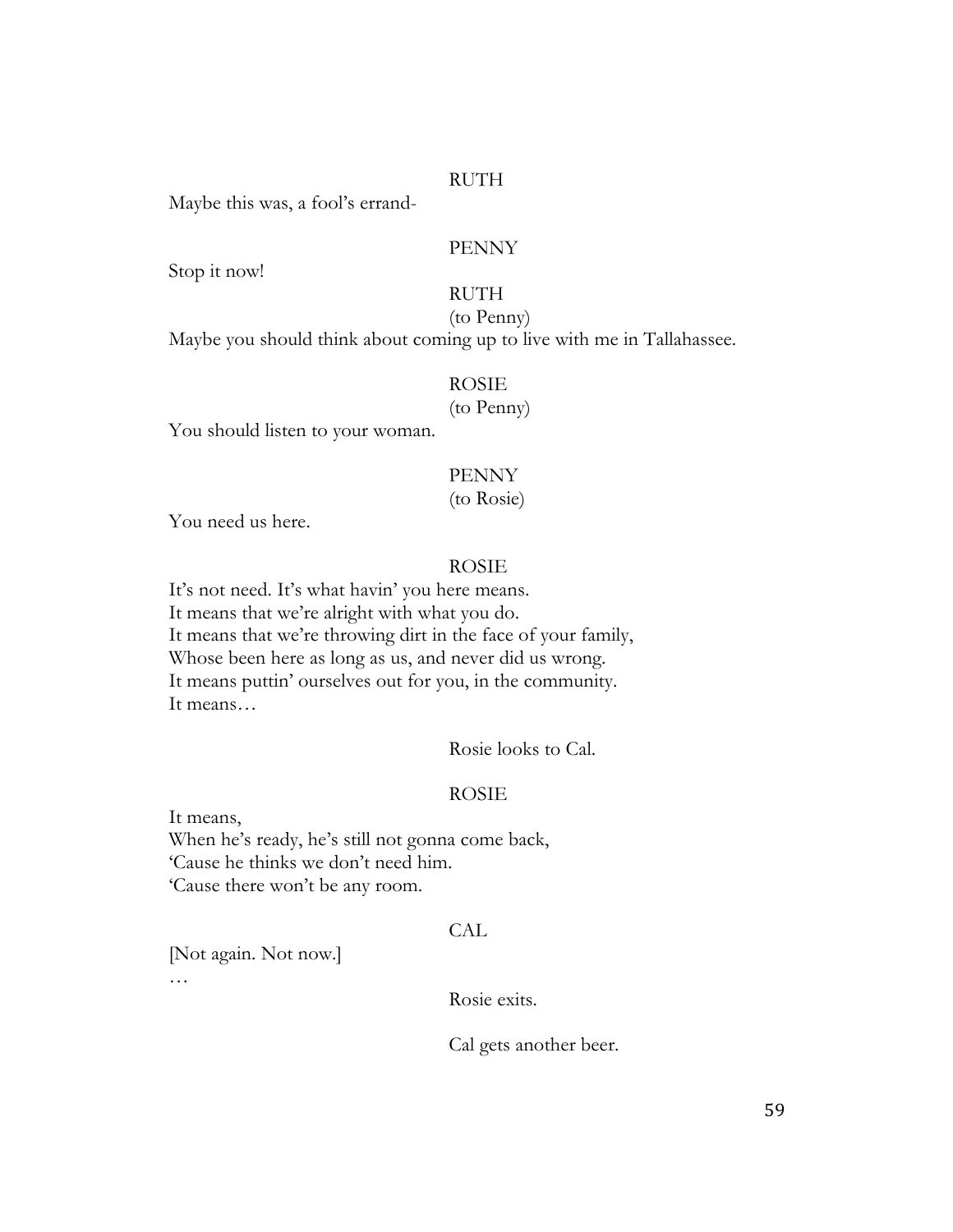### RUTH

## (to Penny)

Hon, maybe we should just go-

## PENNY

This is my home! Mine, you get it, You fuckin', You run away every chance you get because you're weak. Always apologizing an' I gotta stand up for you 'cause you can't do it yourself.

#### RUTH

I'm sorry that you feel-

## PENNY

There you go again!

…

…

…

…

Stop apologizing. Stop being sorry for your damn existence.

I am not ashamed. I am who I am and this is my home and they can all go fuck themselves if they think I'm ever leaving. You are worthless to me. You run on back up north. You run on back and put on your Halloween costume of a life and publish your papers and write your books and be nothing outside your picture on the cover. You go on. I've had enough of you.

> Penny charges the ladder and races up into the loft. Disappears.

RUTH

CAL

RUTH

CAL

K finishes the honey.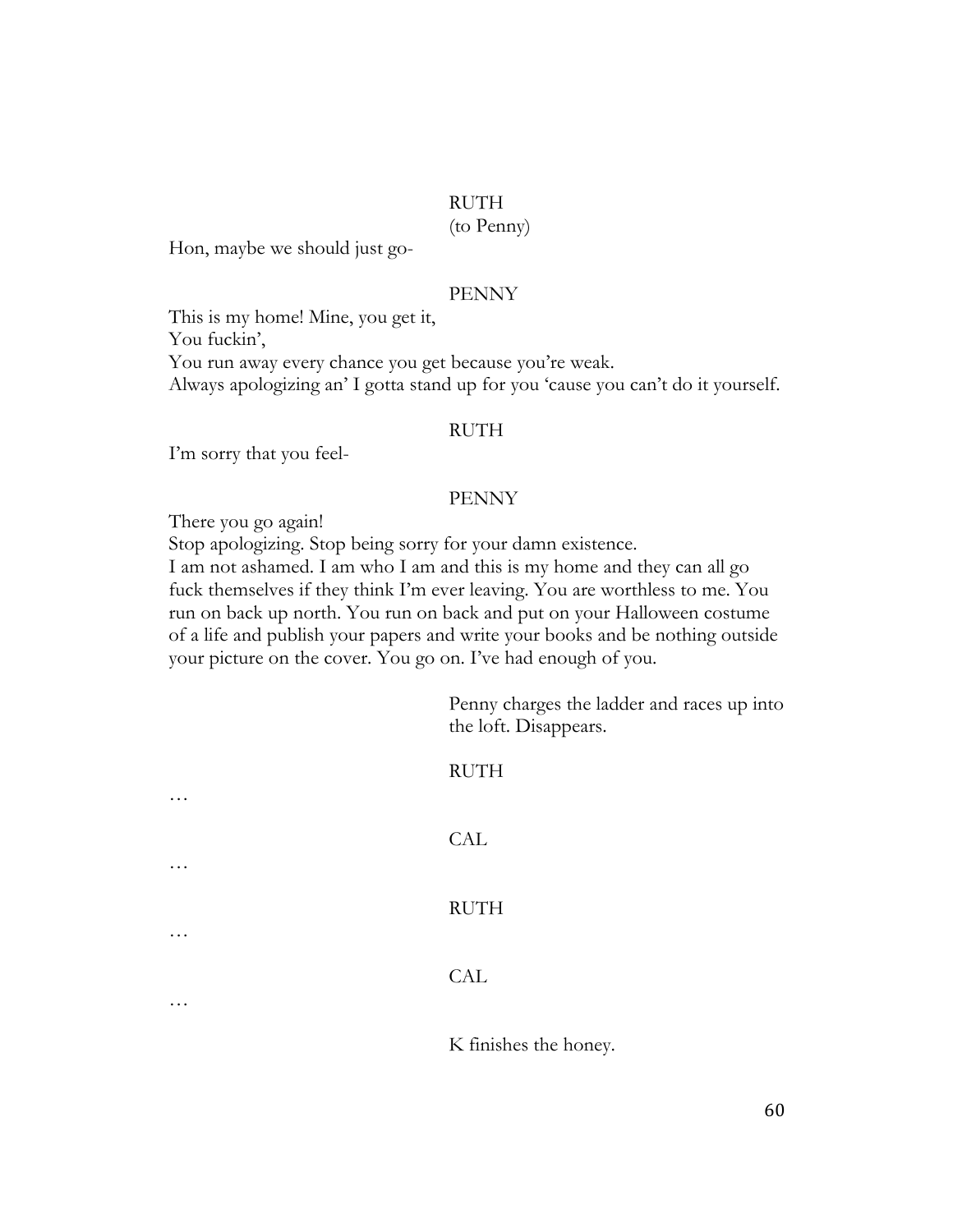## **2. Later that Day**

Cal's work gear and an oversized army surplus duffle bag are on the bar.

Rosie sits at K's table. K is not there.

ROSIE

(calls off-stage to bedroom)

Your socks are still damp. They won't dry bunched up in your bag.

…

You need more talcum powder. I have it on the grocery list for tomorrow morning. If you could just wait-

(it sticks in her throat)

Get the truck looked at. The brakes sound close to dead. An' K's out learnin' more 'bout those bees. She's gonna wanna show you, when she gets back. An' you still need to look to-

Cal enters with clothes, packs steadily.

## ROSIE

You don't have to be back 'til tomorrow night.

## CAL

Someone should stop in the office. Before. And Tommy's not going to remember to do it. We'll be in the water, half way out [to] the rig, and he'll realize he left the paperwork on dry ground. If we have to turn back, it'll eat up half a day.

## ROSIE

Where'll you sleep? You gotta sleep. You can't bed down in the office.

## CAL

In the truck.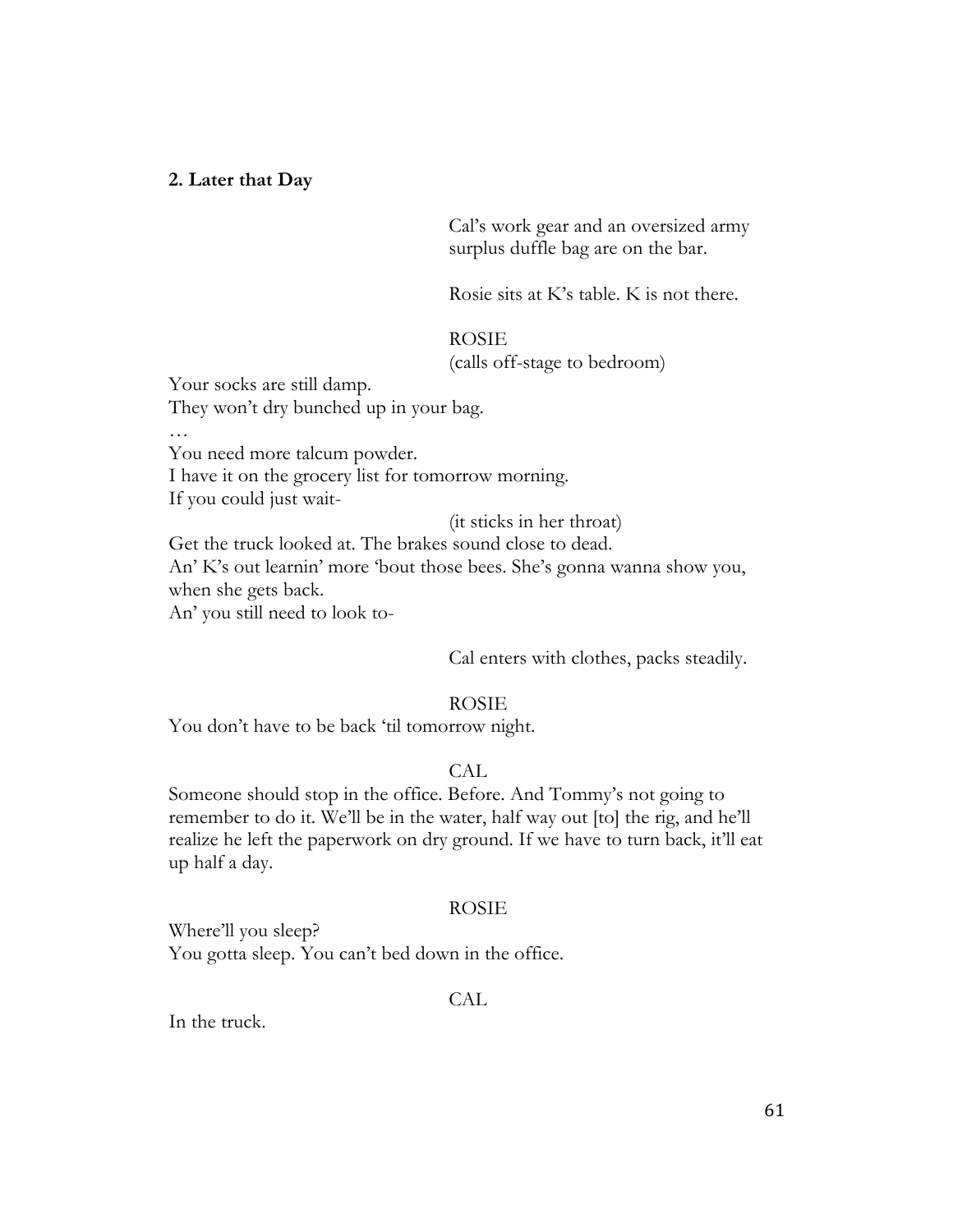## ROSIE

That's silly. You got a clean bed here. A bed with me in it. And you got, I can make you, I gotta run out, but that stew you like to take with you. …

## CAL

## ROSIE

… ...

… …

She loves you.

## CAL

… I don't know I deserve-

## ROSIE

I love you. She would like to have you home. I would.

Rosie reaches out for him.

## CAL

Rosie! It's your choice. You pushed me out.

## ROSIE

I never-

## CAL

Once you took in… K. And once you-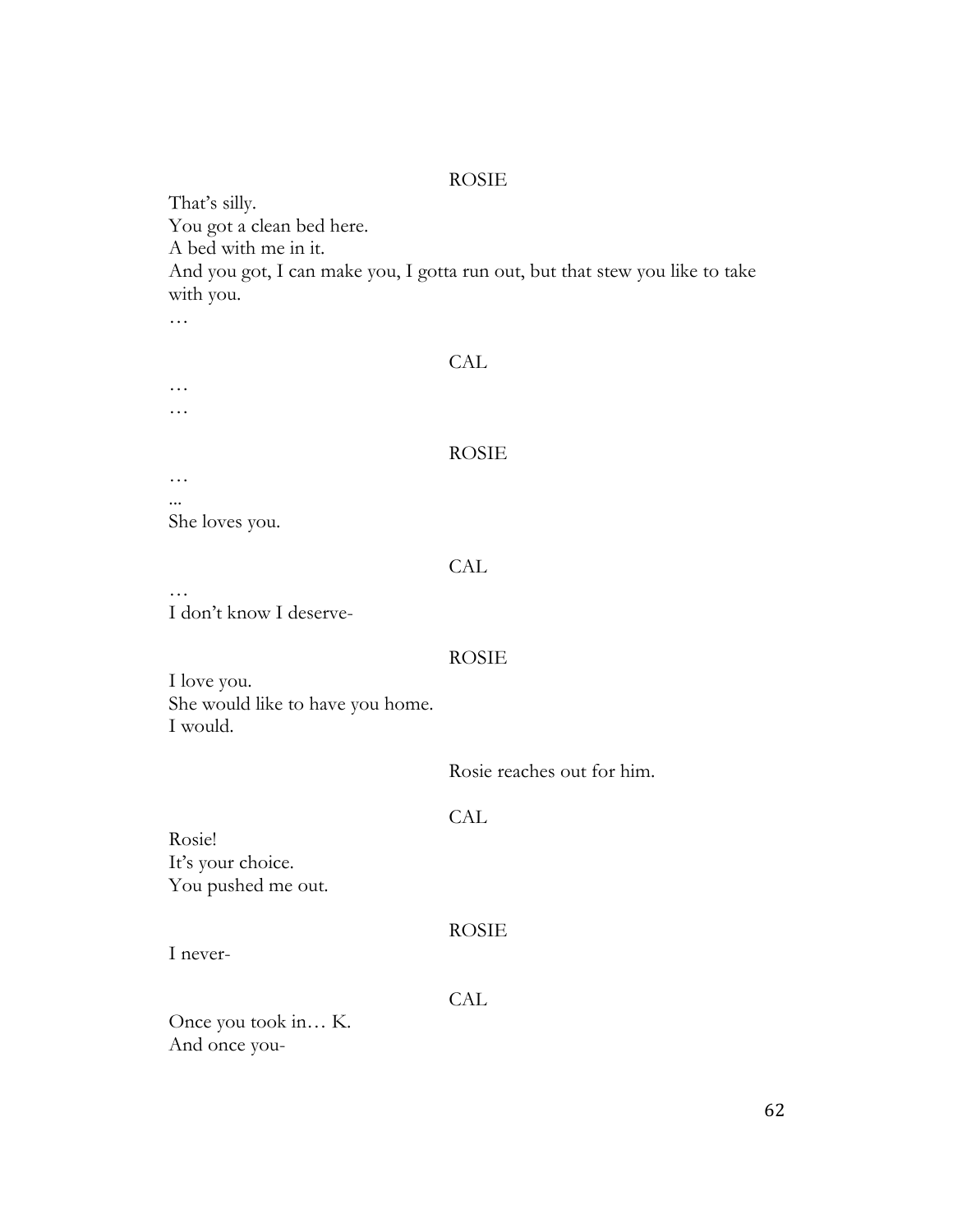## ROSIE

What I supposed to do? That foster family woulda' let her rot after the grandmother died. Woulda' let her, lettin' her spend all day in the field, lookin' up at the sun, burnt to a crisp, not eatin' right-

### CAL

It wadn't as bad as-

### ROSIE

You didn't see her! An' what she ever asked of you anyways?

## CAL

…

## ROSIE

Huh?

Cal throws gear into the bag with a clatter.

### ROSIE

Nothin'. Almost nothin'.

A little tuck in now an' 'gain.

To listen to a song.

To show you she ain't 'fraid of the bees no more, that she can work 'em a li'l bit.

She just wants to love you, Cal, just let her. Let us.

## CAL

It's not enough.

…

### ROSIE

Not enough for-

## CAL

Everyday I walk through that door,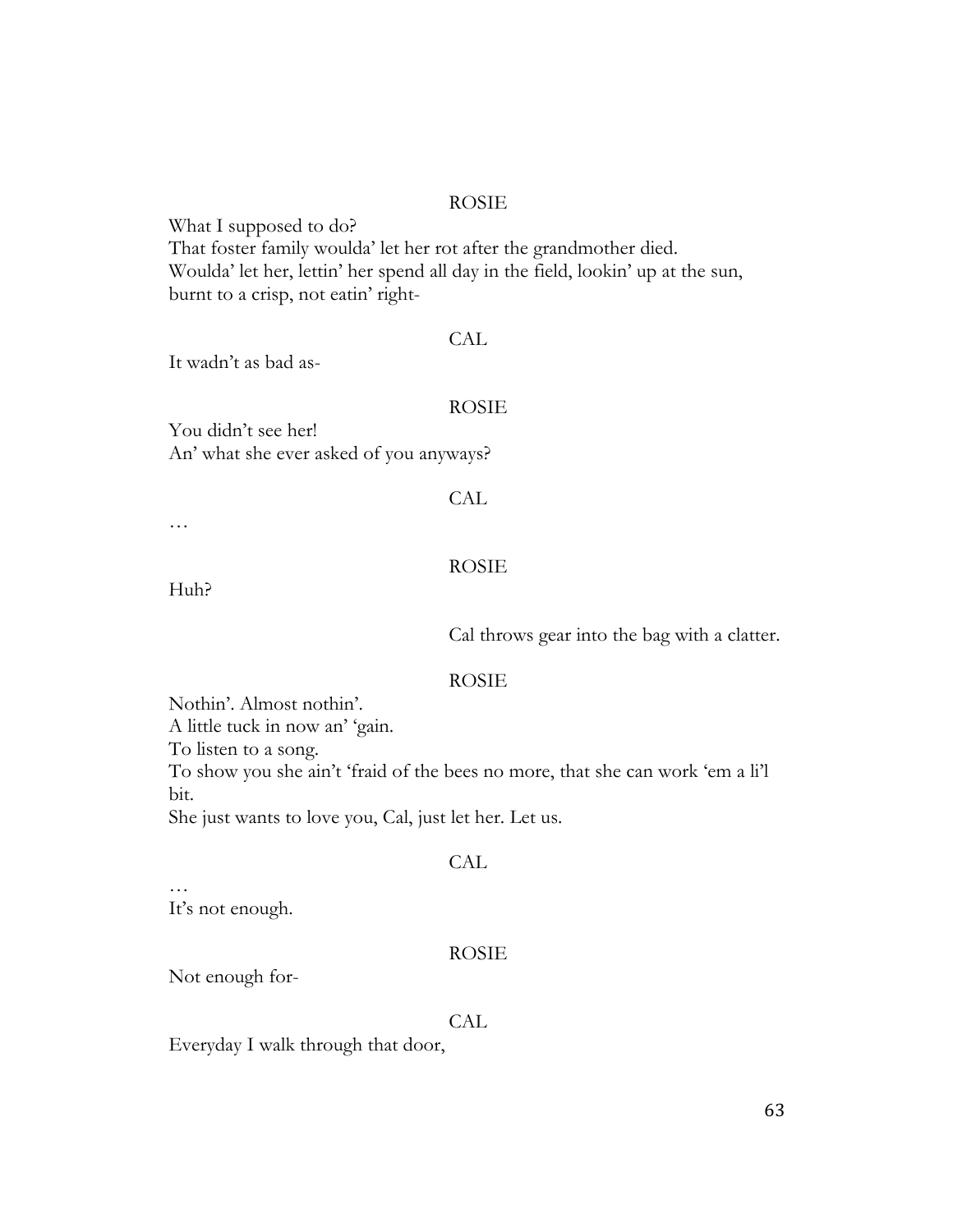(looks to bedroom door)

I see failure.

(looks to K's table)

### ROSIE

(this is news to Rosie)

Calvin. You are not a failure. No one would ever call you that.

## CAL

I don't see that table.

I see Kate laughing, too hard like always, so hard, her mouth open and inviting, that I have to kiss her.

## ROSIE

She's gone, Cal. I hear up North somewhere.

## CAL

I don't see that chair.

I see a picnic spread out on the beach. Kate sneaking a smoke and a soak in the sun with her bikini top flung off.

Over there, I see mother's disapproval.

There.

Your and Kate's father, shaking his head, sayin' it's a good thing my father is dead because who'd wanna see this and this is what happens when a boy ain't raised right and what's wrong with me and he knows what's wrong and you can't let the big head tell the little head what to do and Jesus H. Fucking Christ, what the hell boy, I thought you'd be a better man than this.

## ROSIE

#### (low)

Please stop.

## CAL

And there. Right there-

(K's cot)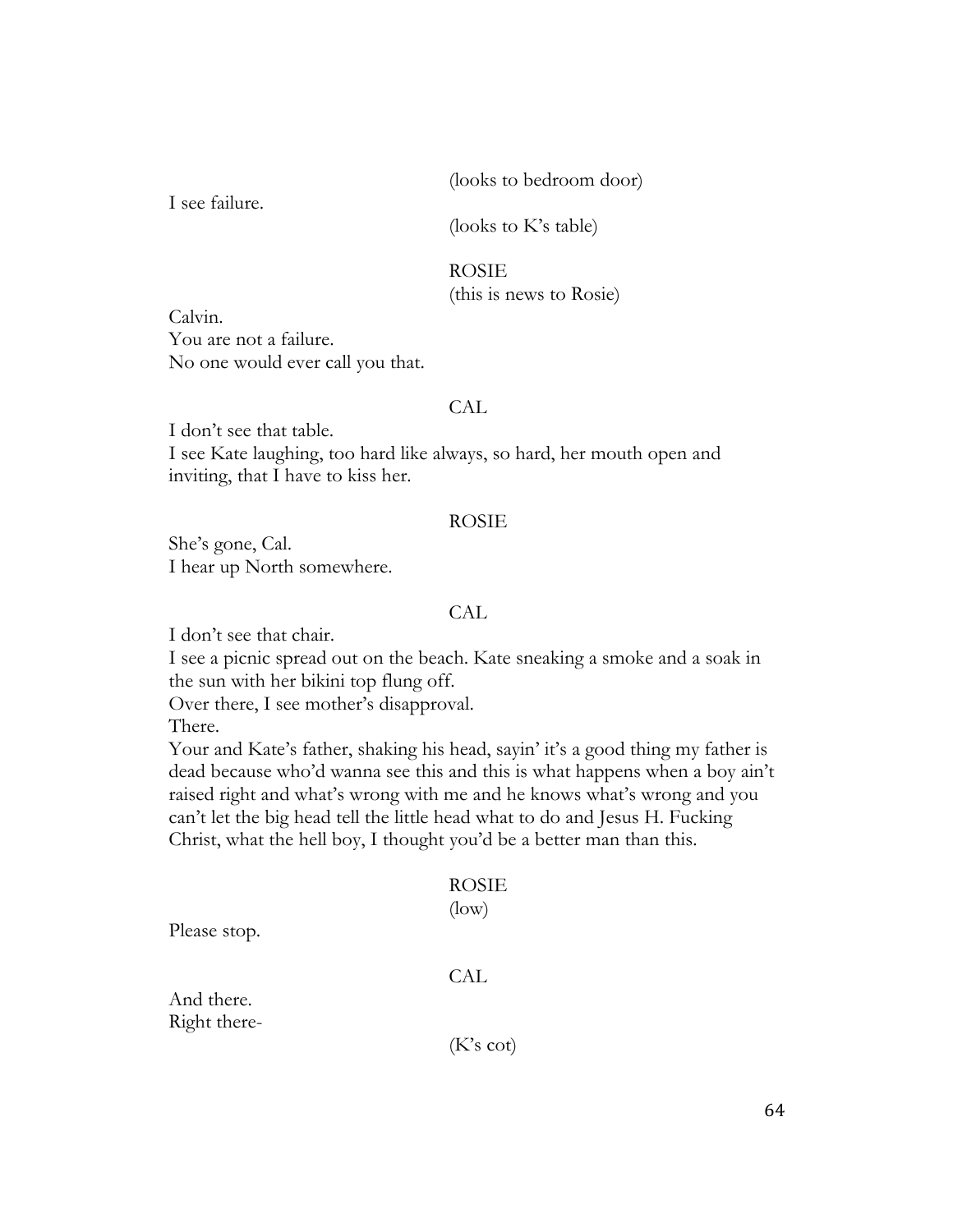I see a little ball of flesh, tucked down in the NICU. And the nurses shaking their heads and looking to the side, Can't even look me in the eye, Looking like, maybe it's best, may it's God's work, This unimagined thing. Unwanted children have it hardest of all. Maybe God gonna take her home. Give her the good life she'd never have down here. And you're there, the only one not afraid to go right up to her, To gently stroke, whatever this thing is, No matter where you stand – inside this place or out, in this time or another - I always see you there. Too young to be an Auntie. Great big moon eyes. Begging your sister and I to do somethin' different. And you, closing those eyes, Not speaking as we signed the papers to give her up. As we said to the adoption lady, "no, just leave her name K, leave it an initial, so her real family can give her the name they want to call her." Silent as you help your sister pack, and watched her away from here. Nothin' from you 'cept those big eyes for the baby who weren't never supposed to be. And she lived. K lived.

#### ROSIE

She's tough. She got that from her Daddy.

#### CAL

Some days I wish she didn't.

## ROSIE

You don't mean that.

CAL (re: around him)

It's all failure to me. But out in the water. Rig it, pull, water down the deck.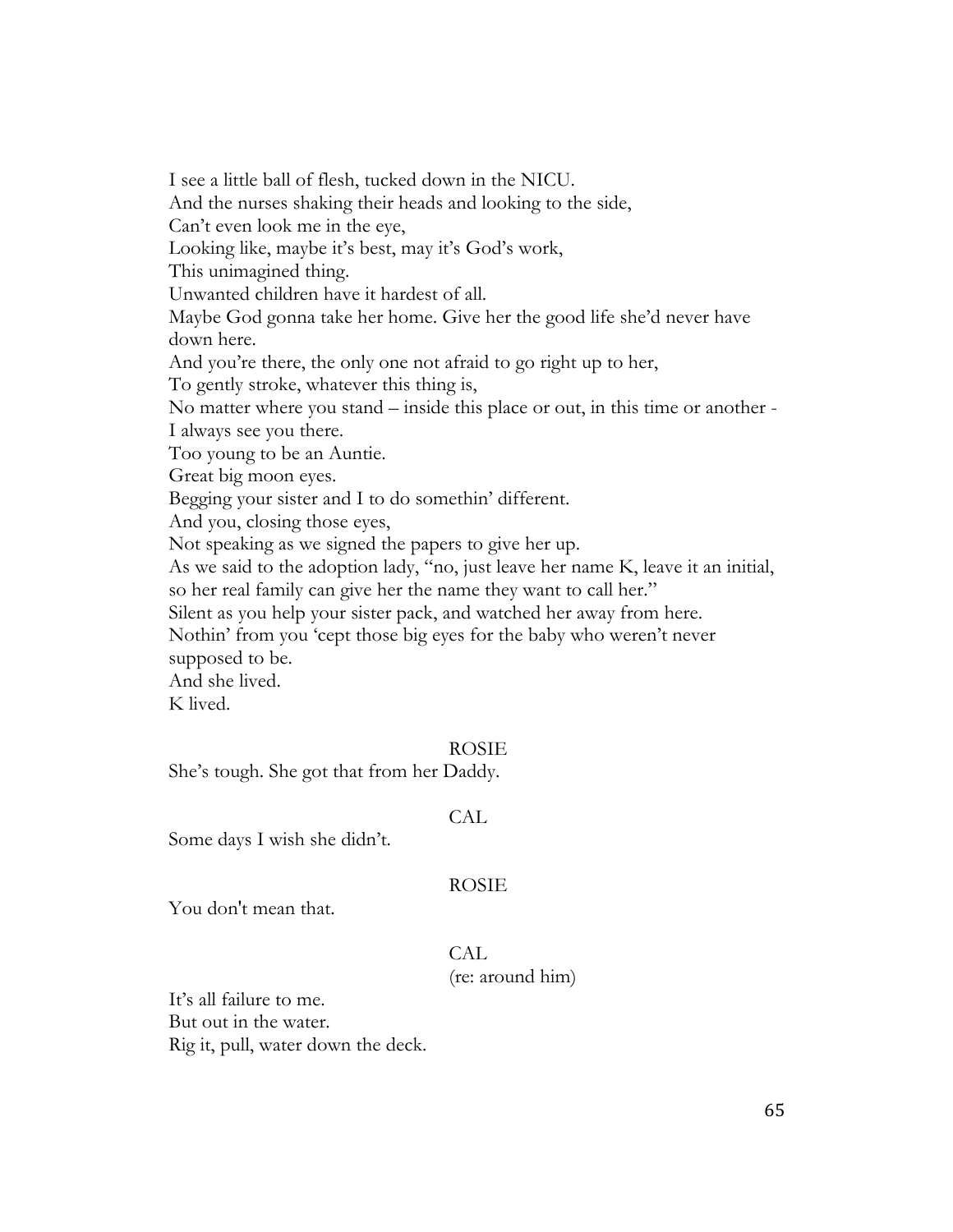Tie up the big bear. Keep an eye, don't let it blow out. The CSG is too high, bring it round. Tighten the drill string before you go on. Out there, I'm free and righteous and strong. I am a man that knows things, that does right, and has even saved a few lives. But here, I did that to her. Kate and I. Being stupid and too young and unprotected and, She's paying, been paying, gonna keep paying. There's nothing I can do about that. It's a failure already found its' end point.

### ROSIE

You match the water, you rip open the ocean floor, you bring up the blood of the earth. If you're strong enough for all that, then you're strong enough to face your child every day.

We can make her, as happy as she can be.

You're strong enough to sit still in one place for her, give up the waves to the ocean, and be happy sitting on the beach. Looking over creation and holding her little hand in yours.

That's what makes a man.

### Cal finishes packing.

## ROSIE

… …

#### CAL

Not in the eyes of the world, Rosie.

### ROSIE

Aren't mine the only ones that count?

## CAL

(kisses her)

No.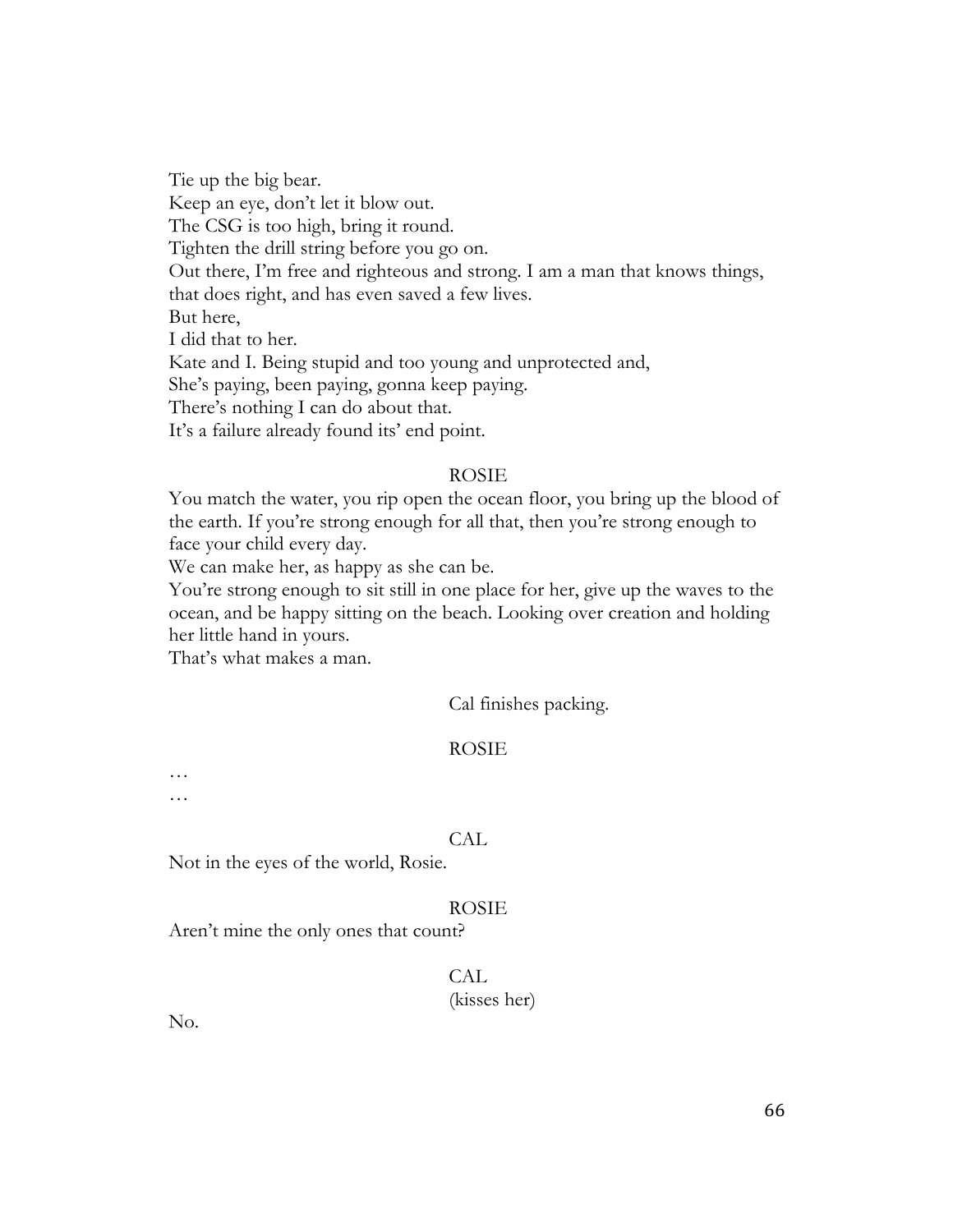|                                         | (deep sorrow, no meanness, just his own<br>truth)                                                            |
|-----------------------------------------|--------------------------------------------------------------------------------------------------------------|
| They don't count at all.                |                                                                                                              |
|                                         | Cal exits with bag.                                                                                          |
|                                         | <b>ROSIE</b>                                                                                                 |
|                                         |                                                                                                              |
|                                         |                                                                                                              |
|                                         | Rosie notices he's left a shirt. She almost<br>takes it to him, but then keeps it, breathes<br>in his scent. |
|                                         | Rosie refuses to cry. She cleans instead.                                                                    |
|                                         | <b>ROSIE</b>                                                                                                 |
|                                         |                                                                                                              |
|                                         |                                                                                                              |
|                                         | K and Ruth enter in basic bee keeper gear.                                                                   |
|                                         | K walks over to Rosie, she's so proud.                                                                       |
|                                         | K hands Rosie a jar of honey, motions for<br>her to taste it.                                                |
|                                         | Rosie does. It's good.                                                                                       |
| It's so good, K.                        | <b>ROSIE</b>                                                                                                 |
| She is turning into a great bee keeper. | <b>RUTH</b>                                                                                                  |

# ROSIE

All the hives make it in the move back?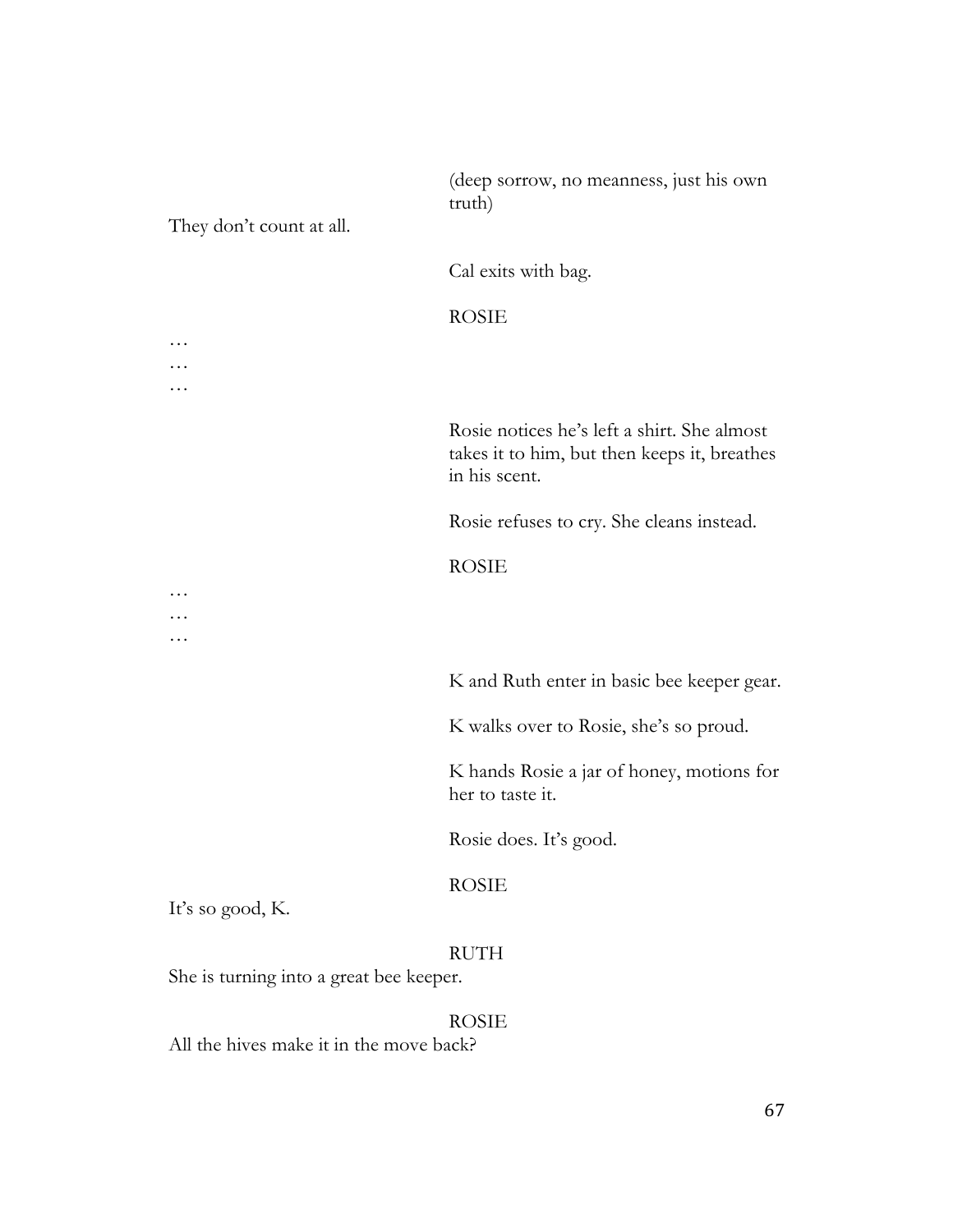## RUTH

Yes.

Penny should be able to keep them outside as long as it's warm out.

## ROSIE

Just Penny?

## RUTH

 $($ to K $)$ 

How about you go upstairs and show Penny what you made? I'm sure she'll want to see it.

K exits to the loft.

## RUTH

I think I should go.

#### ROSIE

She'll simmer down.

#### RUTH

Maybe but I, I don't, maybe this isn't who I am.

### ROSIE

Oh, it's who you are.

#### RUTH

But maybe, I mean, let's look at this rationally. I was tenured. I was researching and teaching. But I was bored. I was feeling stifled, Doing the same things, Talking to the same people, Mired in the same academic red tape, Then I turned 50 and I start having panic attacks. First at home, then in the lab, and then in class – Which is the worst because the others, no one knows about – I'm encouraged to take time off. And then forced to.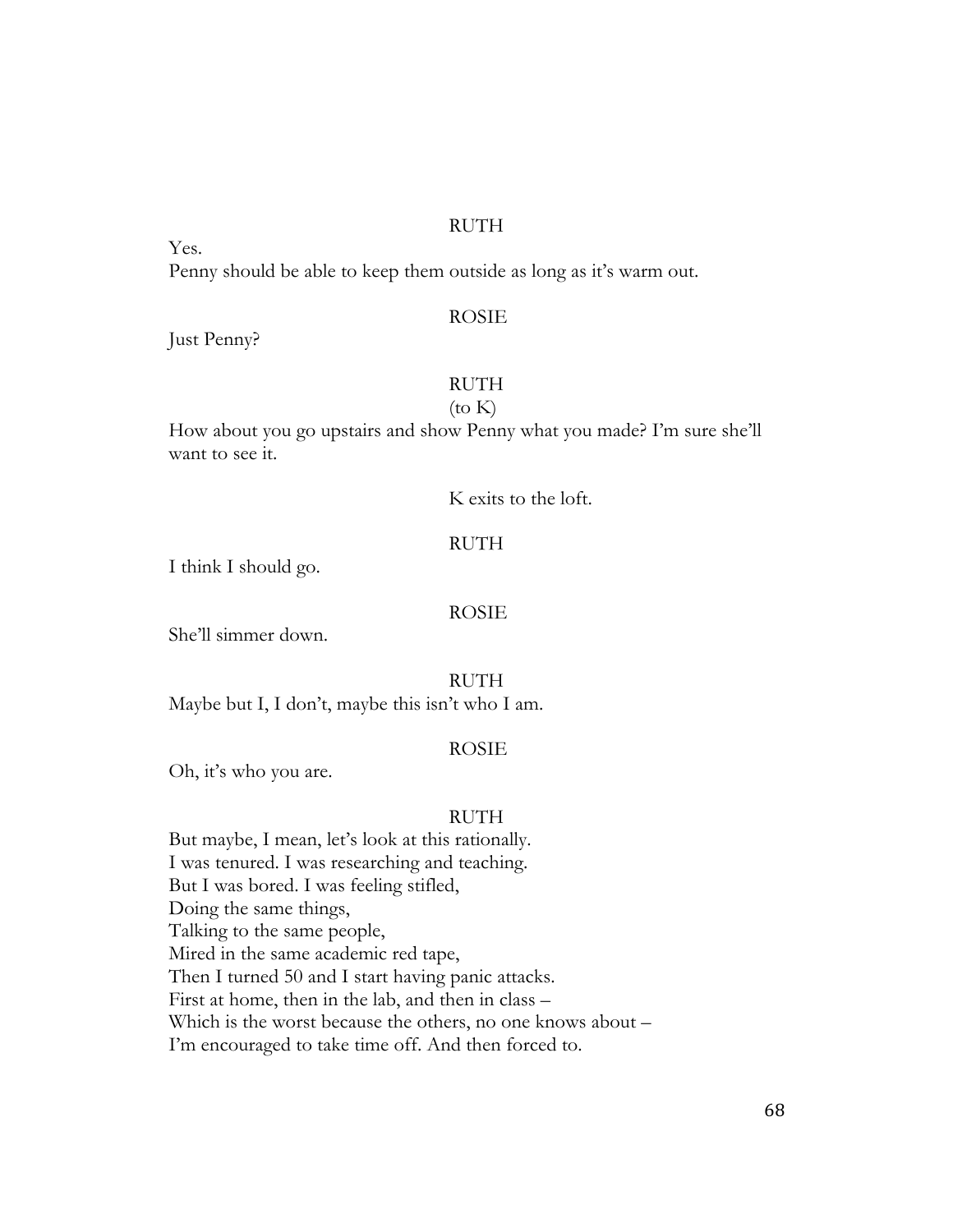Talk about future evolutionary theory and how they're going to pioneer the new world, After I'm dead. Dead. And alone. Alone until I am dead. Because we live in a youth culture And who wants a 50 year old bag of bones Who isn't even brave enough to admit to herself that… So I treat myself to a trip down the coast. And I rent a car and I drive out to the beach. And then to the casinos. And then to a spa. And then to another beach. And then I buy the car because I've rented it so long, I almost own it anyway. And nothing feels right. No matter where I go… I'm going broke trying to find me. How fuckin' ridiculous is… But then. Then. On a dirt road off the interstate. In a gas station parking lot, I see her. I see her angry and covered in sweat and righteous indignation and kicking the absolute shit out of whatever is in her way. And a spike of heat shoots up my spine and I'm wetter than I ever have been before. And I finally admit to myself that I am, That dreaded thing, That mother always said not to be, Because it will mean you will always be alone. But I'm alone anyway. And I'm 50 years old! And I'm in a gas station parking lot. And these things do not happen. ROSIE How much do you like fucking men? And all that comes with it.

Because I can't, walk into a classroom,

## RUTH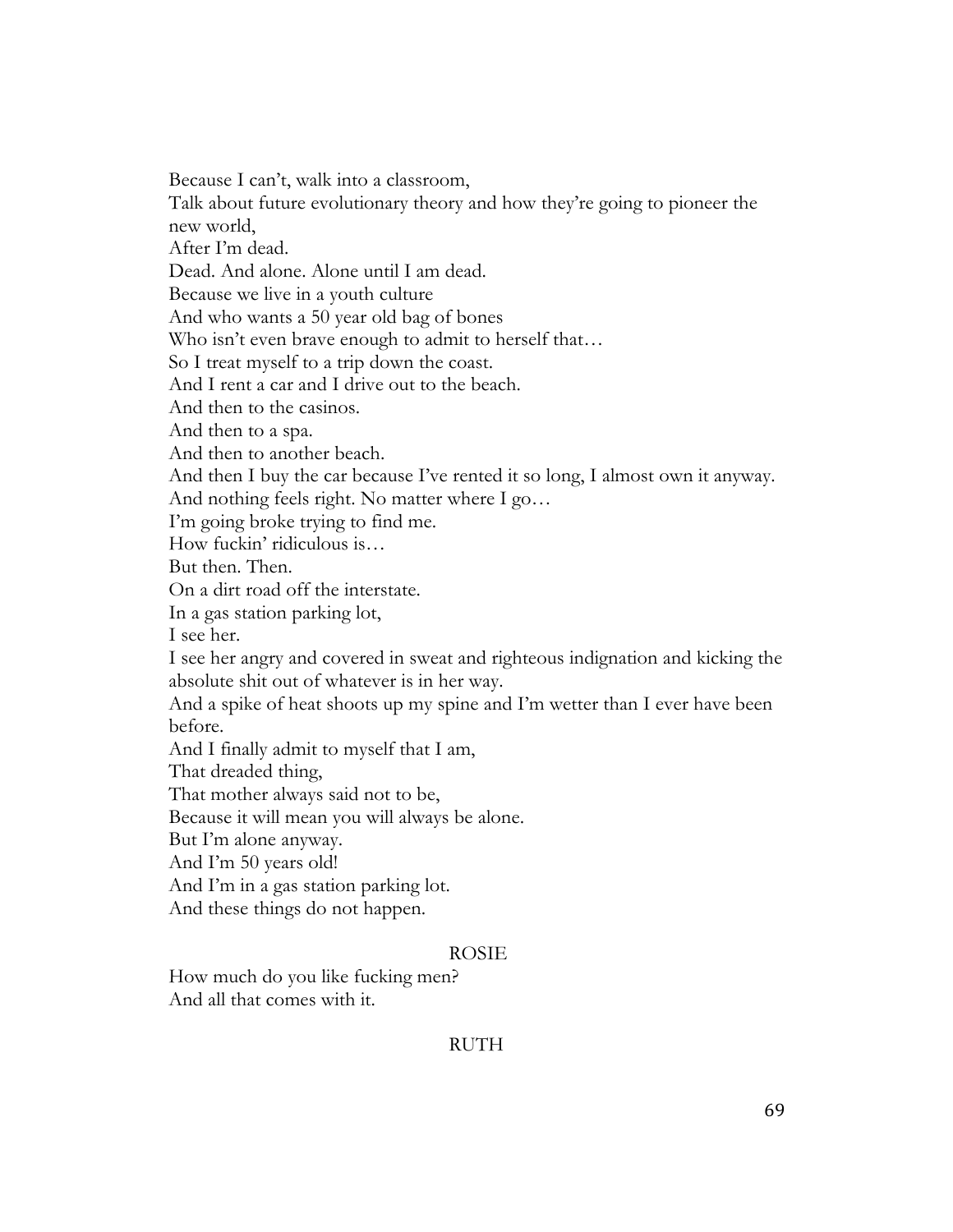…It's better than being hit by a truck.

## ROSIE

A swarm of flies come straight outta your mouth sometime.

### RUTH

I know, I know. Things come out of my mouth and it's meaningless. It's just flies.

#### ROSIE

Yeah, it is. And they say, You take those flies, Put 'em in a bottle, Name 'em, Throw 'em out into the Gulf. They float away. All the lies and bullshit, Float out into the ocean. Get swept up, dispersed by the waves, 'til there's nothin'. You're clean and good. You can start again.

## RUTH

Well, let's say I did. Let's say, at 50, after years of repression…this is me. I still don't think that I love her. Not in an Ever After way.

K climbs down from loft.

## ROSIE

There you are, my girl.

Rosie tries to be cheery.

## ROSIE

How's Penny like that honey? She said you did good, right? You did so good.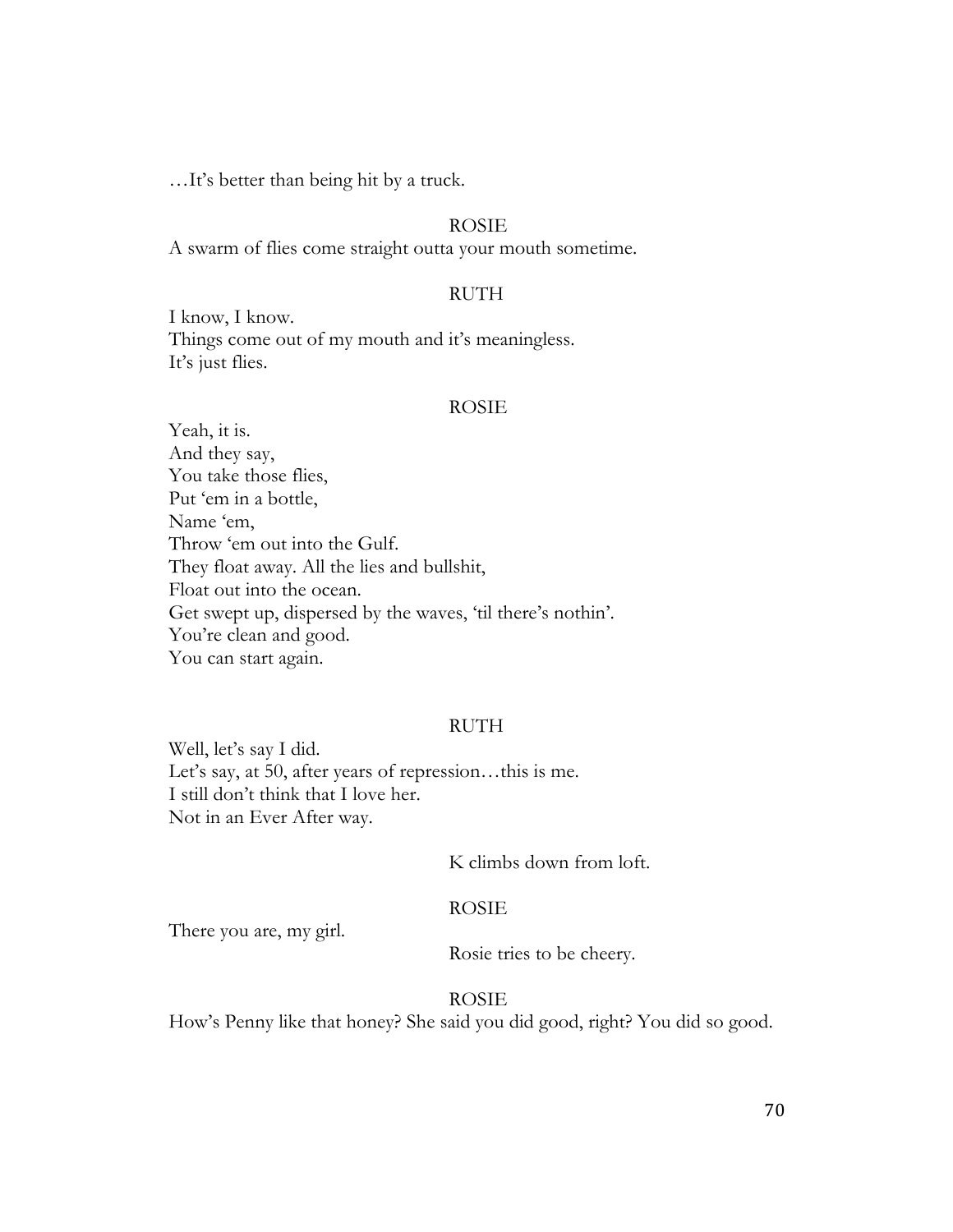## K

#### ROSIE

You wanna sing, baby. Go ahead. We could use a lift.

…

Rosie returns to cleaning.

K

(sings *Mood Indigo*)

*You ain't been blue, No no, no, no. You ain't been blue, 'Til you've had that mood indigo.*

Penny appears on the top of the loft.

## K

*That feeling goes stealin', Down to my shoes, While I sit and sigh; "Go 'long blues." Always get that mood indigo, since my baby said goodbye. In the evenin' when lights are low, I'm so lonesome I could cry. 'Cause there's nobody who cares about me, I'm just a soul who's bluer than blue can be,*

Penny's on the ladder.

K and Penny finish the song together.

## K / PENNY

*When I get that mood indigo, I could lay me down and die.*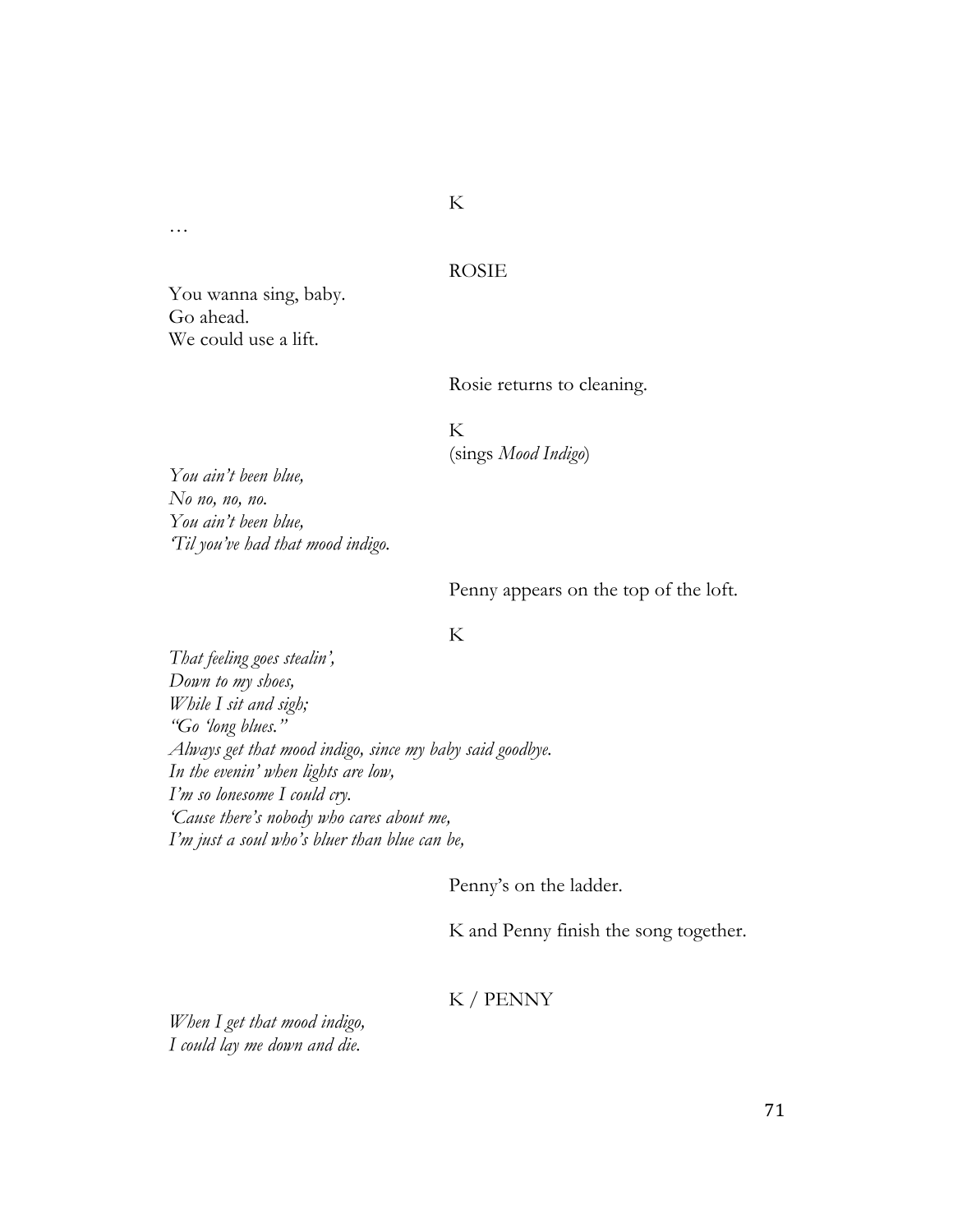|                                                  | <b>PENNY</b>                                                                                                                                               |
|--------------------------------------------------|------------------------------------------------------------------------------------------------------------------------------------------------------------|
|                                                  |                                                                                                                                                            |
|                                                  | <b>RUTH</b>                                                                                                                                                |
|                                                  |                                                                                                                                                            |
|                                                  |                                                                                                                                                            |
| That's beautiful, K.                             | <b>ROSIE</b>                                                                                                                                               |
|                                                  | K embraces Rosie as hard as she can.                                                                                                                       |
|                                                  | As Penny and Ruth continue their silent<br>exchange, who is going to talk first, and<br>just what the hell do you say? Rosie<br>separates slightly from K: |
|                                                  | <b>ROSIE</b><br>$($ to K $)$                                                                                                                               |
| What's wrong, girl?                              |                                                                                                                                                            |
|                                                  | K                                                                                                                                                          |
|                                                  |                                                                                                                                                            |
|                                                  | <b>ROSIE</b>                                                                                                                                               |
| Come on, now.<br>It can't be as bad as all that. |                                                                                                                                                            |
|                                                  | K picks up Cal's shirt that he's accidentally<br>left behind. The same one Rosie held<br>earlier.                                                          |
|                                                  |                                                                                                                                                            |

## K

(sings low and rough) *Always get that mood indigo, since my baby said goodbye.*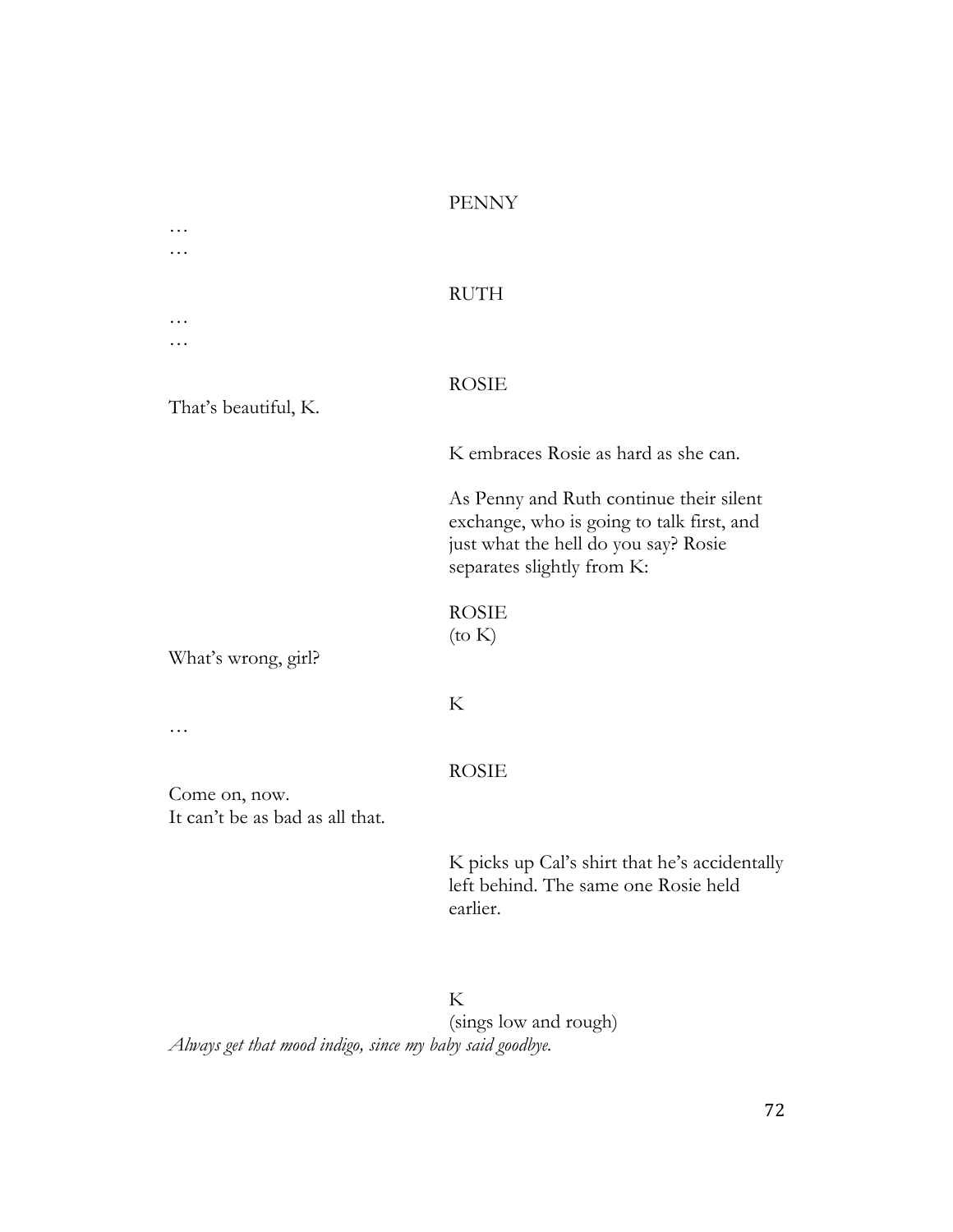*In the evenin' when lights are low, I'm so lonesome I could cry.*

## ROSIE

Oh, honey, it's not your fault. He just, can't, is all. Come on, let's get you some lunch.

Rosie and K exit.

Penny and Ruth are left alone.

PENNY

/I probably should/

# RUTH

/I probably should/

They gesture to one another, no you go first, no you can go first.

## PENNY

/Apologize./

# RUTH

/Apologize./

# PENNY

This isn't what I thought it would be.

### RUTH

I tried to not think about what I thought it would be. So you're ahead of me, is the point.

## PENNY

I'm sorry that I said, I'm not really sick of you.

## RUTH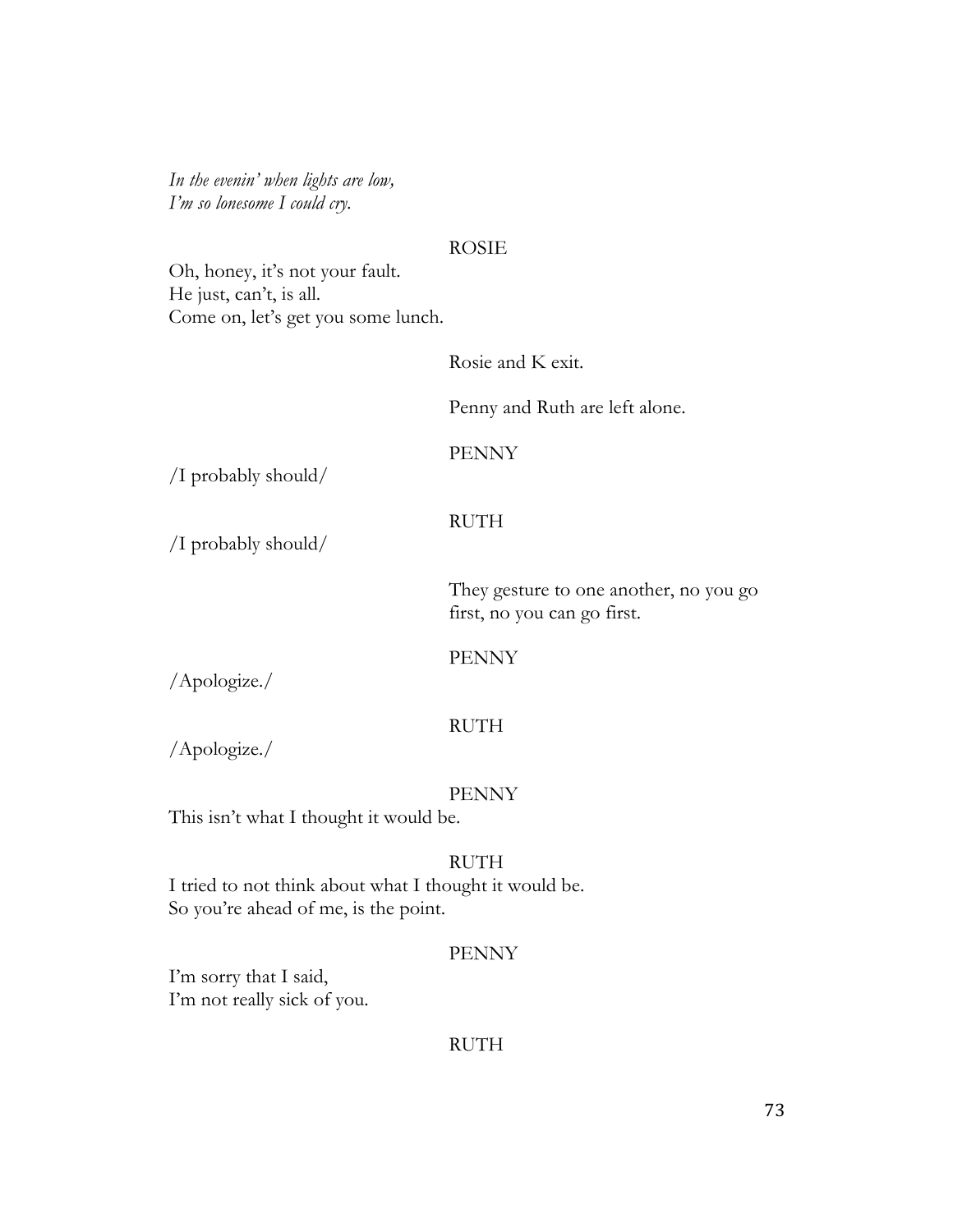But you are. I'm sick of me.

### PENNY

Baby, we'll just, Just let's get through this season. We'll set up the website and harvest the-

#### RUTH

I cannot thank you enough for, Being that mirror, That fearless, That truth that, For all intents and purposes-

## PENNY

For all intents and purposes, what? Just stay the night.

#### RUTH

No, this isn't my life. This isn't my-

#### PENNY

But it is your life. You are-

### RUTH

This is myself. And I will always thank you for giving it to me. But it's not my life. I've got to go put myself back in my life and make it work. I would never work here.

## PENNY

Are you sure?

…

## RUTH

No, but…

Penny embraces Ruth.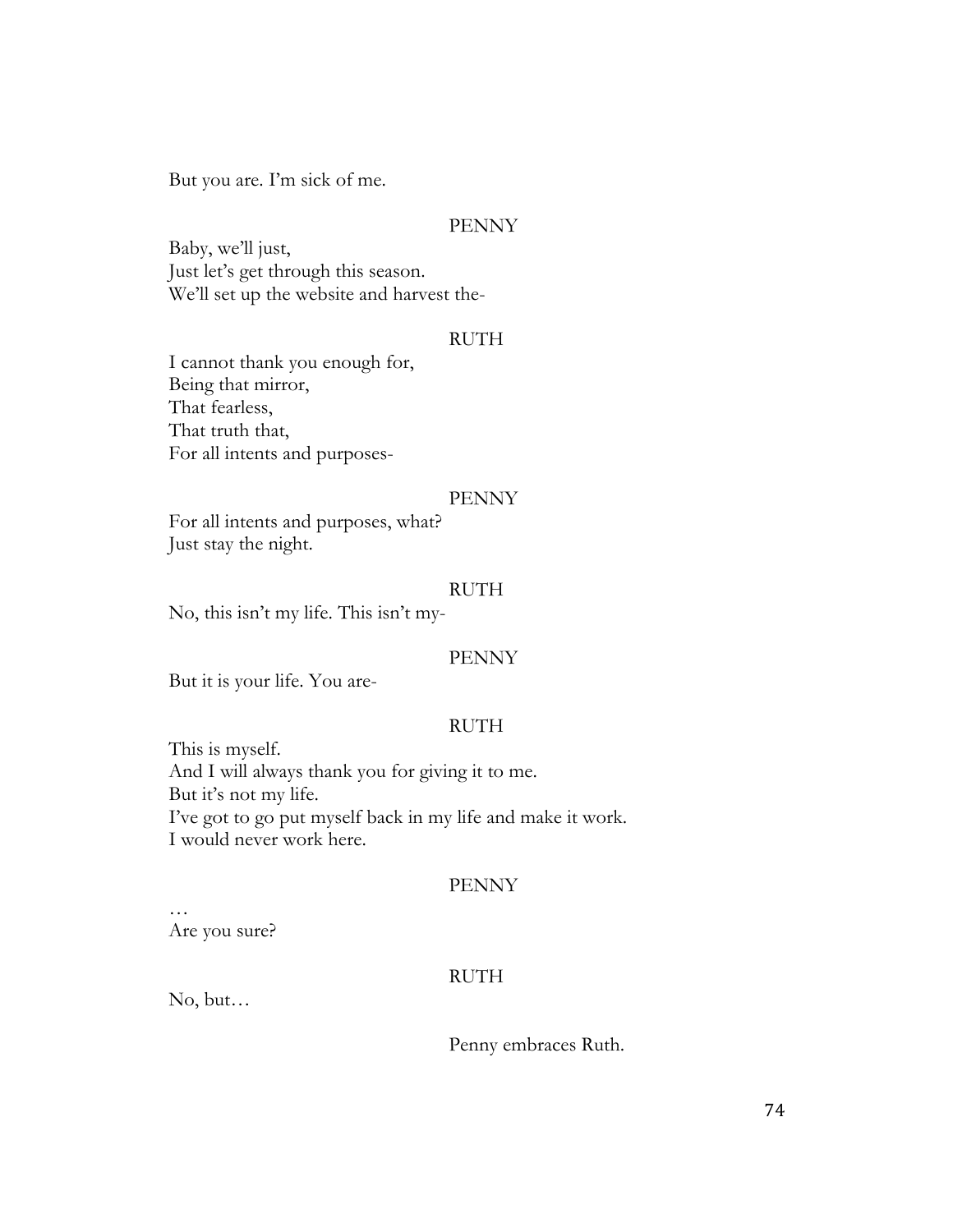#### PENNY

You are the best middle age pussy I ever had.

Ruth laughs.

The light fades on the women.

They rest in stillness.

Warm light streams through the cream and white paper which cover the back wall of the barn; the transcendent connection between K's seen and unseen worlds.

#### K

After they drank, Ruth left. Penny and Rosie went to bed. I picked up Rosie's bottle and walked all night. Down the gravel road, Along the field where Rosie found me, To the interstate, Around to exit 4 to the beach, Alone the edge of the sand to the oil office. Cal's truck parked outside. The field of new poured asphalt seemed to shift under me As I made my way to the truck and knocked on the window. He jumped when he saw me. Got out.

## Cal appears.

#### K

Says,

## CAL

What you doin' here girl?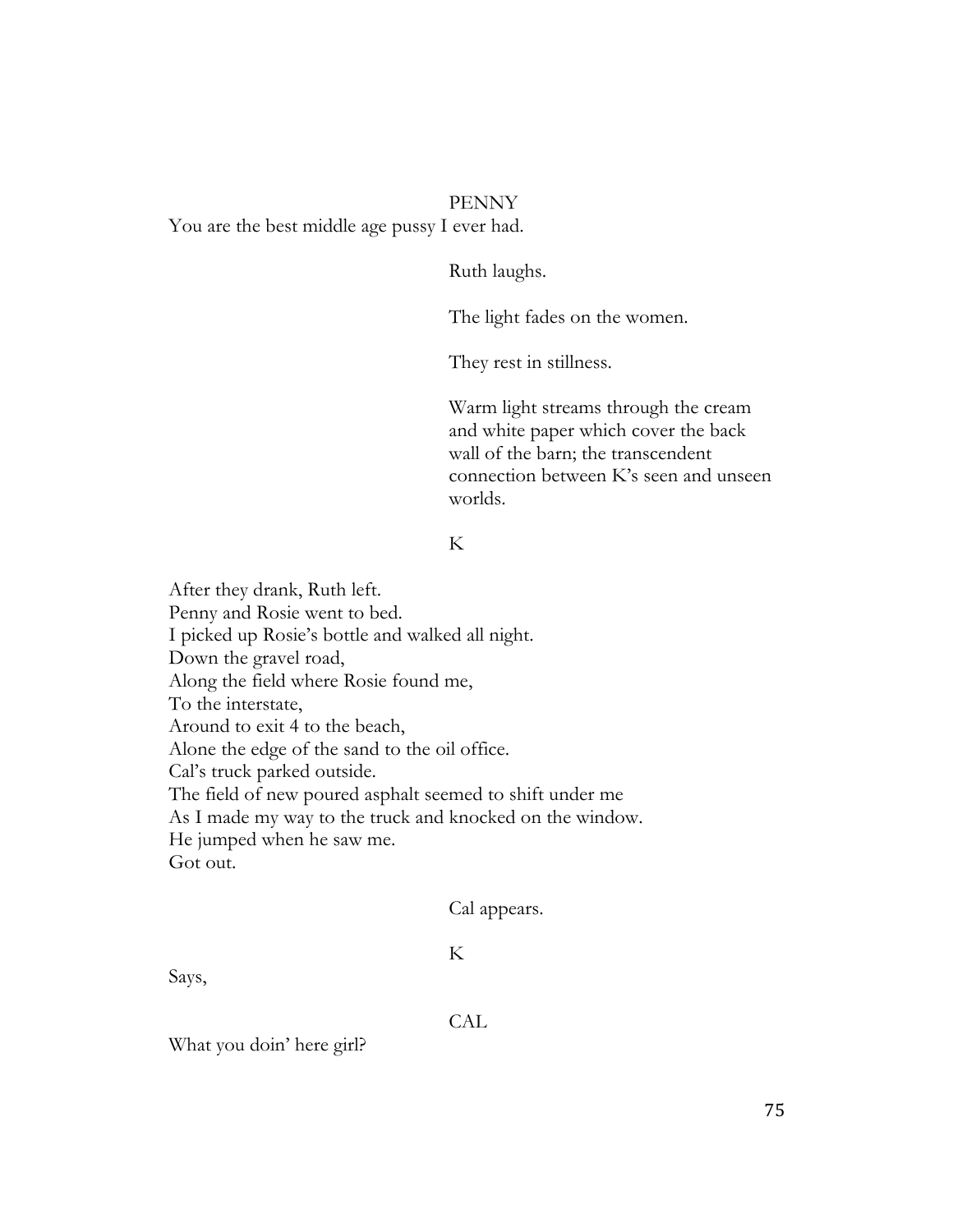K

And,

### CAL

You should be home in bed.

K

He took me into the office to call Rosie but I cut off the phone before he could dial. I handed him the bottle. I caught a fly. I took a piece of paper and I wrote "K" on it. But when I tried to put it in the bottle with the fly, He stopped me.

#### CAL

No, not K. I'm not throwin' you out.

### K

He told me to wait there, And he turned away. And he wrote a list of things, that I couldn't see but, It was a really long list. When he was done, he looked it over, rolled it up, and put his sins in the bottle with the fly. Then we walked down to the beach, it was almost dawn. And he told me how my mother walked here, Sun bathed here Laughed here. Cried here after I was born. Then when the story was done, He took the bottle, and threw it into the ocean, past the break, So the waves carried it away.

And we walked home hand-in-hand.

Cal and K take each other's hand.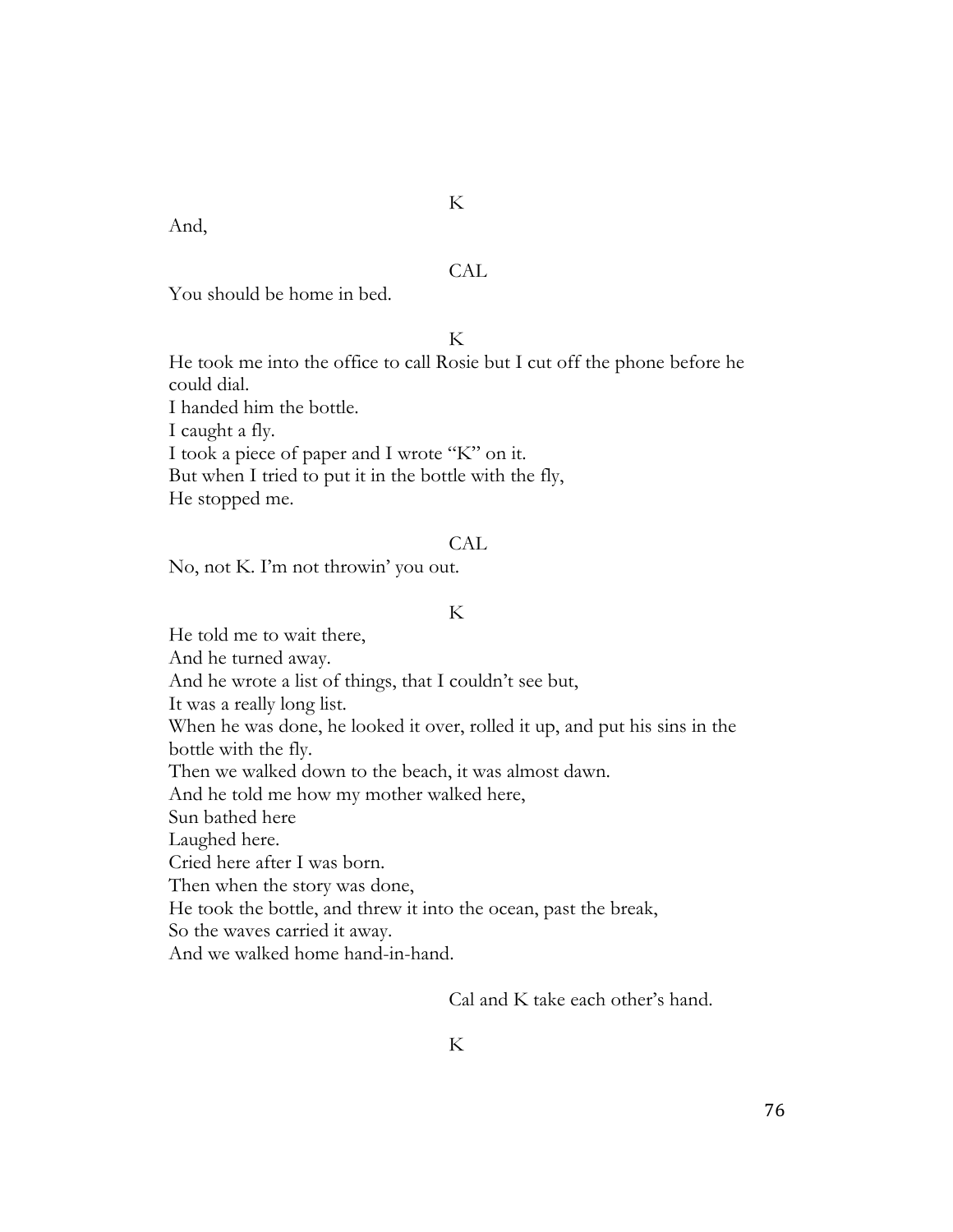(sings *Come Rain or Come Shine*)

*I'm gonna love you like nobody's loved you, come rain or come shine. High as a mountain and deep as a river, come rain or come shine. I guess when you met me it was just one of those things, But don't ever bet me 'cause I'm gonna be true if you let me love you. You're gonna love me like nobody's loved me, come rain or come shine. Happy together, unhappy together, and won't it be fine. Days may be cloudy or sunny. We're in or we're out of the money, But I'm with you always, I'm with you rain or shine.*

Lights fade.

# **END OF PLAY**